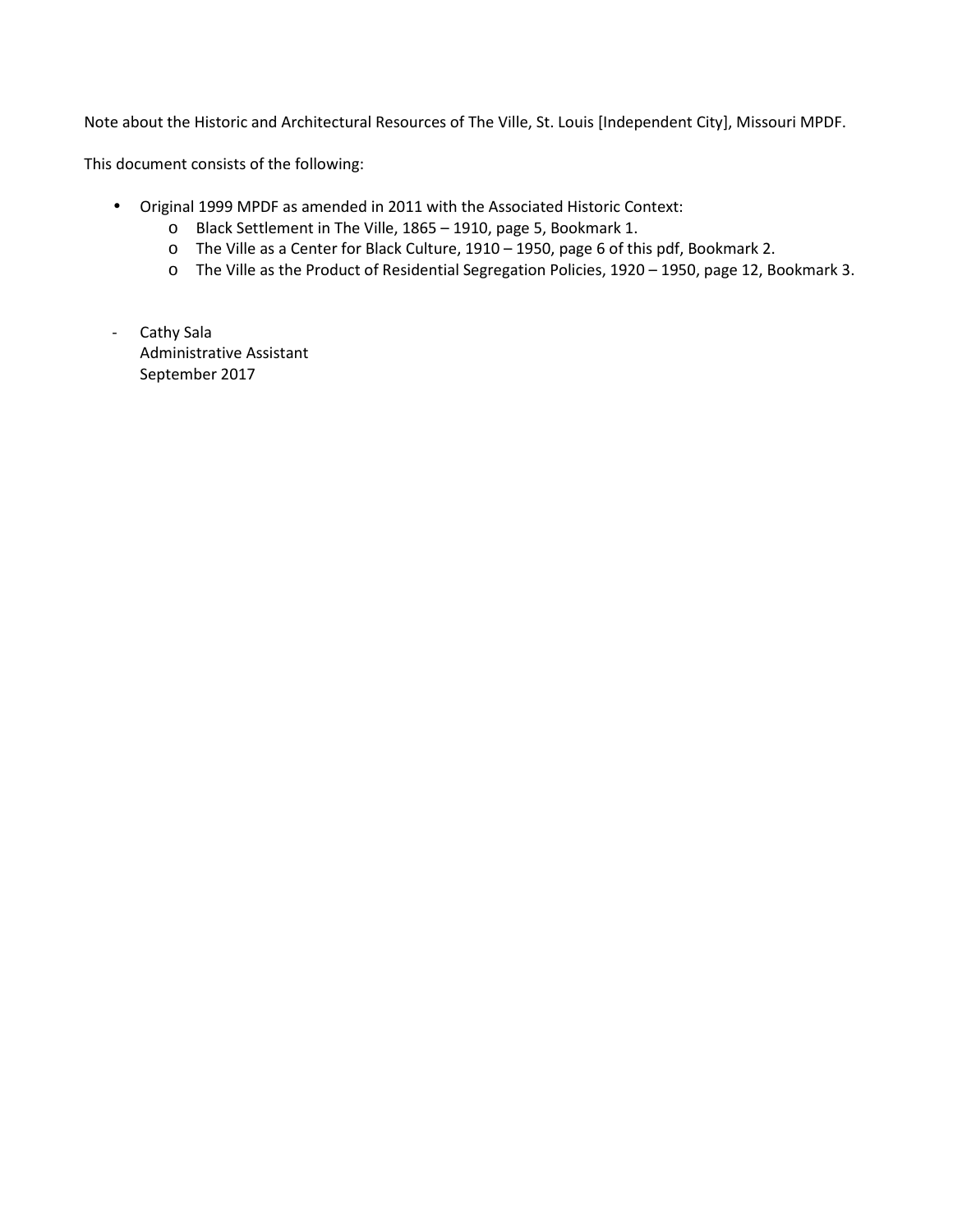#### **United States Department of the Interior National Park Service**

#### **National Register of Historic Places Multiple Property Documentation Form**

This form is for use in documenting multiple property groups relating to one or several historic contexts. See instructions in Guidelines for Completing National Register Forms (National Register Bulletin 16). Complete each item by marking "x" in the appropriate box or by entering the requested information. For additional space use continuation sheets (Form 10-900a). Type all entries. This form is for use in documenting multiple property groups relating to one or several historic contexts. See instructions in Guidelines for Completents (National Register Bulletin 16). Complete each item by marking "x" i

#### **A. Name of Multiple Property Listing**

Historic and Architectural Resources of The Ville, St. Louis [Independent City], Missouri

#### **B. Associated Historic Contexts**

(Name each associated historic context, identifying them, geographical area, and chronological period for each.)

- I. Black Settlement in the Ville, 1865-1910
- II. The Ville as a Center for Black Culture, 1910-1950
- Ill. The Ville as the Product of Residential Segregation Policies, 1910-1950

#### **C. Form Prepared by**

| name/title      | see continuation sheet                                                                                           |       |               |  |  |
|-----------------|------------------------------------------------------------------------------------------------------------------|-------|---------------|--|--|
| organization    | and the control of the control of the control of the control of the control of the control of the control of the |       | date ———————— |  |  |
| street & number | the contract of the contract of the contract of the contract of the contract of                                  |       |               |  |  |
|                 |                                                                                                                  | state | zip code      |  |  |

#### **D. Certification**

As the designated authority under the National Historic Preservation Act of 1966, as amended, I hereby certify that this documentation form meets the National Register documentation standards and sets forth requirements for the listing of related properties consistent with the National Register criteria. This submission meets the procedural and professional requirements set forth in 36 CFR Part 60 and the Secretary of the Interior's Standards for Planning and Evaluation.

Mark a Mile

Signature of certifying official Mark A. Miles/Deputy SHPO

See continuation sheet /

Date

#### Missouri Department of Natural Resources

State or Federal agency and bureau

I, hereby, certify that this multiple property documentation form has been approved by the National Register as a basis for evaluating related properties for listing in the National Register.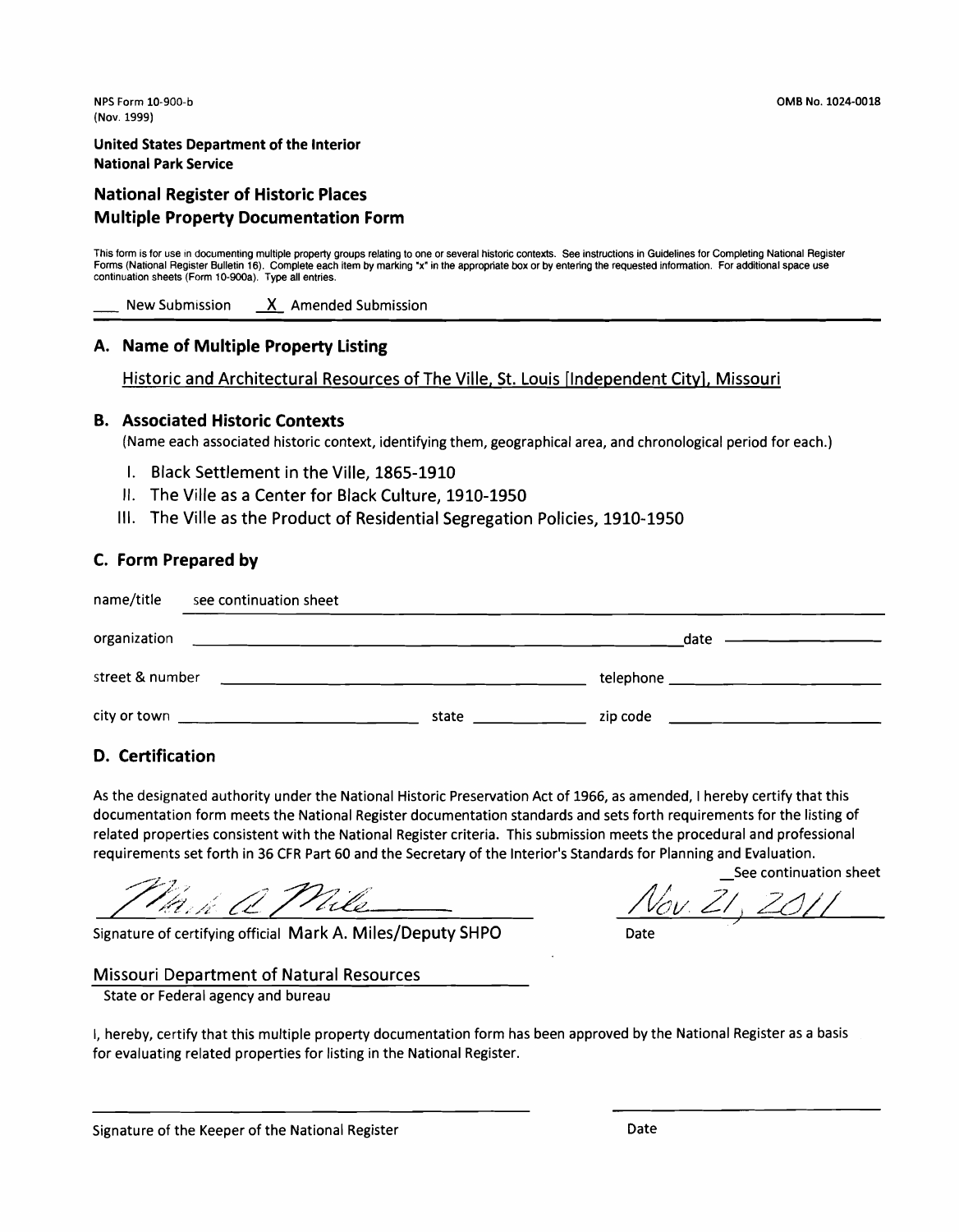#### Historic and Architectural Resources of The Ville, St. Louis [Independent City], Missouri Missouri Missouri

Name of Multiple Property Listing State State

#### Table of Contents for Written Narrative

Provide the following information on continuation sheets. Cite the letter and the title before each section of the narrative. Assign page numbers according to the instructions for continuation sheets in How to Complete the Multiple Property Documentation Form (National Register Bulletin 16B). Fill in page numbers for each section in the space below.

|    |                                                                                                                                                                                                                                                                            | Page<br>Nos.   |                                                                                                    |
|----|----------------------------------------------------------------------------------------------------------------------------------------------------------------------------------------------------------------------------------------------------------------------------|----------------|----------------------------------------------------------------------------------------------------|
| E. | <b>Statement of Historic Contexts</b><br>(If more than one historic context is<br>documented, present them in sequential<br>order.)                                                                                                                                        | $F-2$<br>$E-3$ | Black Settlement in The Ville, 1865-1910<br>The Ville as a Center for Black Culture, 1910-<br>1950 |
|    |                                                                                                                                                                                                                                                                            | $E-8$          | The Ville as a Product of Residential Segregation<br>Policies, 1910-1950                           |
| F. | <b>Associated Property Types</b>                                                                                                                                                                                                                                           | $F-1$          | No. 1: Institutional Buildings                                                                     |
|    | (Provide description, significance, and<br>registration requirements.)                                                                                                                                                                                                     | $F-3$          | No. 2: Single-Family Dwellings                                                                     |
|    |                                                                                                                                                                                                                                                                            | $F-7$          | No. 3: Multi-Family Dwellings                                                                      |
|    |                                                                                                                                                                                                                                                                            | $F-9$          | No. 4: Groups of Residences/Districts                                                              |
|    |                                                                                                                                                                                                                                                                            |                |                                                                                                    |
| G. | <b>Geographical Data</b>                                                                                                                                                                                                                                                   | $G-1$          |                                                                                                    |
| н. | <b>Summary of Identification and Evaluation</b><br><b>Methods</b>                                                                                                                                                                                                          | $H-1$          |                                                                                                    |
|    | (Discuss the methods used in developing the<br>public property listing.)                                                                                                                                                                                                   |                |                                                                                                    |
| Ι. | <b>Major Bibliographical References</b><br>(List major written works and primary location<br>of additional documentation: State Historic<br>Preservation Office, other State agency,<br>Federal agency, local government, university,<br>or other, specifying repository.) | $I-1$          |                                                                                                    |

Paperwork Reduction Act Statement: This information is being collected for applications to the National Register of Historic Places to nominate properties for listing or determine eligibility for listing, to list properties, and to amend existing listings. Response to this request is required to obtain a benefit in accordance with the National Historic Preservation Act, as amended (16 U.S.C. 470 et seq.).

Estimated Burden Statement: Public reporting burden for this form is estimated to average 18.1 hours per response including time for reviewing instructions, gathering and maintaining data, and completing and reviewing the form. Direct comments regarding this burden estimate or any aspect of this form to the Chief, Administrative Services Division, National Park Service, P.O. Box 37127, Washington, DC 20013-7127; and the Office of Management and Budget, Paperwork Reductions Projects (1024-0018), Washington, DC 20503.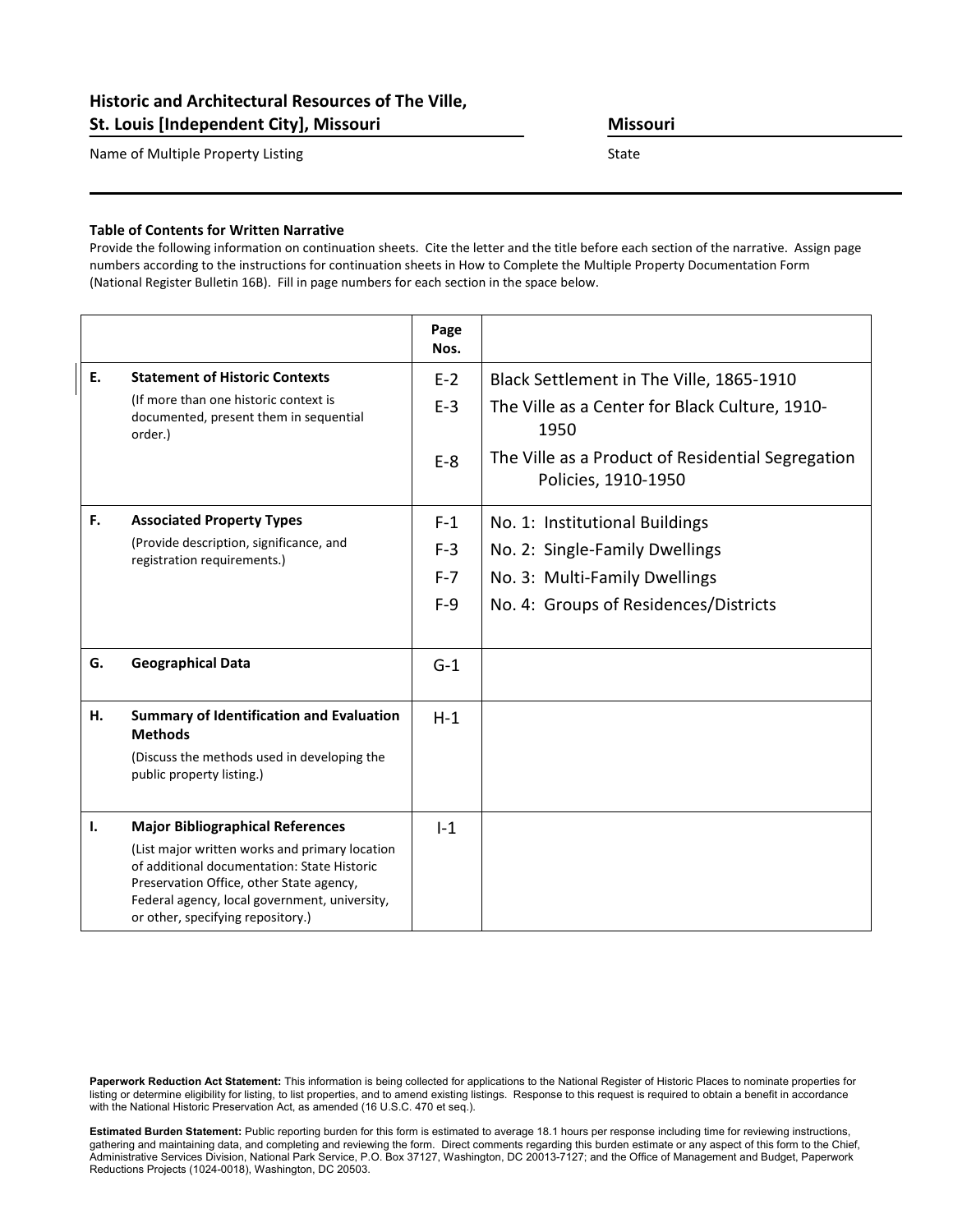Section No. C Page 1 **Historic and Architectural Resources of The Ville,** St. Louis [Independent City], Missouri

#### C. Form Prepared By:

Amended Submission Prepared By: Name/title: Betsy Bradley, Jan Cameron, Andrea Gagen, Robert Bettis, Kathleen E. Shea Organization: Cultural Resources Office, St. Louis Planning & Urban Development Agency Address: 1015 Locust Street, Suite 110, St. Louis, Missouri 63101 Phone: 314-622-3400 Date: July 2008 and August 2010

With Additional Research Completed By:

Name/title: John Saunders, Lynn Josse, Cynthia Longwisch

Organization: Landmarks Association of St. Louis, Inc.

Address: 911 Washington, Suite 170, St. Louis, Missouri 63101

Phone: 314-421-6474 Date: November 1996

Original Submission Prepared by:

Name/title: John Saunders, Lynn Josse, Carolyn Toft, and Cynthia Longwisch

Organization: Landmarks Association of St. Louis, Inc.

Address: 911 Washington, Suite 170, St. Louis, Missouri 63101

Phone: 314-421-6474 Date: September 1997

Name/title: Stephen E. Mitchell

Organization: State Historic Preservation Office, Missouri Department of Natural Resources

Address: P.O. Box 176, Jefferson City, Missouri 65109

Phone: 573-751-7800 Date: November 1998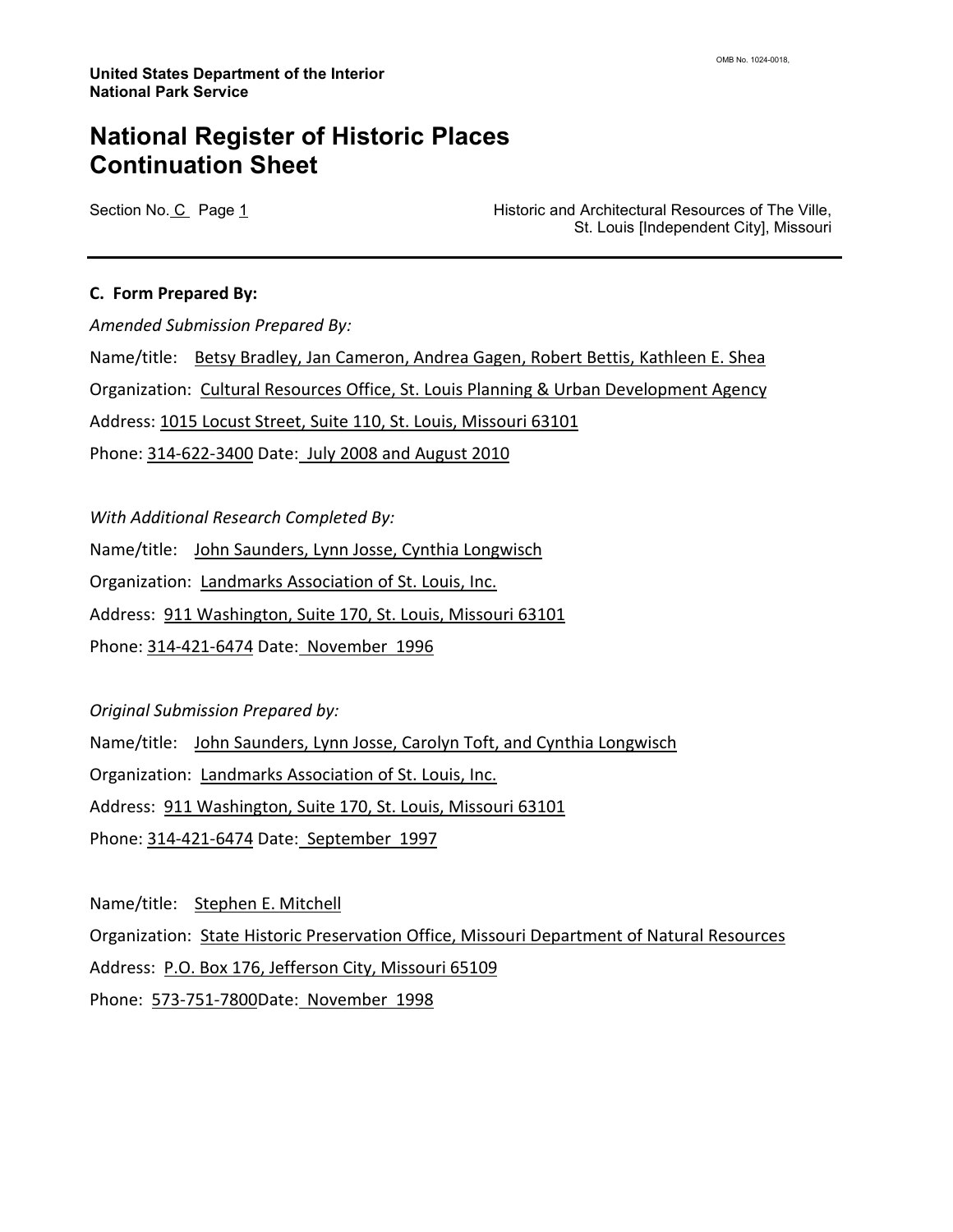Section No. E Page 1 **Historic and Architectural Resources of The Ville,** St. Louis [Independent City], Missouri

#### E. STATEMENT OF HISTORIC CONTEXTS

Note: Contexts I and II that follow are from the original Multiple Property Document Form. They are included here to provide a complete and consistent statement of historic contexts. Except for consistency of punctuation and capitalization, and one factual correction on Page 7, these contexts are unchanged from the original submission.

#### **INTRODUCTION**

From the city's inception, African-American residents have played a large part in shaping the character and culture of St. Louis. No extant area represents this contribution more than The Ville, a forty-two-square-block neighborhood in north St. Louis. After 1910 through the 1950s, The Ville was the city's center for black culture and history. Originally part of the common fields for the new Village of St. Louis, The Ville in the nineteenth century experienced a predictable pattern of development from farmland to suburb to an urban neighborhood with a small population of African-American residents and institutions. Race restrictive covenants starting in 1911 and increasingly institutionalized segregation combined to transform the neighborhood into an African-American enclave with boundaries imposed by regulation. Within that enclave, a unique social and rich institutional life grew up out of limited opportunities. Bounded by Sarah Avenue on the east, Taylor Avenue on the west, St. Louis Avenue on the north and Dr. Martin Luther King Boulevard on the south, The Ville has influenced the development of black history far outside of the neighborhood's confines.

After the village of St. Louis was founded in 1764, the area now known as The Ville was set aside as part of the Grand Prairie Common Fields. Farmers in the village received plots laid out in long, adjacent strips. The first black residents of The Ville arrived at this time as the slaves of local landowners who farmed land in the area and lived farther south in St. Louis. One of these slaves was killed, and others abducted, in an ambush by British militia and Indians during the American Revolution. In the early nineteenth century the first permanent white settlers arrived in The Ville area, most of them from Virginia and Kentucky. Some of the first landowners had eponymous recognition in local street names: Kennerly; Wash (now Whittier); Goode (now Annie Malone Drive); and Taylor. James Kennerly had a particularly large plantation know as Cote Placquemine or "Persimmon Hill," near the present intersection of Kennerly and Taylor Avenues (destroyed by fire in 1863).

In 1860, the total population within the boundaries of St. Louis stood at 160,773, of which over 3000 were black (approx. 2% of the total population). That same year, Charles Elleard, who arrived from New York, soon became the proprietor of the Abbey Trotting Race Trace, just south of The Ville, and bought land from George Goode on which he built an impressive estate. Besides raising several types of animals, Elleard built a greenhouse and became known as a horticulturist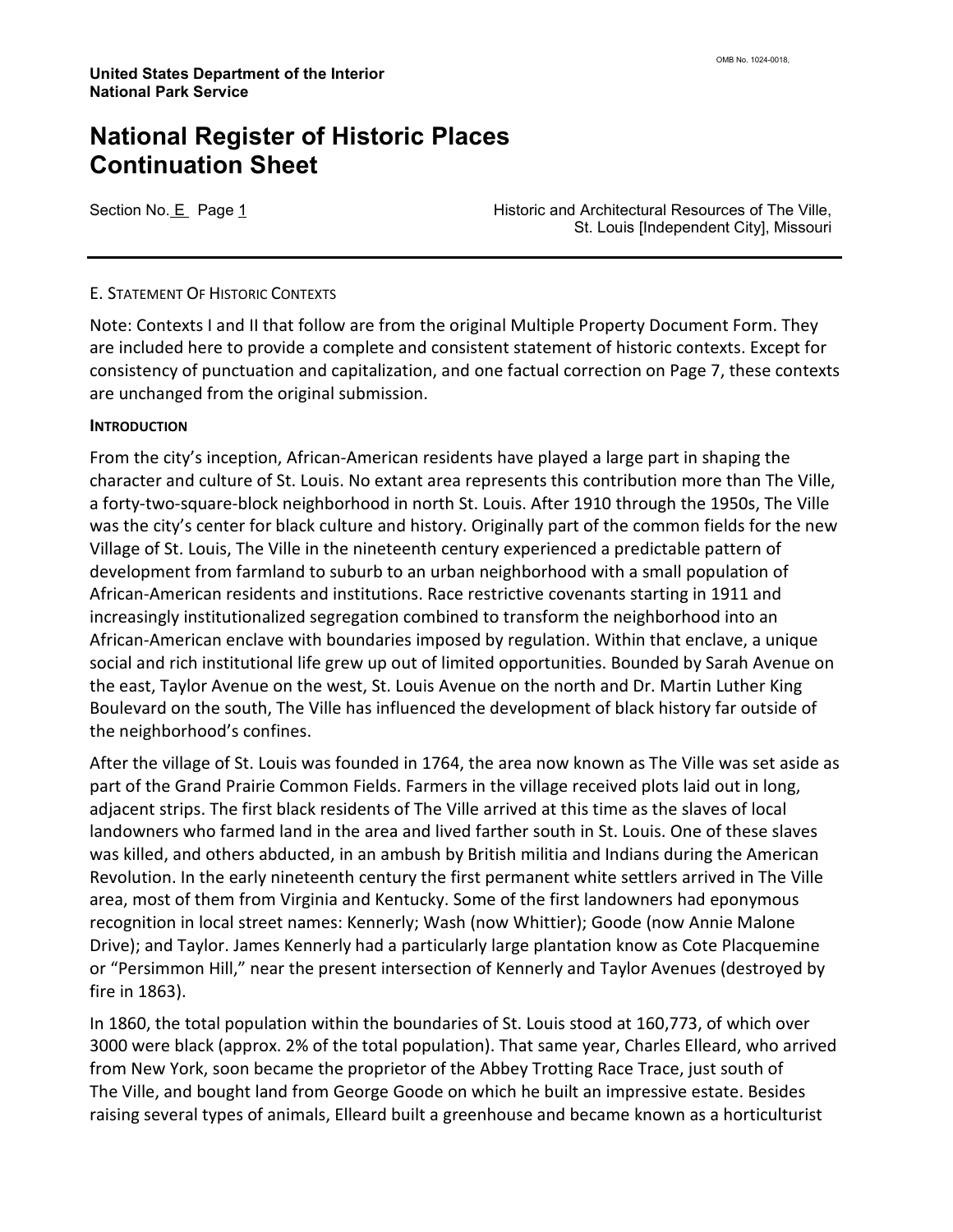l

Section No. E Page 2 **Historic and Architectural Resources of The Ville**, St. Louis [Independent City], Missouri

of exotic plants and flowers. The area soon became known as Elleardsville, an unincorporated settlement just outside the rapidly growing city east of Grand Boulevard.

#### CONTEXT I: BLACK SETTLEMENT IN THE VILLE, 1865-1910

The growth of St. Louis after the Civil War affected the small, rural settlement of Elleardsville, as St. Louisans escaping the congestion of the city moved west of Grand in increasingly large numbers. In 1876 Elleardsville was formally incorporated into the city of St. Louis following the passage of the city's new charter separating it from St. Louis County, and establishing the city's boundaries at their present size. The black community in The Ville had begun to grow steadily after the war, and there were enough black residents in 1873 to establish an elementary school for blacks in The Ville. Within five years of its founding, enrollment at Colored [elementary] School #8<sup>1</sup> (renamed Simmons Colored School in 1891; now razed) had nearly tripled.

Not long after Colored School #8 opened, two new and important institutions were organized in The Ville. Antioch Baptist Church began in 1878 at the home of William and Laura Coker on Wash (now Whittier) Street, and moved soon after to a location on Lambdin Avenue near Kennerly. A new sanctuary for the church was constructed in 1885 on Kennerly Avenue. That same year, St. James African Methodist Episcopal Church was founded at St. Ferdinand and Pendleton Avenues. (Both congregations have remained in The Ville, even though they now draw only a small percentage of their members from the neighborhood.)

By the turn of the  $20<sup>th</sup>$  century, The Ville was an ethnically diverse neighborhood where African-Americans lived near settlements of Irish and Germans. An Irish Catholic parish and parochial school, St. Matthew's (NRHP 1986), was founded in The Ville in 1893. Developers subdivided plots for multi-family and small single-family residences. Anyone with \$2,000 could buy a lot and build a cottage.

St. Louis' late nineteenth century pattern of dispersed clusters of black settlement was typical for minority populations of less than 5% of the total population, according to sociologists Schoenberg and Rosenbaum.<sup>2</sup> By 1900, the percentage of African-Americans in St. Louis had grown to 6.2% (35,665 out of 575,235). However, Schoenberg and Bailey conceded that census data from 1900 cannot be interpreted in such a way to provide an accurate racial breakdown for The Ville. At the turn of the century, most housing in The Ville remained under the ownership of Irish and German

 $^1$  Colored School #8 was the eighth elementary school built for blacks in post-Civil War St. Louis.

<sup>&</sup>lt;sup>2</sup> Sandra Perlman Schoenberg and Patricia L. Rosenbaum, Neighborhoods That Work: Sources for Vitality in the Inner City. (New Brunswick, New Jersey: Rutgers University Press, 1980), 120.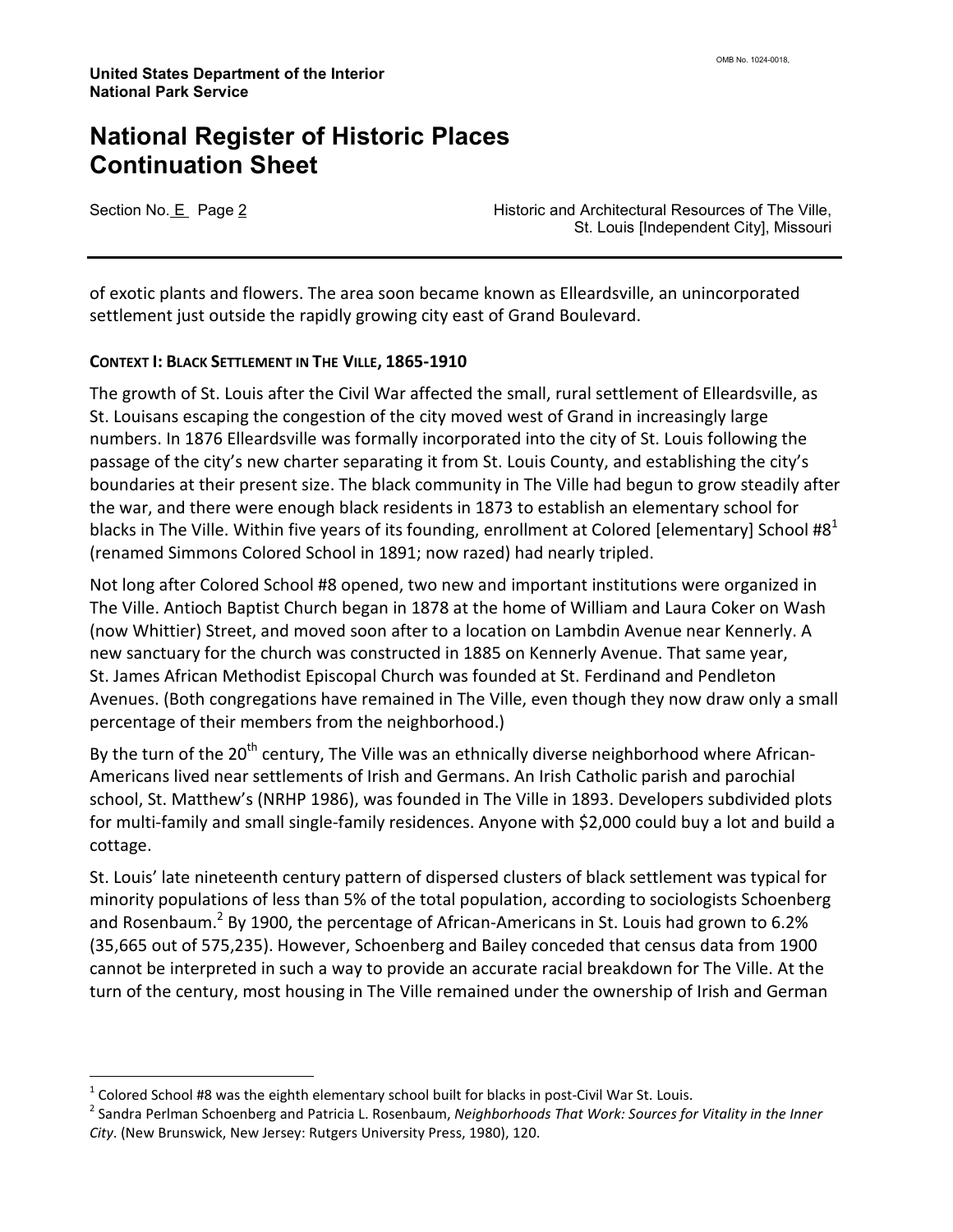Section No. E Page 3 **Historic and Architectural Resources of The Ville,** St. Louis [Independent City], Missouri

residents.<sup>3</sup> As one measure of black population, of the city's thirteen African-American public schools in 1900, only one, Simmons Elementary, was located in The Ville.<sup>4</sup>

Major growth in the black population of the Ville would not come until after the new Sumner High School was opened in 1910, but there are a number of indicators that the area was seen as a desirable neighborhood for African-Americans in the early 1900s. For example, in 1909 the black Bethany Presbyterian congregation moved to The Ville and renamed itself "McPheeters Memorial Presbyterian Church" after its founder, Thomas S. McPheeters (who had also raised the money for the purchase of land in The Ville). By 1910, 13 percent of the local ward population was black (3,108 of 23,253 residents). This was more than double the citywide concentration of blacks, which was 6.4%.<sup>5</sup> More significantly, a 1912 study reported that "most of the home owning negro population live in this section [Elleardsville]."<sup>6</sup>

Schoenberg and Bailey argue that the beginnings of home ownership and special "elite" status for The Ville were already planted by 1906. In that year, local African-American leaders began a campaign for the relocation of Sumner High School, the city's only high school for blacks until 1927, to an available tract of land in the heart of the neighborhood. Citing the general trend of westward migration in the city, neighborhood residents successfully swayed the Board of Education away from sites in the more densely African-American Central City and Mill Creek Valley areas (which together had accounted for more than half of the city's black population in 1900). Sumner's move, accomplished in 1910, four years after local leaders first called for it, was a major factor in the subsequent popularity and image of The Ville. As Schoenberg and Bailey noted, "There is little question that it became a magnet for the wealth of institutions which located in The Ville in the next thirty years."<sup>8</sup>

#### CONTEXT II: THE VILLE AS A CENTER FOR BLACK CULTURE, 1910-1950

The school board's decision to move Sumner High School to The Ville in 1910 encouraged the growth of a stable, middle-class black population in that community. In a time when black students commuted to Sumner from all over the city, concerned parents wanted to move as close as possible to the new high school. The lack of restrictive covenants in The Ville made this move

<sup>&</sup>lt;sup>3</sup> Sandra Schoenberg and Charles Bailey, "The Symbolic Meaning of an Elite Black Community: The Ville in St. Louis," The Bulletin, Missouri Historical Society, vol. 23, no. 2 (January 1977), 94-95.

<sup>&</sup>lt;sup>4</sup> Katharine T. Corbett and Mary E. Seematter, "Black St. Louis at the Turn of the Century," Gateway Heritage, vol. 7, no. 1 (Summer 1986), 41.

 $^5$  Carolyn H. Toft, ed. The Ville (St. Louis: n.p., 1975), p. 6.

 $^6$  Schoenberg and Bailey, 95; quoting William August Crossland, "The Occupations of Negroes in St. Louis," (unpublished master's thesis, Washington University, 1913).

 $^7$  Schoenberg and Bailey, 97; Corbett and Seematter, 41.

<sup>&</sup>lt;sup>8</sup> Schoenberg and Bailey, 97.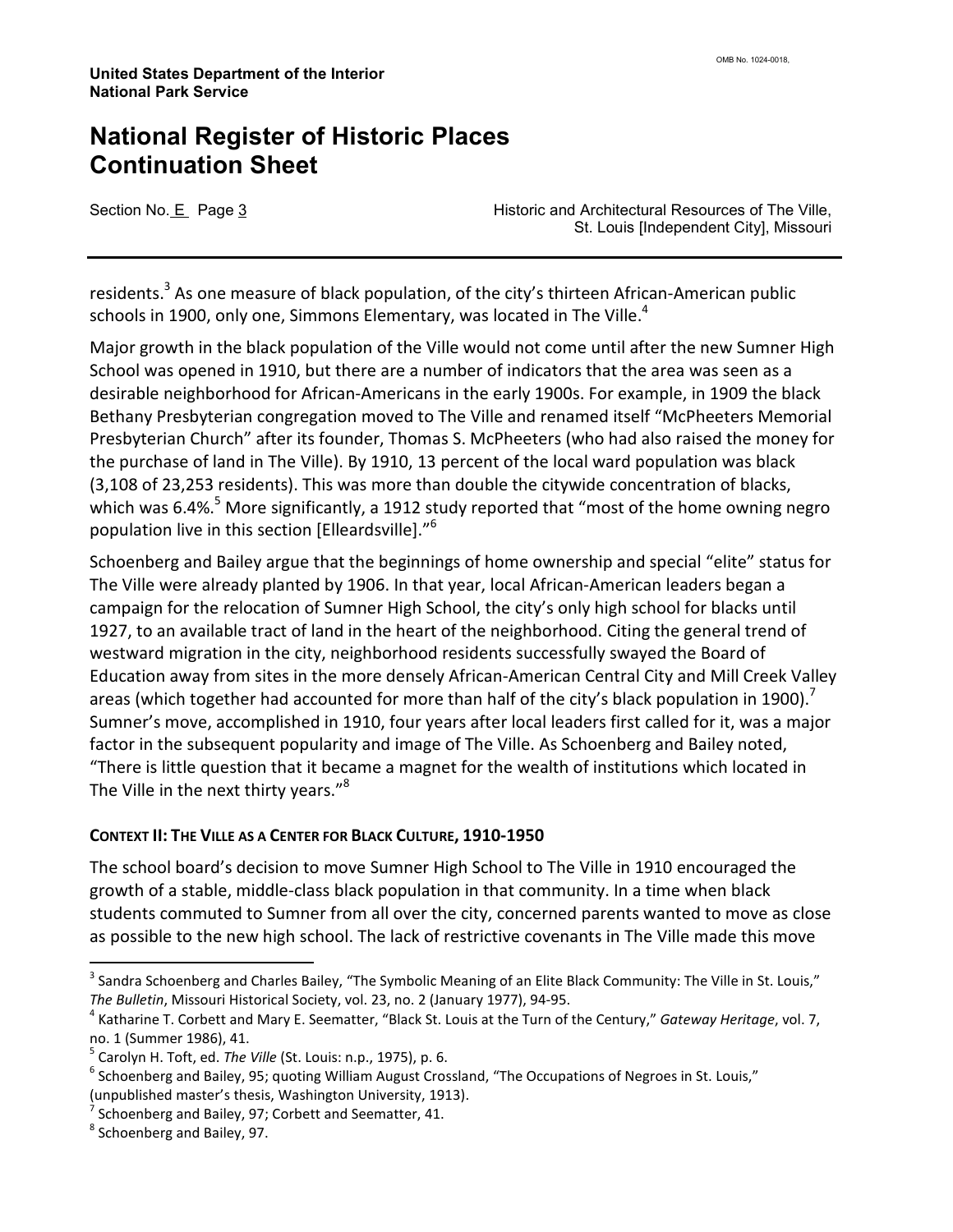l

Section No. E Page 4 **Historic and Architectural Resources of The Ville**, St. Louis [Independent City], Missouri

possible, although many neighborhoods near The Ville were off-limits to blacks. In the three decades following the school's move, many major black institutions located or built permanent homes in The Ville: schools (Charles Turner Open Air, Poro College and the Lincoln University School of Law, the conversion of Marshall School to black use); churches (Antioch Baptist); charitable institutions (St. Louis Colored Orphans Home); and the massive Homer G. Phillips Hospital. The Ville is remembered as the seat of black culture in St. Louis during this period.

Sumner High School prospered in its new location, and a short list of its graduates gives an indication of the school's importance in St. Louis history: opera singers Grace Bumbry, comedian Dick Gregory; rock and roll singers Chuck Berry and Tina Turner, actor Robert Guillaume, opera singer Robert McFerrin, and World War II hero Wendell Pruitt. Sumner's Normal School also accompanied it to The Ville, where it prospered as a teacher training center. In 1930, the normal school was renamed Stowe's Teachers College, after Harriet Beecher Stowe, and it relocated to Simmons School. In 1938 a separate facility built with PWA funding was opened for the normal school just northwest of Sumner High School; the building now houses the Turner Middle School.

While many residents began to gravitate toward this neighborhood because of the local educational system and home ownership opportunities, one external factor served to increasingly narrow black residents' housing choices. The increasing use of race-restrictive covenants in housing deeds in the 1910s limited where blacks could purchase property in St. Louis. Many residential areas became off-limits to the black population by 1920, creating black "ghettos" in areas where there was already an established black population. The Ville profited from this segregation in the sense that it created a concentrated community with little opportunity to move further west, as was the trend with the white population in that era. Between 1910 and 1920, St. Louis' population rose from 687,029 to 772,897 with the percentage of African-American residents rising from 6.4% to 9%. Changes in census tract reporting between 1910 and 1920 make it impossible to measure precise variations within the boundaries of The Ville, but by 1920, Tract 1113 which encompassed The Ville was approximately one-third black. $^9$  This initial growth following the arrival of Sumner H and the narrowing of options for St. Louis blacks laid the groundwork for the flowering of institutions and social life that gave The Ville its reputation as the center of St. Louis' black culture in the 1920s and beyond.

Sumner High School's relocation to The Ville also made possible the growth of black businesses in the area, such as Annie Malone's famous Poro College of Beauty Culture (now demolished) at the corner of St. Ferdinand and Pendleton Avenues. One participant in an oral history program held in the 1970s remembered:

<sup>9</sup> Ibid, 26; The Ville: The Ethnic Heritage of an Urban Neighborhood (Carolyn Toft, ed., St. Louis: Social Science Institute, Washington University, 1975).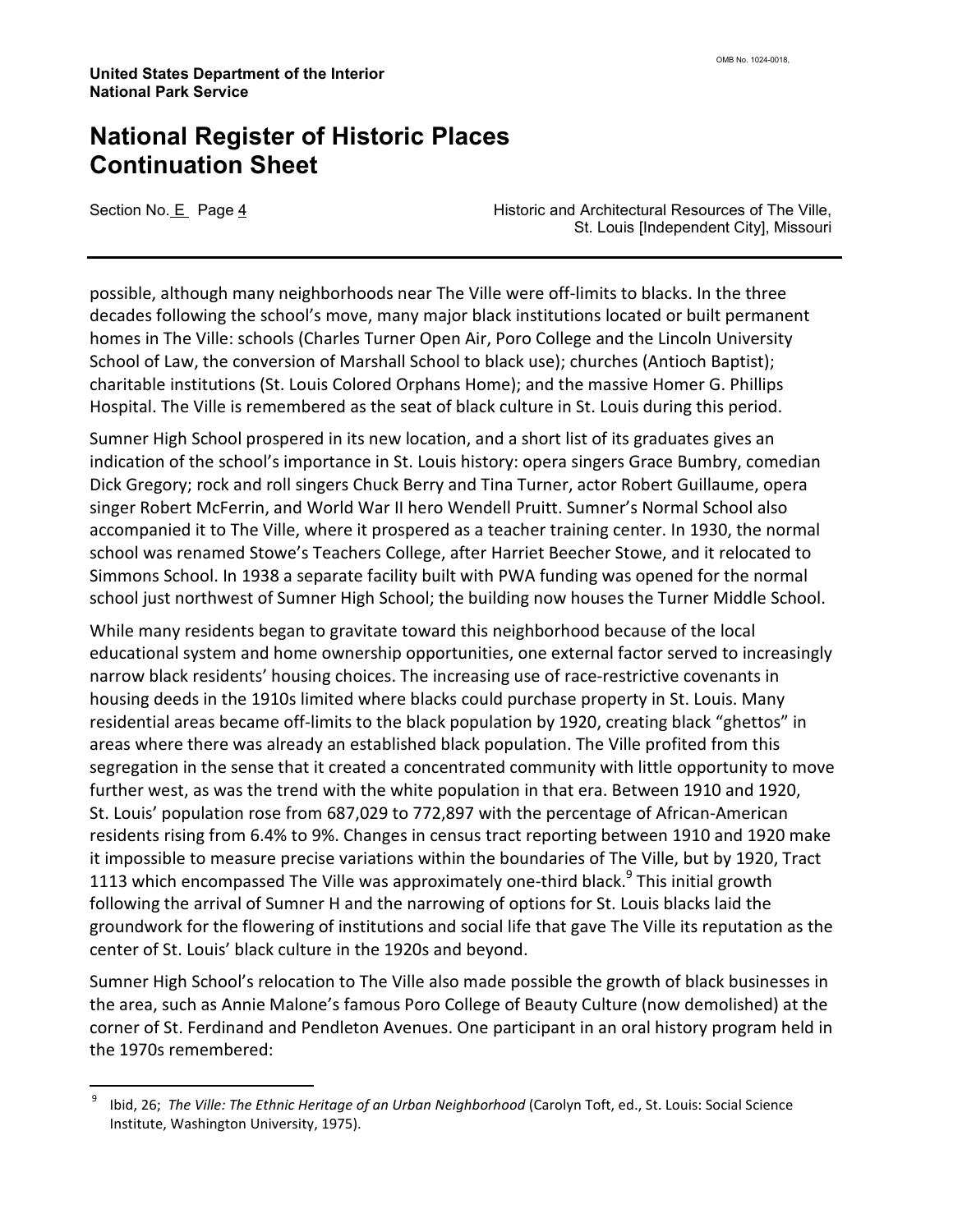Section No. E Page 5 **Historic and Architectural Resources of The Ville**, St. Louis [Independent City], Missouri

When Mrs. Malone brought the college to The Ville, she brought all this prestige with her. With her first money she built the orphans' home and a nursery school. Poro College was located near Sumner. It was a great opportunity for our race. It was a regular education center. $^{\rm 10}$ 

A rooftop garden on the building became the center for black social life in the 1920s. In 1930, Mrs. Malone (reportedly the richest black woman in the country) moved her business to Chicago. The Poro building later housed a hotel and, in 1939, another black institution, the Lincoln University School of Law.<sup>11</sup>

After World War I, whites began to move west in large numbers and the racial composition of the neighborhood reflected dramatic change. By 1930, the black population of the neighborhood had nearly reached 90 percent.<sup>12</sup> The neighborhood retained its middle-class atmosphere as the new black residents arrived, many of whom were teachers at the various Ville schools. The construction of a new St. Louis Colored Orphans' Home (later the Annie Malone Children's Home), Annie Malone's Poro College, a new sanctuary for Antioch Baptist Church, a new elementary school for handicapped children and the opening of the Elleardsville Branch YMCA added to the building boom that completed most of the institutional concentration in The Ville. In addition, Marshall Elementary School had been converted to black use in 1918, making The Ville the undisputed center for black education in St. Louis.

A former resident of The Ville recalls her family life there during this decade of change:

We moved to The Ville in 1923…I think the thing that made The Ville unique was that there were so many one-story homes in it, little cottages where people lived in single families. We liked the area, and it was an area where everybody took a lot of pride in their places. As I look back on it now, it seems to me that most people were just ordinary, poor people…I think the most affluent were the school teachers…." 13

As the number of local black residents increased, there was apparently some resistance by their white neighbors. Another former resident remembered of the 1920s that "There was no doubt

<sup>&</sup>lt;sup>10</sup> Quoted in Toft, 12.

<sup>&</sup>lt;sup>11</sup> The Lincoln University School of Law was established after Lloyd Gaines, a black graduate of Lincoln University in Jefferson City, was denied admission to the University of Missouri School of Law based on his race. The State of Missouri offered to pay black students' tuition to out-of-state professional schools, but the Supreme Court ruled in Gaines v. Missouri that the state must provide legal education for blacks within Missouri. The new school opened in the Poro College building in 1939.

 $12$  Toft., 26. The total population of The Ville in 1930 was 9,102.

<sup>&</sup>lt;sup>13</sup> Carolyn H. Toft, ed. The Ville. (St. Louis: n.p., 1975), p. 15.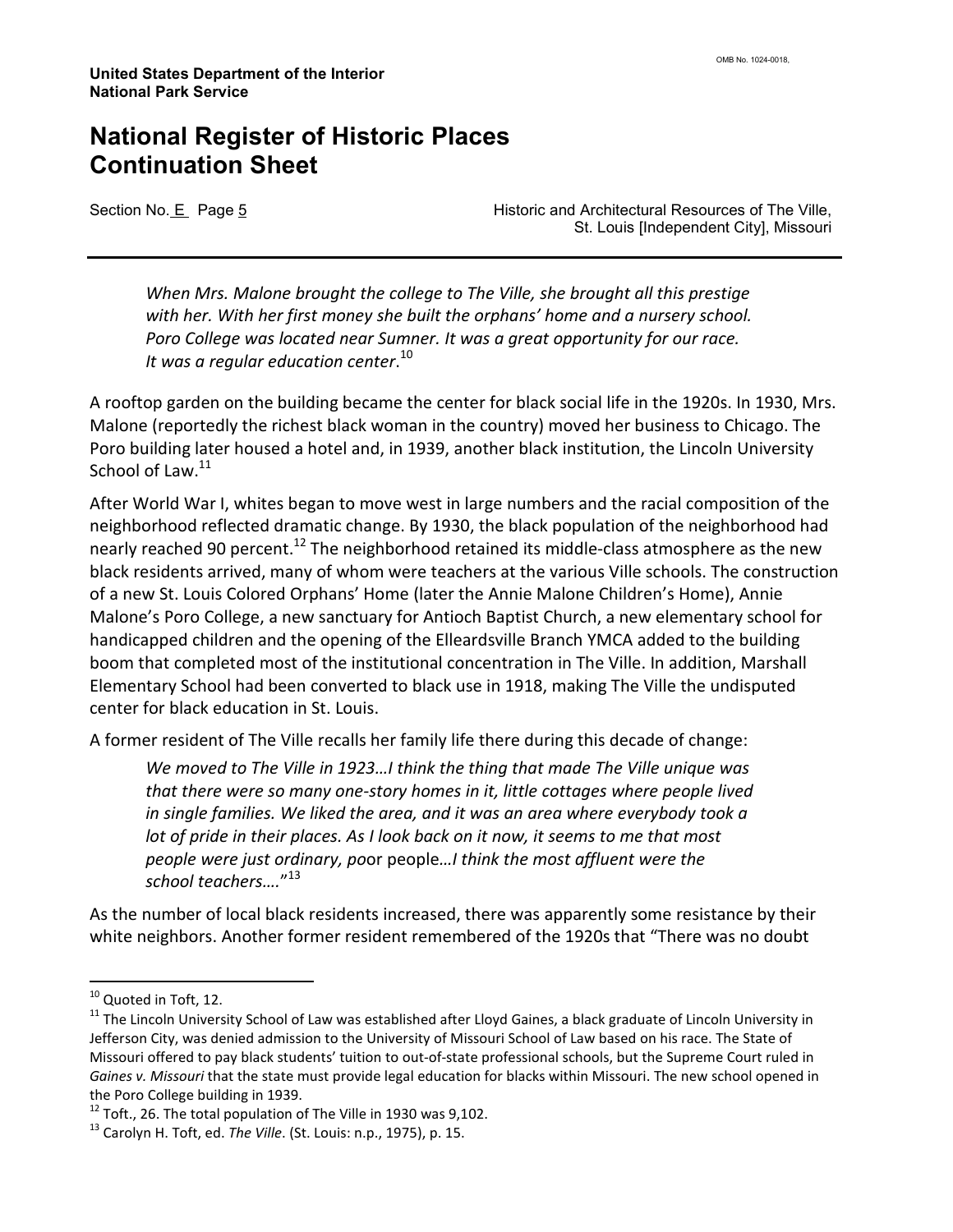Section No. E Page 6 **Historic and Architectural Resources of The Ville**, St. Louis [Independent City], Missouri

about it, we were considered intruders by members of the St. Matthew's parish, mostly Irish and Italian." Still, this same resident remembered that "An emergency caused a change in attitude. One of the children had become critically ill. The family had no phone. Neither did their white neighbors....My mother graciously offered the use of our telephone."<sup>14</sup> As black residents moved into the area, black businesses followed and small stores could be found at large intersections in The Ville, like St. Ferdinand and Pendleton Avenues and along Easton Avenue (now Martin Luther King Dr.).<sup>15</sup> Most were small buildings with residential space above a first floor store.

The decade of rapid institutional and residential growth from 1920-1930 would be fortunate for residents of The Ville in the decade that followed, when the Depression forced a disproportionate number of blacks out of work.<sup>16</sup> The Ville was luckier than most St. Louis neighborhoods to receive three major Depression-era projects located within blocks of each other: Tandy Community Center, Stowe Teachers College, and most significantly, Homer G. Phillips Hospital. Social services for blacks had never equaled those for whites in St. Louis, and lack of adequate health care was a major issue for St. Louis' black population as early as 1900. One man in particular, a local black lawyer named Homer G. Phillips, campaigned loudly for a replacement to City Hospital No. 2, an outdated, overcrowded facility for blacks near downtown. Phillips, who was murdered in 1931, would never see the hospital named in his honor, which was constructed on Whittier Avenue in The Ville and completed in 1938. Twenty-five years after its founding, Homer G. Phillips Hospital (NRHP 1982) had trained more black doctors and nurses than any other hospital in the world.<sup>17</sup>

A bond issue passed in 1936 provided for the construction of three public recreational centers in black neighborhoods. With its swimming pool and nearby tennis courts, the Tandy Community Center was clearly designed as the showpiece of the three. City Architect Albert Osberg used a stripped Art Deco style with buff brick, similar to the design he had employed on the Homer G. Phillips Hospital four years earlier, for the Tandy Community Center, constructed in 1938. Like adjacent park, the community center was named for Captain Charlton Hunt Tandy, an African-American Civil War veteran who was active in politics and community concerns. Long the site of the Silver Gloves Boxing Tournament and numerous basketball games, Tandy may be most noted for its tennis courts, on which a young Arthur Ashe prepared to enter the all-white world of professional tennis.

Ironically, the growth of The Ville and its institutions was attributable to the Jim Crow laws of the early twentieth century. From the beginning of the agricultural depression in the 1920s to the

 $\overline{a}$ 

 $14$  Ibid., 14.

 $15$  Ibid., 15.

<sup>&</sup>lt;sup>16</sup> Excluded from most skilled trade unions, 43% of blacks in St. Louis were unemployed by 1930. Corbett and Seematter, "No Crystal Stair," 83.

 $17$  "Homer G. Phillips Hospital:  $25<sup>th</sup>$  Anniversary," unpaginated.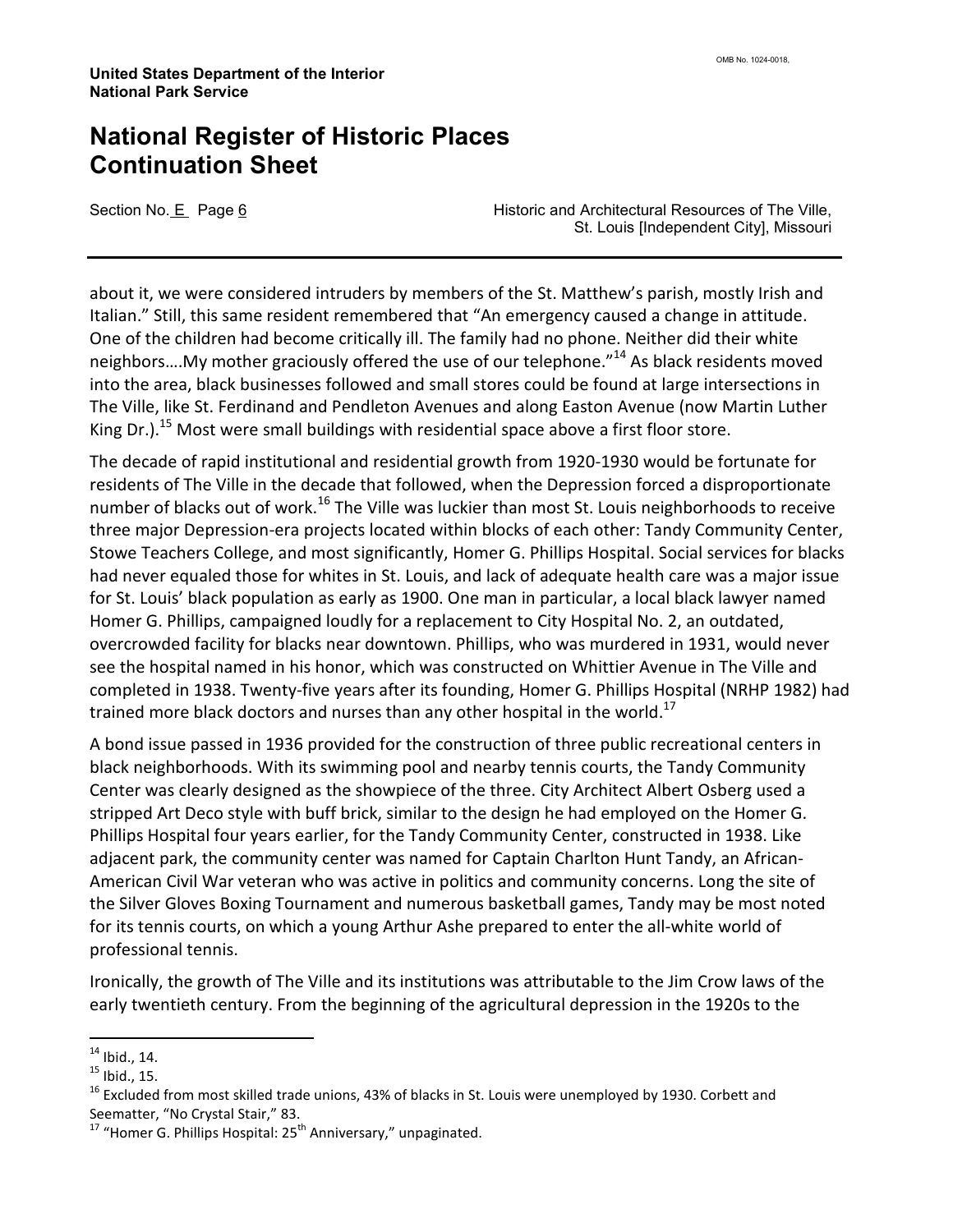Section No. E Page 7 **Historic and Architectural Resources of The Ville,** St. Louis [Independent City], Missouri

beginning of World War II, St. Louis experienced black immigration from the south. Segregation of public institutions and facilities in St. Louis had helped to concentrate this recent black settlement near downtown in congested, underserved areas. As the Great Depression began, African-American residents totaled 93,703 of the total population of 821,960. Ten years later in 1940, their numbers reached 106,086. Although this figure was still only 13% of a citywide population of 816,048, the ratio in The Ville remained at 90% black. (In the 1940s, the St. Louis Argus ran a weekly newspaper devoted to the African-American community, ran a weekly column called "Ville News" in which the author frequently referred to the neighborhood as Elleardsville. The Ville was the only neighborhood singled out for such special coverage, an indication of its status with the St. Louis black community.)

The seeds of residential desegregation in St. Louis were sown in 1948, when the Supreme Court case Shelley v. Kraemer, based on a property sale near The Ville (see Shelley House, NRHP 1988; NHL 1990), declared restricted covenants unenforceable by law.<sup>\*</sup> The catalyst for desegregation was urban renewal in the 1950s and 1960s that destroyed older, downtown black housing and displaced thousands of residents, many of whom migrated to neighborhoods in north St. Louis previously closed to them. The ending of educational segregation in the 1950s also meant that blacks moving to different areas of the city and county would be able to attend local schools. The paradox of The Ville's situation is stated by sociologist Sandra Schoenberg, who noted that:

Although there are countless examples of deprivation caused by exclusion and segregation, this small enclave [The Ville] is an example of a richness in social life enforced by limited opportunity. Some of the forces that broke down this segregation were eagerly sought. Others such as displacement by urban renewal had destructive effects on the community's integrity.<sup>18</sup>

The origins of The Ville's subsequent decline are rooted in the drive to ensure equality for all St. Louis citizens. Black professionals continued to be attracted by the neighborhood's resources until about 1950. The decade following saw a marked exodus of professionals from The Ville, coinciding with the general population trend in St. Louis to move west into St. Louis County.<sup>19</sup> Just when and how the shortened name "The Ville" was substituted for Elleardsville is unknown, but the new name was in common use by the mid-1970s when the first Ville Historic District

<sup>∗</sup> Note: This is a correction to the original MPDF nomination, which stated, "…Shelley v. Kraemer, based on a property sale near The Ville (see Shelley House, NRHP 1988; NHL 1990), declared restrictive covenants unconstitutional." In fact, the Supreme Court held that State courts could not constitutionally prevent the sale of real property to blacks even if that property is covered by a racially restrictive covenant. It did not declare a restrictive covenant unconstitutional in itself.

<sup>&</sup>lt;sup>18</sup> Schoenberg and Bailey, 99.

<sup>19</sup> Toft, 27.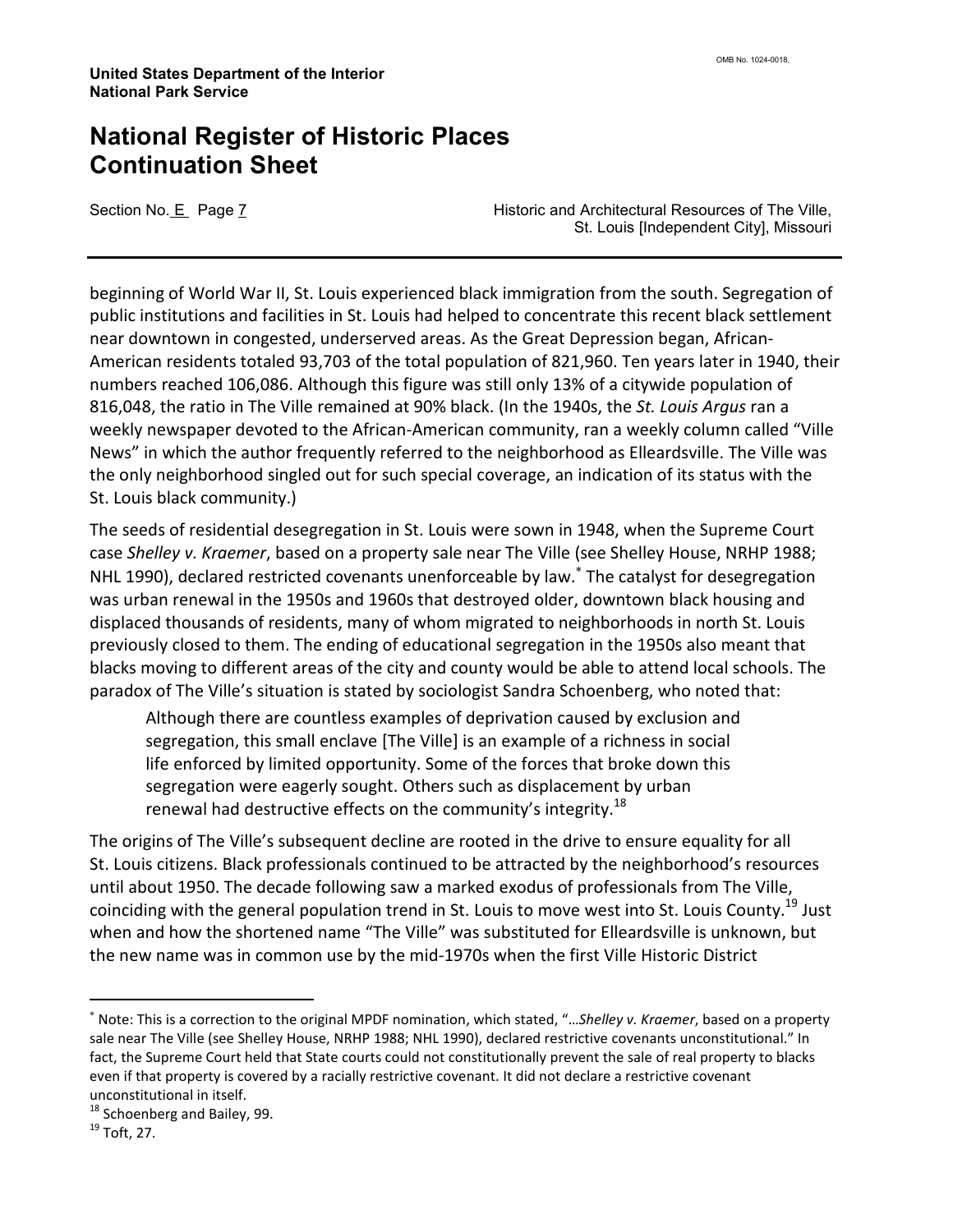Section No. E Page 8 **Historic and Architectural Resources of The Ville**, St. Louis [Independent City], Missouri

Committee was formed to try to hold back further deterioration; the name has been retained for this submission since it has become strongly identified with the area and with attempts to revitalize it.<sup>20</sup>

The closing of Homer G. Phillips Hospital in 1979 accelerated the neighborhood's slide from its pre-World War II peak. Yet The Ville's institutions are also its mainstay. All of the public schools in The Ville remain open, as does the Tandy Community Center, the Annie Malone Children's Home and all of the area's historic churches. These institutions not only provide employment and social support, but also reinforce the historic character of The Ville by providing material evidence of the neighborhood's rich past. They are reminders of The Ville's importance not only to the city's African-American community, but to the city as a whole.

 $^{20}$  Toft, 30.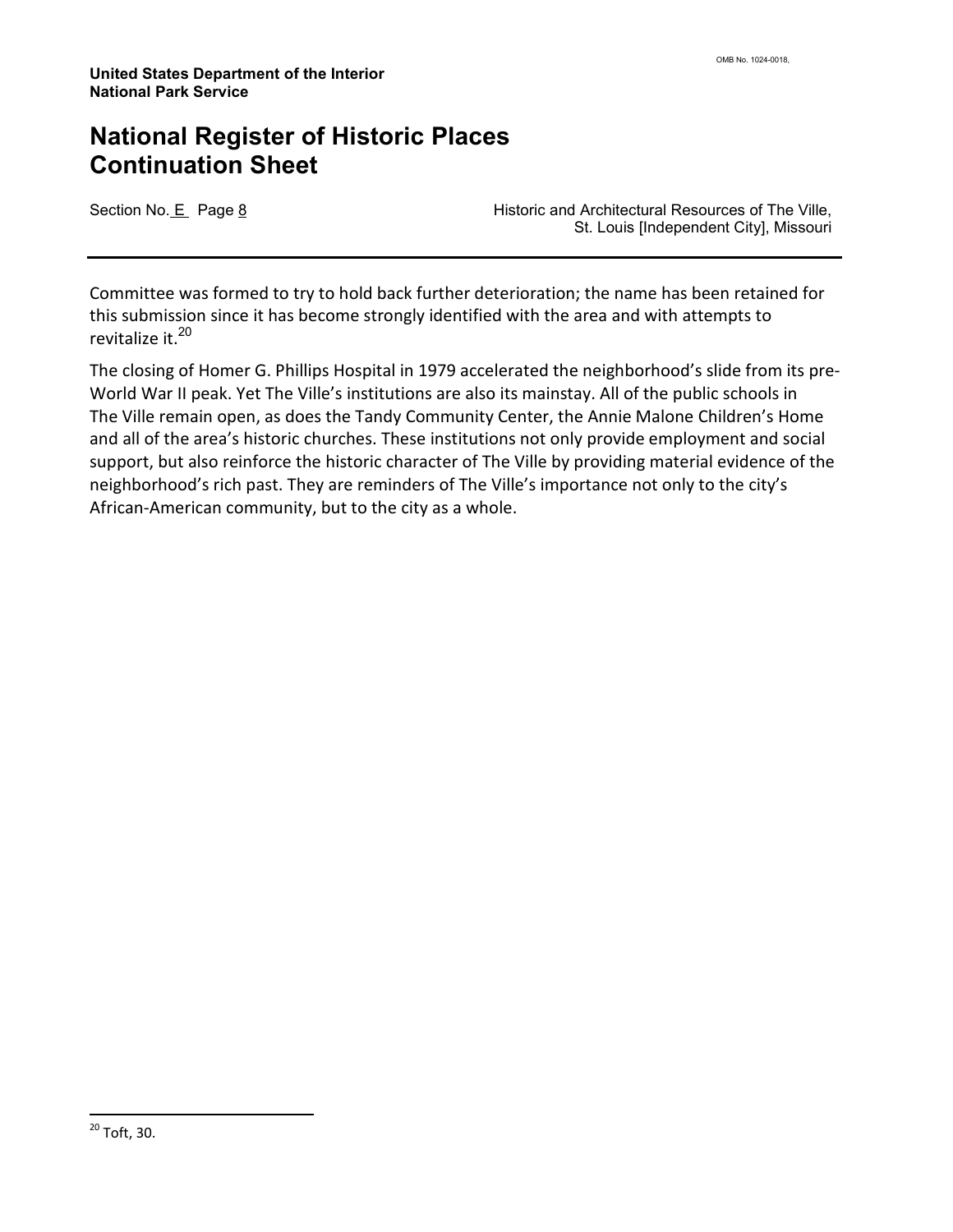Section No. E Page 9 **Historic and Architectural Resources of The Ville**, St. Louis [Independent City], Missouri

#### Context III: The Ville as the Product of Residential Segregation Policies, 1910-1950

The Ville originally developed as a 'suburban' residential neighborhood at the edge of the city, as described in Context II. The area became attractive to African-American citizens as a place to live and to own homes adjacent to their cultural institutions. However, the eventual static boundaries of what was to become The Ville were established – not because of normal market forces – but as a direct result of racial segregation policies in St. Louis and the use of real estate restrictive covenant agreements based upon race. The period of formalized racial segregation policies extends from 1910, the year that the first racial covenant was filed, through 1950, soon after the Shelley v. Kraemer Supreme Court decision that ruled that public officials could not enforce private restrictive real estate covenants based upon race. The court decision did not eliminate the use of such covenants or change behavior; existing covenants remained in place and were essentially honored and new covenants were recorded. Recognizing these factors, 1950 marks a period of change rather than a new static condition and the beginning of a time when additional factors affected residential life in The Ville. $^{21}$ 

The implementation of racial segregation in St. Louis was part of a larger trend in American cities during the first half of the twentieth century. St. Louis, however, embraced this strategy and its implementation with a notable vigor.<sup>22</sup> A systematic, city-wide policy, enforced by the local real estate industry, constricted black residents to particular blocks. Ultimately government agencies, including the Federal Housing Administration, embraced the policy in the attempt to keep African-Americans segregated into certain predetermined neighborhoods.<sup>23</sup> The tools used to enforce these policies included contractual agreements between real estate agents and brokers and the use of restrictive covenants on property in areas directly adjacent to existing black neighborhoods. Meanwhile, the Federal government refused to provide mortgage insurance for houses in socalled "buffer" neighborhoods where both black and white residents lived even as it insured property in segregated black neighborhoods, although at a somewhat higher rate.<sup>24</sup> A map of the areas governed by race restrictive covenants illustrates that The Ville neighborhood was ringed on the north, east and west by blocks with these agreements: its boundaries were fixed not only by personal preference or market conditions, but also by racial prejudice (Figure 2).

<sup>&</sup>lt;sup>21</sup> Colin Gordon, Mapping Decline: St. Louis and the Fate of the American City (Philadelphia: University of Pennsylvania Press, 2008), 82.

<sup>&</sup>lt;sup>22</sup> Margaret Bush Wilson and Beverly A. Fleming, "The Shelley House," National Register of Historic Places Registration Form, St. Louis (Independent City), 1987.

<sup>&</sup>lt;sup>23</sup> Herman H. Long and Charles S. Johnson, People vs. Property? Race Restrictive Covenants in Housing, (Nashville, TN: Fisk University Press, 1947), 61.

<sup>&</sup>lt;sup>24</sup> Long and Johnson, 72; see also Wilson and Fleming.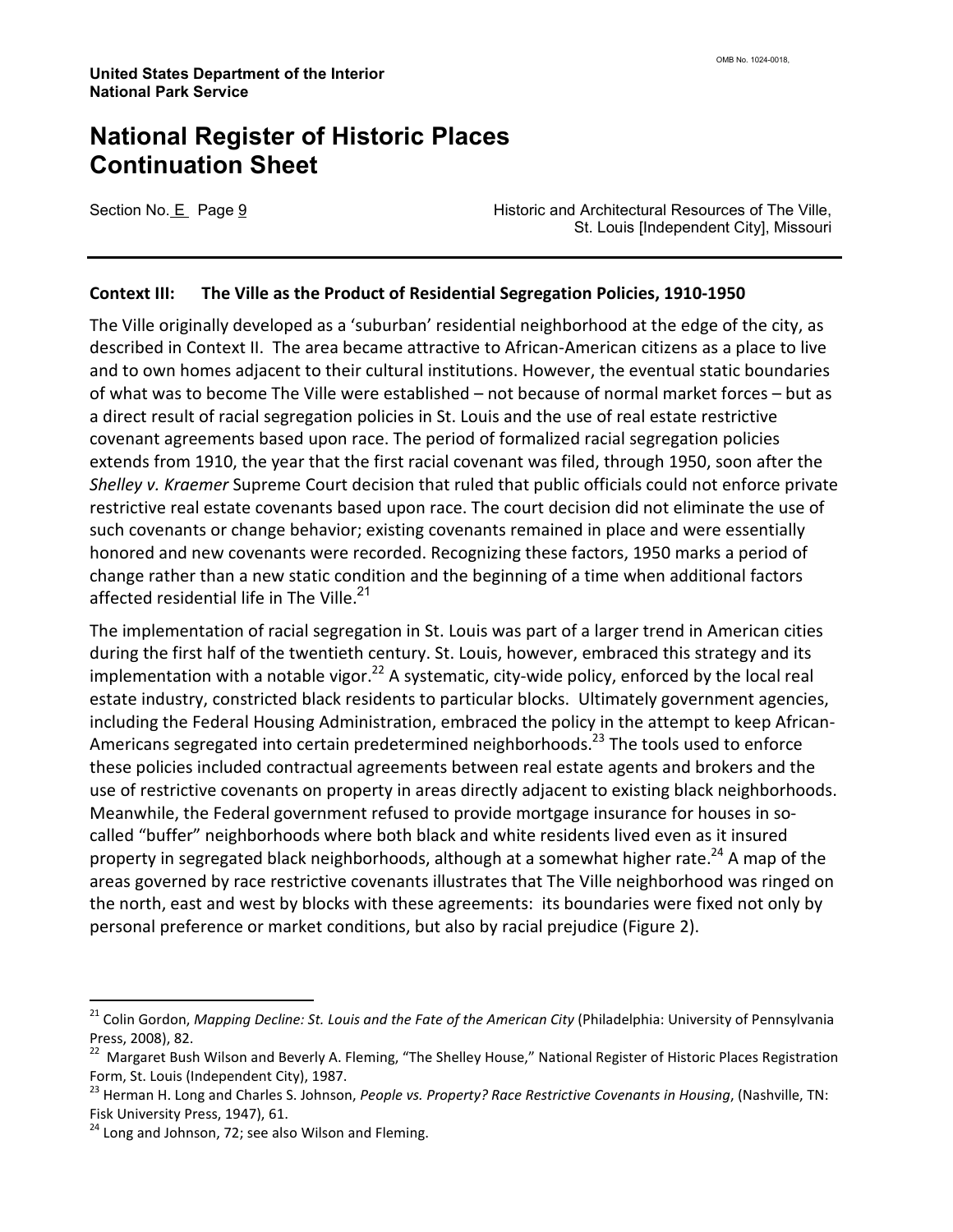Section No. E Page 10 **Historic and Architectural Resources of The Ville**, St. Louis [Independent City], Missouri

#### **BACKGROUND**

In the decades just after the Civil War, the City of St. Louis had a reputation for relatively tolerant racial policies. This social forbearance owed much to the rough atmosphere of the emerging mercantile and transportation center into which St. Louis was developing and to the City's relatively small percentage of African-Americans. While the schools, playgrounds and theaters in St. Louis were strictly segregated, streetcars and bathhouses were not.<sup>25</sup> And while black and white residential neighborhoods tended to be separate, that segregation owed as much to social class and income as it did to official policies. This was to change dramatically at the beginning of World War I.

The 1900 U.S. Census shows that out of a total population of 75,994,575 citizens, blacks comprised 11.6 percent of Americans, or 8,833,994. But 89 percent of this population lived in southern states. Until 1910 the Negro population of St. Louis held steady at about 6 percent of the total City population. Between 1910 and 1920, however, the black population grew by almost 60 percent and by 1930, it had increased by another 34 percent. By 1940, the City's African-American population was over 15 percent of the total population. This rise was directly related to the northern migration of African-Americans out of the rural south to the industrial north and Midwest, the long-term movement of black southerners north known as the Great Migration.<sup>26</sup>

Between 1910 and 1930 nearly two million African-Americans moved to the industrial cities of the north. Over a half million migrated from the south between 1916 and 1918. By 1950, the black population still comprised approximately 11 percent of the U.S. population; however, blacks were then 40 percent of the population in several major U.S. cities.<sup>27</sup> This historic migration of Southern rural African-Americans can be traced to many factors, starting with the intolerable living conditions in many Southern states and the search for better economic opportunities, living conditions and educational opportunities. During the World War I, as European immigration came to a halt, and the Labor Movement was beginning to exert greater influence, it was widely reported that agents of major industries traveled to the South to recruit black workers for steel mills, railroads and other industries: not just as replacements for white workers serving in the Armed Forces, but also to work as scabs for union-busting. This recruitment was one of the major factors in the resentment between black and white low-wage earners that fueled much of the racial prejudice in northern cities.

<sup>25</sup> Scott, 95.

<sup>&</sup>lt;sup>26</sup>"American Factfinder," U.S. Census Bureau, <factfinder.census.gov>, (accessed 29 July 2008); The African-American Mosaic," Library of Congress Resource Guide for the Study of Black History & Culture http://www.loc.gov/exhibits/ african/afam008.html (accessed 29 July 2008).

<sup>&</sup>lt;sup>27</sup> Long and Johnson, 14; "African-American History," Encarta Encyclopedia http://encarta.msn.com/encyclopedia 761595158/African American History.html (accessed 29 July 2008).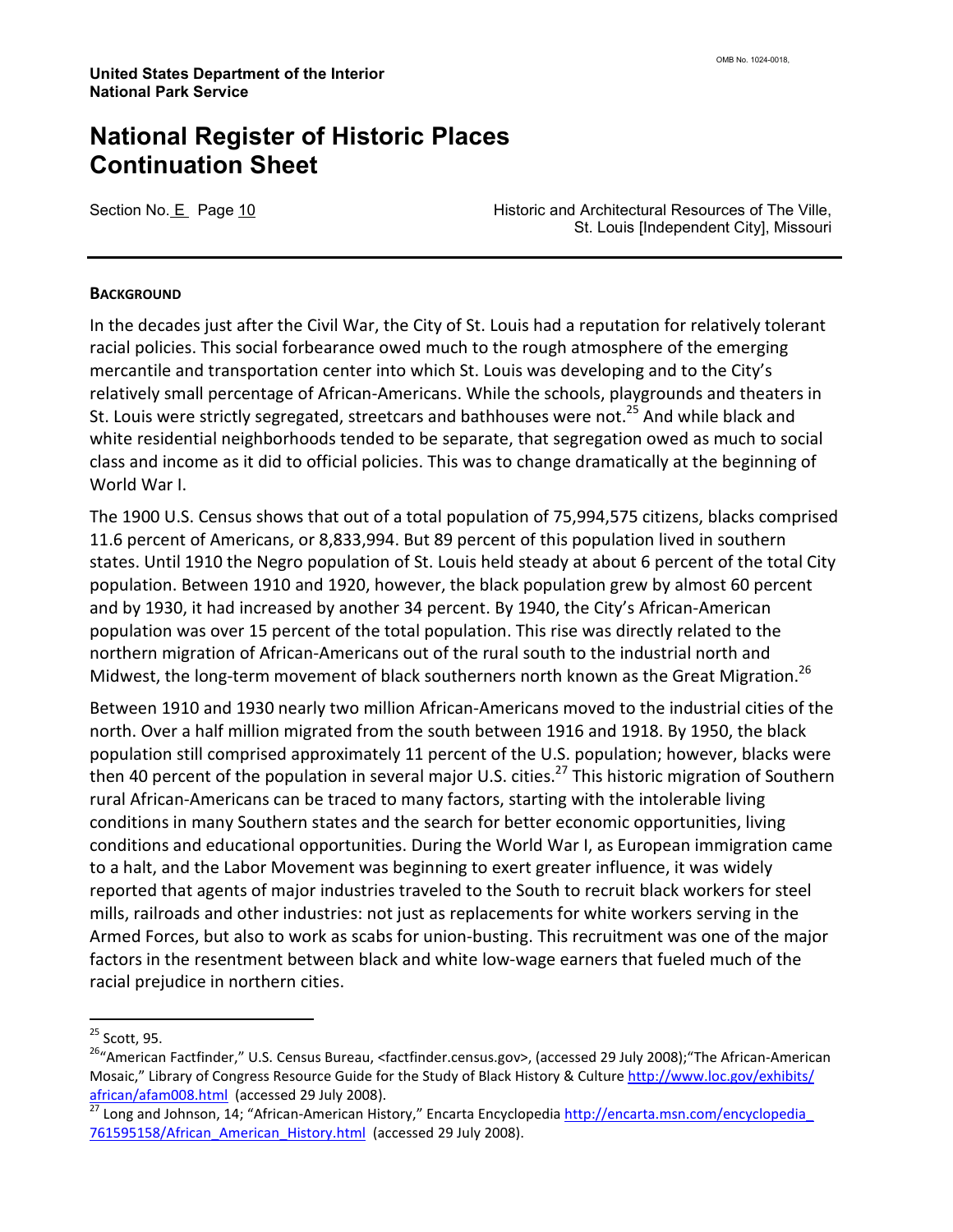l

Section No. E Page 11 **Historic and Architectural Resources of The Ville,** St. Louis [Independent City], Missouri

In St. Louis as well, the rapid increase in its black population produced a strong and unfavorable reaction. In 1916, St. Louis voters passed, by an overwhelming majority, a city ordinance that would bar any black person from moving onto a block that contained 75 percent white residents. Whites were also banned from moving onto blocks that were 75 percent African-American, making it clear that the races would live separately. The ordinance addressed only residential uses: property ownership was not restricted, nor did the law affect black servants or janitors of whiteoccupied buildings. Not only did the ordinance mandate blacks and whites to live on separate blocks, but it required schools, churches and all other public buildings to be segregated. Passage of this ordinance gave St. Louis the dubious honor of being the only city in the United States to mandate racial segregation by public vote. However, the ordinance was never implemented due to an immediate court challenge that attorney Homer G. Phillips helped to lead. Two years later, in 1918, the U.S. Supreme Court nullified the law by striking down a similar statute in Kentucky.<sup>28</sup>

#### CONSTRAINED AFRICAN-AMERICAN SETTLEMENT PATTERNS IN ST. LOUIS, 1910-1950

During the first half of the twentieth century, the African-American population lived primarily in the older parts of the City: in housing that had originally been created for European immigrants, or in neighborhoods formerly occupied by the white middle class. Large, single-family residences were converted to apartments or rooming houses when their white owners moved west to escape the increasing industrial and commercial areas of the city center. Many of these once-exclusive neighborhoods were then at the edge or even in the midst of some of the most polluted sections of the City: the notorious Mill Creek Valley, traversed by railroad yards; or the Yeatman neighborhood of the City' Near Northside, adjacent to numerous factories. By 1940, the vast majority of the black population was contained in the area east of Grand Avenue, north of Chouteau Avenue and south of Cass (Figure 3).

The Ville was an exception to this pattern. The Ville had become the cultural center for the City's emerging black middle class when prominent African-American institutions were established there: Sumner High School, Lincoln Law School, Stowe Teachers College and other prestigious institutions and churches. But aside from its cultural attractions, The Ville was also one of the few places where African-Americans could purchase single-family houses.

<sup>28</sup> "Segregation in St. Louis — Ordinances Restricting Negroes Carried by a Heavy Majority," New York Times, 1 March, 1916, New York Times Archives, http://query.nytimes.com/gst/abstract.html?res=9505E0D8153AE633A25752 C0A9659C946796D6CF (accessed 29 July 2008); Robert I. Vexler, ed., St. Louis, A Chronological and Documentary History, 1872-1970, (Dobbs Ferry, NY: Oceana Publications, 1974). Also see "Timeline of Missouri's African-American History," Missouri State Archives, Missouri Secretary of State,

http://sos.mo.gov/archives/resources/africanamerican/timeline (accessed 29 July 2008).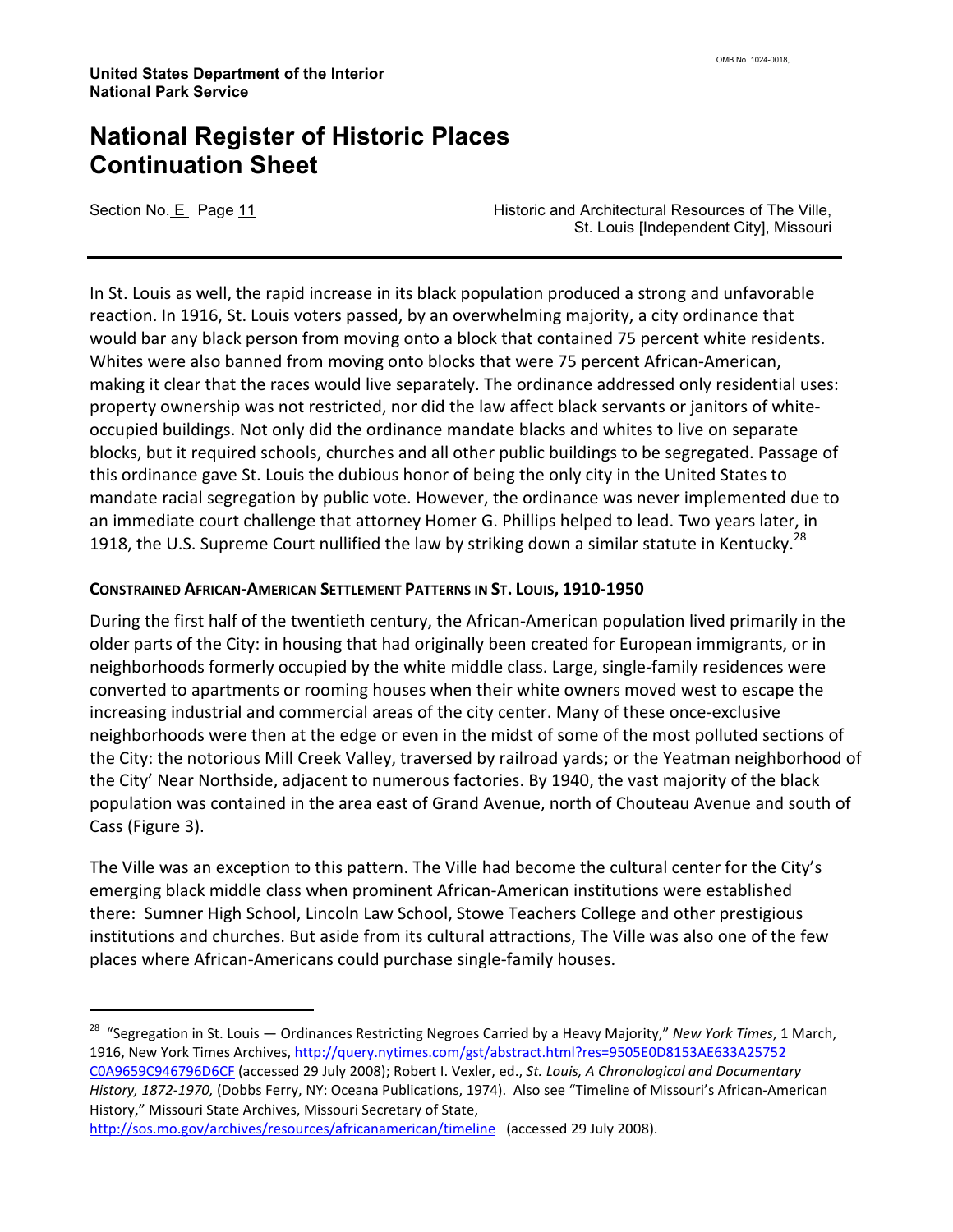l

Section No. E Page 12 **Historic and Architectural Resources of The Ville**, St. Louis [Independent City], Missouri

#### THE ST. LOUIS REAL ESTATE EXCHANGE

Disappointed by the ultimate failure of the 1916 segregation ordinance, its proponents soon found another way to achieve their goal: the St. Louis Real Estate Exchange would become very powerful in regulating where black citizens could reside in the City. The St. Louis Real Estate Exchange was incorporated under the State of Missouri in 1899 with over fifty corporate and individual members who were involved in the local real estate trade. The stated purpose of the Exchange was to promote public improvements and ordinances that would facilitate the "laying out of residential districts," to secure a "closer union and more cordial relationship" among real estate agents of the City, and to facilitate mutual agreement on methods of doing business. The first meeting of the new Exchange was held in August 1899.<sup>29</sup>

The Real Estate Exchange was to become a powerful entity in the shaping of the real estate sector in St. Louis. It was also a driving force in the role of residential racial segregation in the City. Historian Colin Gordon summed up the role of the Exchange and its members: "the local real estate industry played an unusually active and formal role in drafting and sustaining restrictive deed covenants."<sup>30</sup> The Exchange unified brokers under a common agreement about ethics, types of contracts, and territories. The Exchange published a yearly "diary" for distribution among its members. In its publication for 1927, the Exchange's "Code of Ethics," Article 34, reads: "A Realtor should never be instrumental in introducing into a neighborhood, a character of property, or occupancy, members of any race or nationality, or any individuals whose presence will be clearly detrimental to property values in that neighborhood."  $31$  The published Exchange By-Laws included procedures for adjudicating disputes among members, hearings regarding violations of the By-Laws and Code of Ethics and a list of Exchange-imposed penalties. The publication also enumerated various active committees, most particularly the Committee on the Protection of Property, responsible for upholding restrictive covenants and restrictive warranty deeds:

Sec.14: The Committee on the Protection of Property shall consist of thirteen (13) members, and it shall be their duty to co-operate with local Improvement and Protective Associations to maintain certain restrictions and shall have authority to make investigations, to hold hearings, to file charges on violations of restrictions by

<sup>&</sup>lt;sup>29</sup> Long and Johnson, 58; St. Louis Real Estate Exchange; Corporate License of 1899; St. Louis Recorder of Deeds Archives.

<sup>&</sup>lt;sup>30</sup> Colin Gordon, Mapping Decline: St. Louis and the Fate of the American City (Philadelphia: University of Pennsylvania Press, 2008), 79.

 $31$  St. Louis Real Estate Exchange, 1927 Diary and Manual of the St. Louis Real Estate Exchange, Missouri Historic Society Library Collection, St. Louis, Missouri.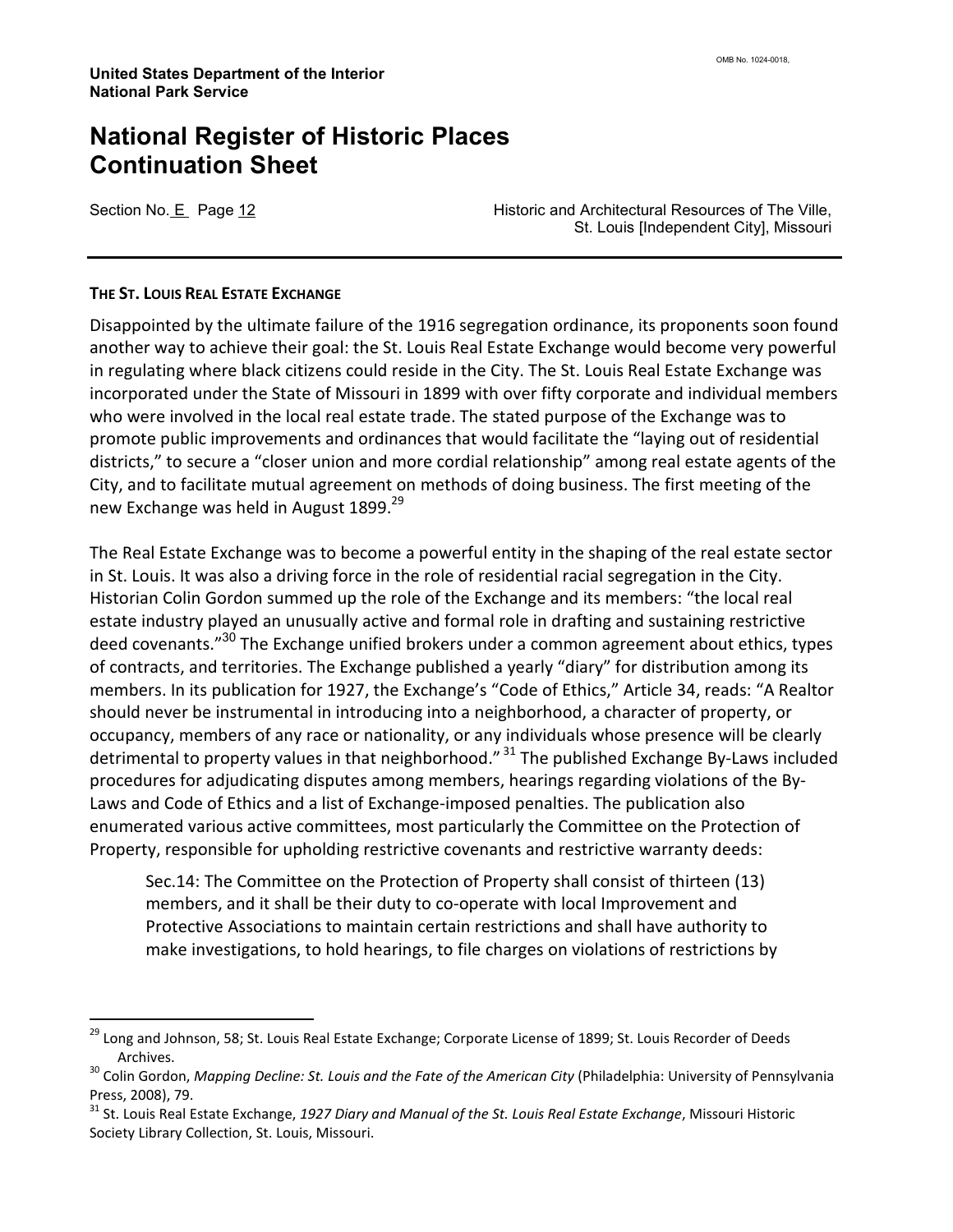Section No. E Page 13 **Historic and Architectural Resources of The Ville,** St. Louis [Independent City], Missouri

Active members of the Exchange and to perform such other duties as may logically come within the provisions of such Committee.<sup>32</sup>

The Real Estate Exchange also published and distributed maps that designated "unrestricted colored districts" where agents were free to sell or rent houses to African-Americans. There is little doubt that the Real Estate Exchange was a major force in the residential racial segregation policies of the period (Figure 4). $^{33}$ 

#### RESTRICTIVE COVENANTS

l

A race restrictive real estate covenant is a contractual agreement among property owners that requires the signers not to sell, rent or otherwise convey property to a selected racial group. In St. Louis, these agreements were usually signed not just by individual property owners, but other cooperating parties as well, such as real estate agents and brokers, and local neighborhood and block associations. Normally, these covenants would be binding on all signatory parties for a specified period or until terminated by general agreement of the signers. The agreement would then be attached to the property deed and transferred or assigned to any subsequent property owner.<sup>34</sup>

The first formal covenants restricting residency were drawn up in 1910; ten years later, there was a total of only 35. But in the decade after World War I, use of covenants rapidly expanded and a total of 286 covenants were filed. After World War II some 550 city blocks were covered by race restrictive real estate covenants. The extensive use of such covenants earned St. Louis a place in Herman H. Long and Charles S. Johnson's landmark study of the topic funded by the American Missionary Association, which focused on only two cities, St. Louis and Chicago.<sup>35</sup>

<sup>&</sup>lt;sup>32</sup> St. Louis Real Estate Exchange, 1927 Diary and Manual.

<sup>&</sup>lt;sup>33</sup> Long and Johnson. The Exchange also required the use of special forms, such as Gill's Missouri Real Estate Forms. In its 1927 publication are instructions for the preparation of a warranty deeds: it includes this suggested language: "FOURTH: No persons not wholly of white or Caucasian blood shall ever own or occupy said lot except as a servant in a white family." Another form, specifically identified as a "St. Louis Real Estate Exchange Form" is titled, "Uniform Restriction Agreement Against Use By Negroes," blank copies to be had from the Real Estate Printing and Publishing Company. McCune Gill, McCune Gill's Missouri Real Estate Forms (Hart Publishing Company, NY, NY, 1927). <sup>34</sup> Long, Herman and Johnson, 58.

<sup>&</sup>lt;sup>35</sup> Charles Johnson was President of Fisk University and Herman Long was the Associate Director of the Department of Race Relations of the American Missionary Society, housed in the Department of Social Studies at Fisk. "The AMA originally formed in New England in the mid 19<sup>th</sup> Century around the 'Amistad' law suit as a non-denominational Protestant religious organization dedicated to "the Negro Problem," aiming to bring about full and equal privileges of citizenship to the black population of the United States during the latter half of the 19th century, leading into the 20th century. The Association did so under the doctrine that to deny these rights would serve to subvert the teachings of Jesus, thus those who attempted to deny these rights performed sins against God and man. Originally formed as a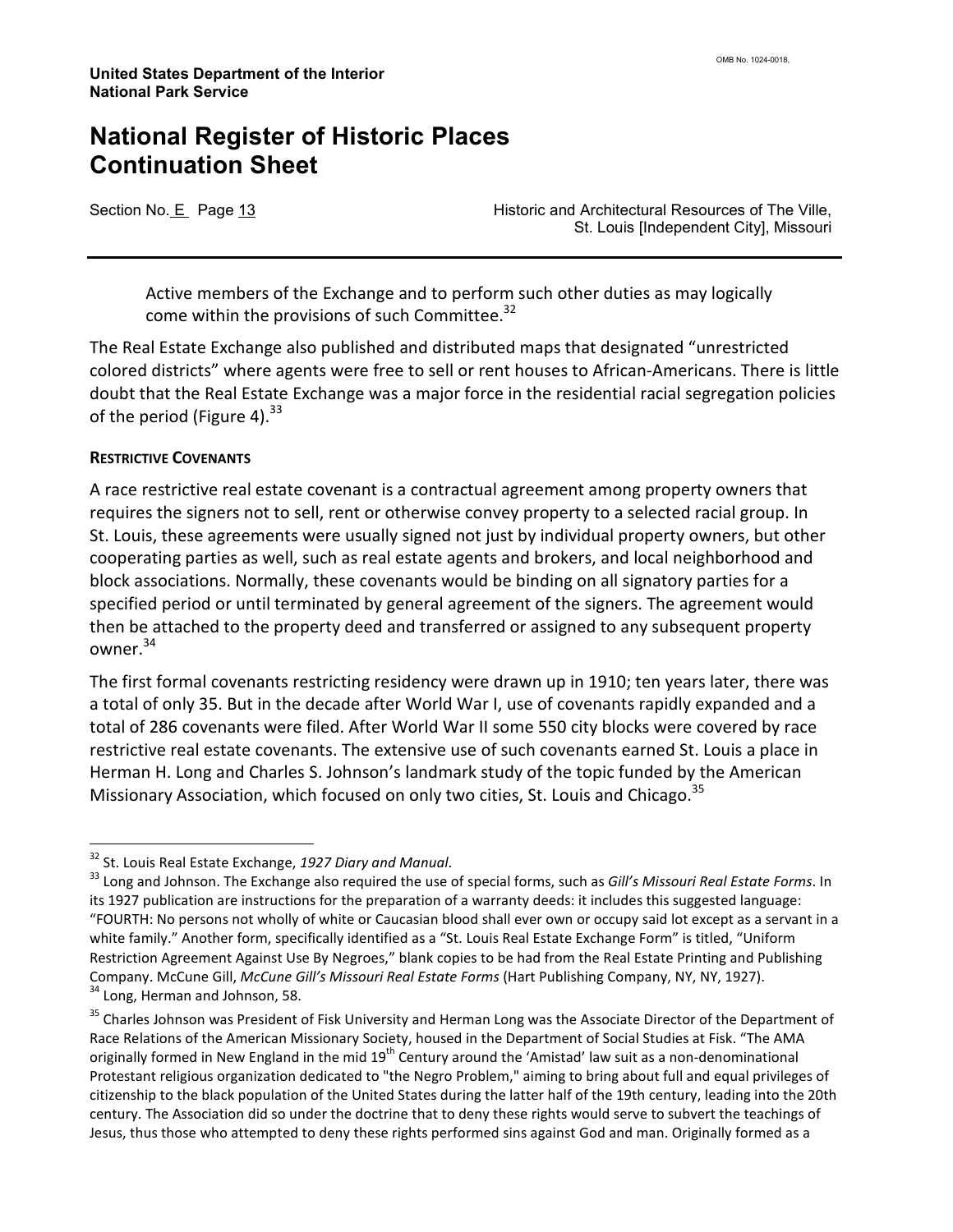Section No. E Page 14 **Historic and Architectural Resources of The Ville**, St. Louis [Independent City], Missouri

The majority of the blocks with these covenants were located at the edges of areas, like The Ville, that already had a substantial proportion of black residents, in effect hemming in African-American residents (compare Figures 2 and 3). Most blocks with covenants were in the central corridor west of downtown, with a few in the southern part of the City, around several small enclaves of historically black settlement. The Ville area can be seen tightly enclosed on the north, east and west. Residency in The Ville neighborhood was therefore not only by choice, as the African-American cultural heart of St. Louis, but was for many the only alternative in order to achieve a middle-class lifestyle through home ownership. The Ville offered African-Americans the freedom to purchase or construct housing appropriate to their rising incomes and social status.

#### RESIDENTIAL PATTERNS IN THE VILLE

#### The Ville in 1909.

l

By the time Elleardsville was becoming a black community defined by restrictive real estate practices, it had been developed in typical St. Louis fashion with house types and styles that reflected local vernacular building and national trends, most often built in brick. Hence, for blacks, the built residential environment in The Ville was mainly an inherited one, rather than one developed during the period when the neighborhood was defined by racial segregation.

A significant portion of the parcels  $-$  approximately half  $-$  in the blocks that would later be considered The Ville neighborhood had been developed by 1909. Brick single-family houses with narrow side yards and attached flat buildings predominated. The large house set back from the street and surrounded by a yard at 4221 W. Cote Brilliante was built in 1900 by Reverend Duckworth. An exception to the strong pattern of building residences in brick occurred on several blocks between Newstead and Billups Avenues, where groups of wood-framed houses were built on North Market and the streets to the north.<sup>36</sup> The Frank R. Stewart Building & Realty Company erected two small groups of rowhouse-flats — flats that offered very small individual units — in 1907 and 1909 back-to-back, facing Cote Brilliant and Garfield, just east of Billups. The pattern of two-story commercial blocks at corners to house neighborhood commerce was underway. The Goode Avenue Methodist Episcopal Church stood at the corner of North Market and the St. James Episcopal Memorial Church occupied the corner of Cote Brilliante and Annie Malone. The overall

means of protest against other missionaries during the mid-19th century, the AMA promoted political activity and encouraged a strong anti-slavery sentiment among its missions". http://northbysouth.kenyon.edu/1998/edu/charleston/ama.htm.

<sup>36</sup> The current, rather than historic street names are used. Lucky was renamed Aldine in 1929. Pendleton was renamed Billups and Goode was renamed Annie Malone in 1986. Easton Avenue was renamed Dr. Martin Luther King in 1968.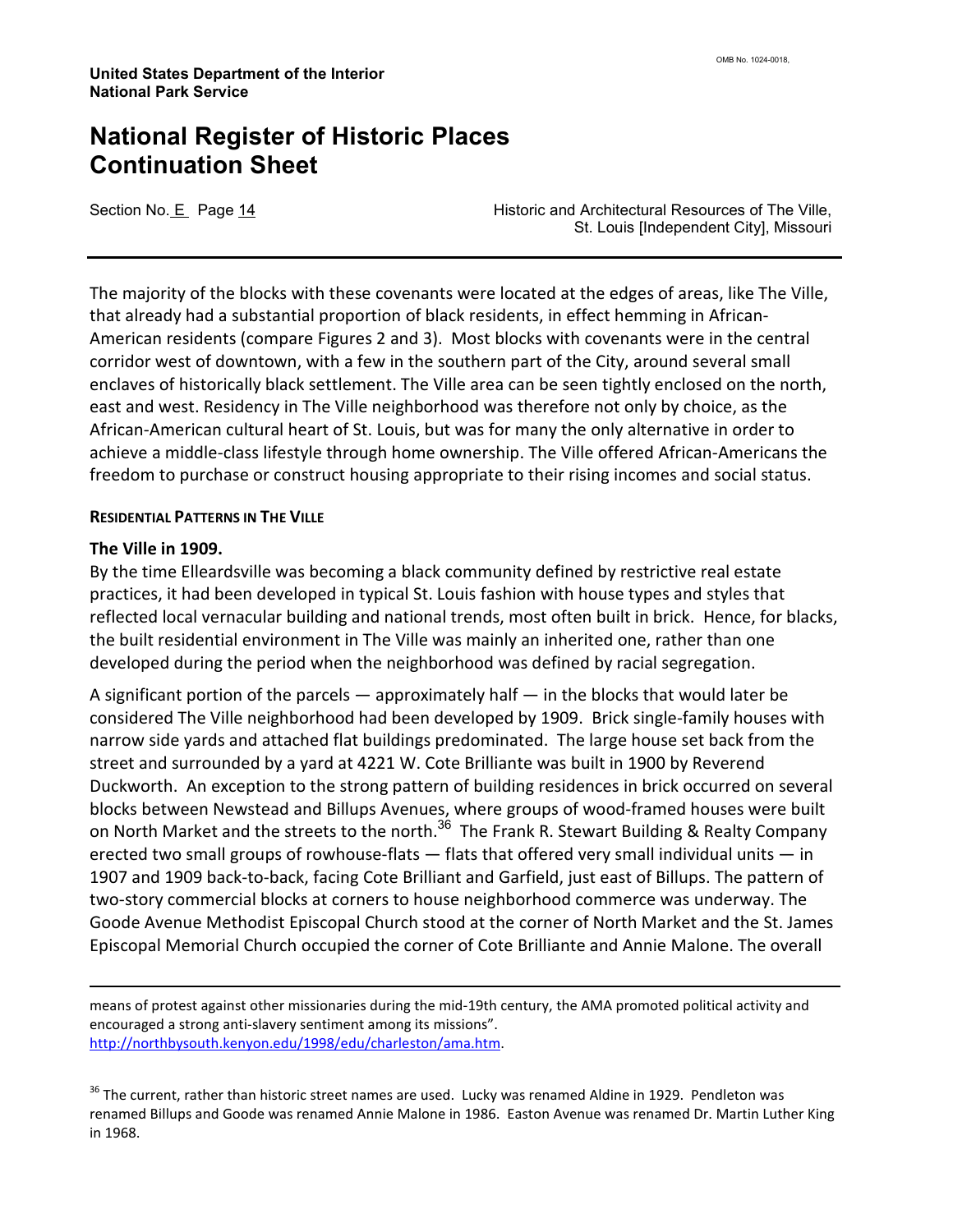Section No. E Page 15 **Historic and Architectural Resources of The Ville,** St. Louis [Independent City], Missouri

pattern of a predominantly residential area with some neighborhood commerce and churches was established firmly by this time. $^{37}$ 

#### The Ville in 1916.

The residential area between Whittier and Newstead avenues spanned the area between Marshall School (MRHP 1999) on the south and Charles Sumner High School (NRHP 1988) on the north; from this early period it was the heart of The Ville, as documented by the 1920 census data as having the highest concentration of African-American residents. Groups of nearly identical detached brick houses erected by a developer prevailed on many streets. The clusters of houses were separated by a vacant lot or larger undeveloped area from the next group. Single family dwellings prevailed, though two-family flats were quite common as well. Two groups of houses built in 1912 and 1913, the gambrel-roofed houses on Cote Brilliante, were among the newest single-family houses in the area. With the ground story of brick and frame half-story that incorporated the roof, the house type was an economical way to build two-story residences. The north-south streets, Whittier, Annie Malone and Billups, had a somewhat more lively mix of singlefamily houses and flats than the longer blocks of the east-west streets.<sup>38</sup>

Many of the most densely-developed multiple dwellings in the neighborhood — attached rowhouse-flats with a single family per floor — were constructed at the end of the first decade of the twentieth century. A row of flats filled the south blockfront of Aldine east of the Marshall School. The F. L. Stewart Building & Realty Company developed a group of flats in 1907 on the north side of Cote Brilliante, just east of Billups. Several other projects soon followed. The Chaplin (George G.) Realty & Construction Company built a group of flats across the street from the Stewart buildings in 1909 and then added another group around the corner on Billups the following year. Further north, in 1909 Henry Schuerman developed a group of stores with flats above at 2400-12 Billups, at the corner of North Market, around the corner from another group of flats. Two other groups of flats faced Whittier, one just south of the intersection with Cote Brilliante, and the other north of Garfield. Just west of this group of flats, another one was situated perpendicular to Garfield, in the manner of buildings often labeled as Negro flats or tenements; this first instance in The Ville of this housing form was built between 1910 and 1915. A building, labeled "Negro Apartments" on Sanborn fire insurance maps of the area, stood on Cottage between Billups and Newstead.<sup>39</sup>

<sup>&</sup>lt;sup>37</sup> 1909 Sanborn Fire Insurance Map.

<sup>&</sup>lt;sup>38</sup> 1916 Sanborn Fire Insurance Map.

<sup>&</sup>lt;sup>39</sup> Building permits and 1916 Sanborn Fire Insurance Map.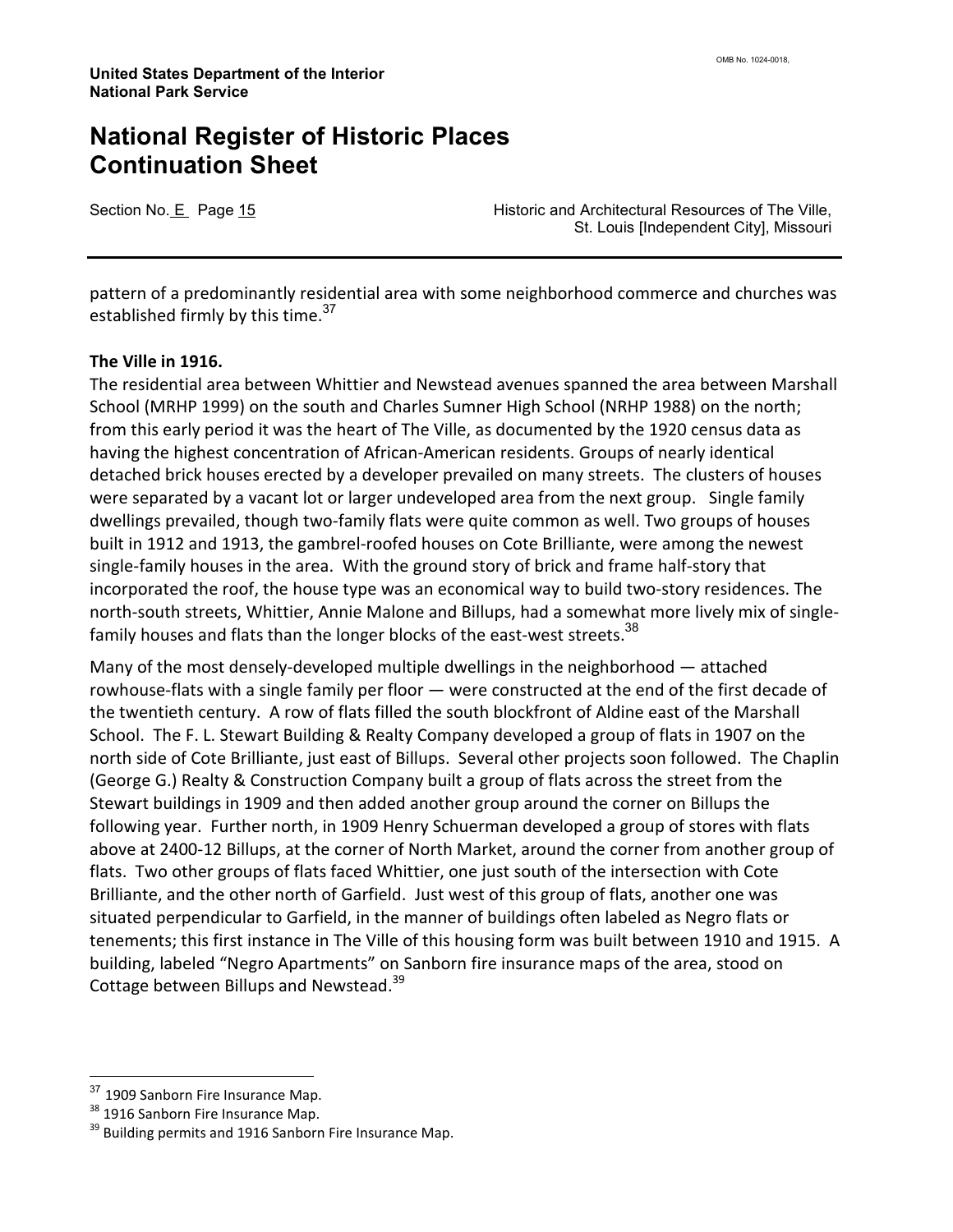Section No. E Page 16 **Historic and Architectural Resources of The Ville**, St. Louis [Independent City], Missouri

Non-residential uses in the neighborhood were quite limited. Two additional churches had been established: the St. James A.M.E. Church at the corner of St. Ferdinand and Billups and the Seventh Day Adventist Church on Cottage. Several stores were located along Billups, at the Garfield and North Market intersections. The Kicker Building commercial block stood on Newstead at North Market. The pattern of corner stores was strongly evident on Annie Malone. Dr. Martin Luther King had both residential and commercial areas with commercial buildings flanking the intersection with Annie Malone and dominating the two blocks to the west. Groups of stores stood both east and west of Annie Malone. A greenhouse business was located on the north side of Cote Brilliante in the W. 4200 block. The Century Woodworking Company had premises that extended through the block between North Market and St. Ferdinand avenues, west of Whittier. An iron works and carpet cleaning business on Dr. Martin Luther King Drive completed the industrial component of the neighborhood.

The 1920 U.S. Census for The Ville neighborhood shows that while black schools and religious institutions were beginning to concentrate in the area that became The Greater Ville, the population of the area was also changing. Though the majority of residents were white, a significant proportion of the residents were black (see Figure 5). Of the ninety-eight city blocks located in what is called the "Greater Ville" between Evans, Marcus, Ashland and Sarah, only one block, City Block 3683, was completely occupied by African-Americans. Twenty-five other blocks were more than 50 percent black; in another twenty-eight blocks fewer than 50 percent of the total residences had African-American living in them. The remaining forty-four blocks were occupied by whites and two families identified as "oriental." The occupations of the residents of the north side of the 4200 block of Cote Brilliante indicate that in 1920 most males had blue-collar jobs, though a proprietor of an undertaking business, a letter carrier, and an insurance agent resided on the block; the women included a dressmaker and a laundress. $^{40}$ 

#### The Ville in 1950.

l

The dense development of The Ville was completed by 1930 in a manner that reinforced earlier residential patterns and added more multi-family dwellings. Only a handful of vacant lots remained in the blocks between Marshall School and Sumner High School, between Whittier and Newstead. One of these lots was on the north side of Cote Brilliante, separating a row of flats from single family homes in the W. 4200 block. Another was on the south side of Aldine, adjacent to a group of flats that faced Billups. A few lots on the south side of North Market, between Goode and Billups, remained vacant. Since most single-family houses were built on single lots,

 $40$  1920 federal census enumeration sheets, compiled by Andrea Gagen, Cultural Resources Office.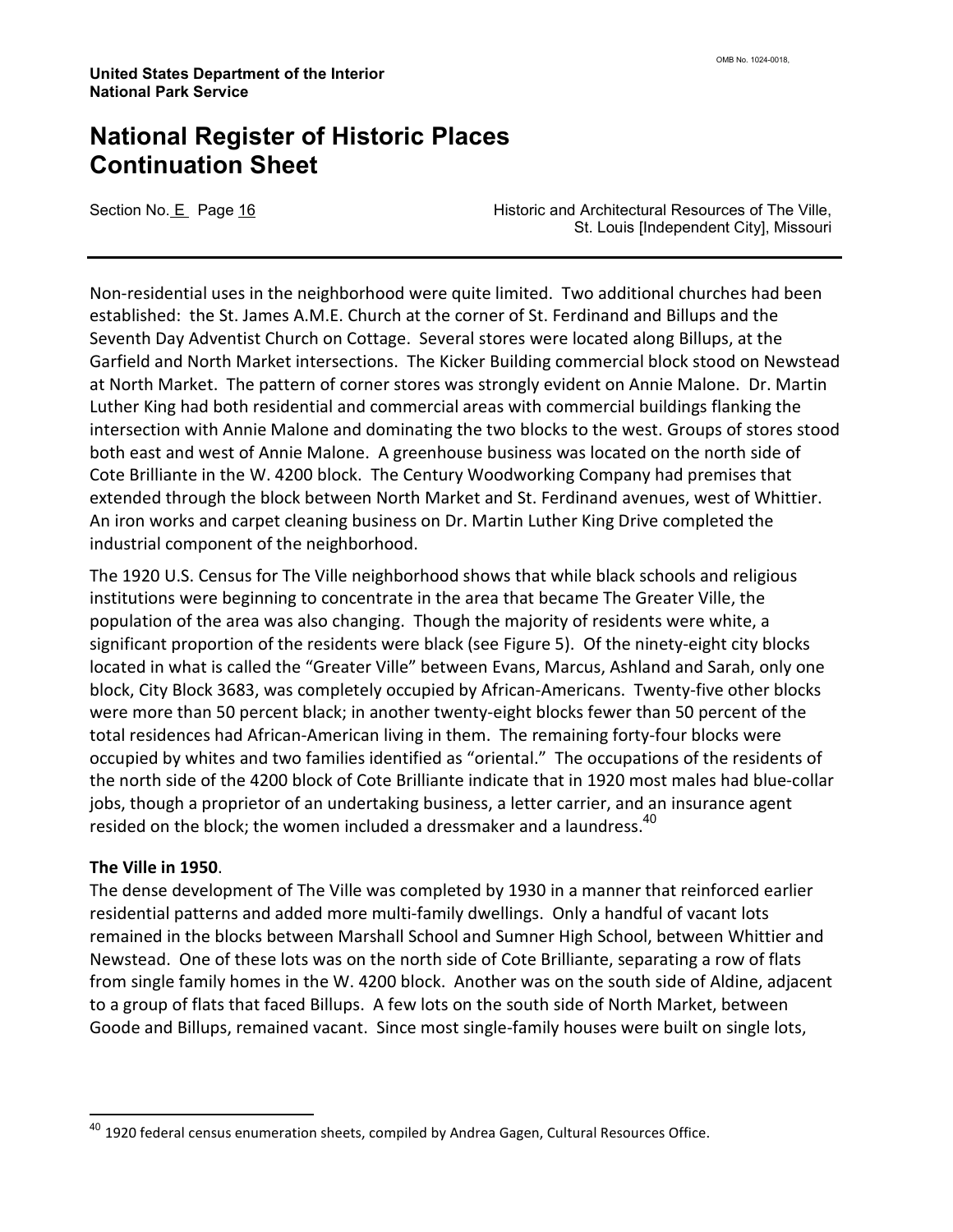Section No. E Page 17 **Historic and Architectural Resources of The Ville,** St. Louis [Independent City], Missouri

side yards were rare. Nevertheless some existed on North Market and on the south side of St. Ferdinand in the W. 4200 block. $^{41}$ 

Multiple-family dwellings occupied many of the larger properties as yet undeveloped in 1916. Several groups of flats, in the Negro tenement type with rows of buildings placed perpendicular to the street, were built. L. Grossberg erected three two-story buildings of this type on the south side of Cote Brilliante in the 4300 block in 1927. A similar group was placed on the north side of St. Ferdinand adjacent to Newstead and a group of rowhouse-flats stood on the south side of St. Ferdinand in the same block. A group of five dwellings on the south side of Aldine in the 4200 block had been sited perpendicular to the street in the manner of the tenement flats; another set of Negro tenements had been built on the south side of Aldine in the 4500 block.<sup>42</sup>

Smaller building parcels were developed primarily with single- and two-family dwellings, as well as some larger flat buildings. The four-family flat building at 4200-4202 W. Cote Brilliante dates from 1927. The two two-family ones on St. Ferdinand were built in 1926 and 1928. Small apartment buildings were not constructed in The Ville.<sup>43</sup>

During the segregated residential period, the commercial component of The Ville neighborhood expanded primarily on Dr. Martin Luther King. Stores were built between flat buildings and the sidewalk in formerly residential areas and new commercial buildings were erected. Nevertheless, as was typical in St. Louis, small stores continued to be located throughout the neighborhood on some of the north/south streets. Some of these businesses were black-owned and others were not, for at least of portion of the segregated residential period. Annie Malone's Poro College was the most important commercial development in The Ville. The Poro College building, built in 1917 at St. Ferdinand and Billups, housed the Amytis movie theater and after the college closed in 1930, a hotel, as well as storefronts facing Billups. A neighborhood commercial area was located just to the south of Poro College at Billups and North Market, where a drugstore, shoe store, and filling station did business. The black-owned businesses in this area included Wilson's Dry Goods store on Billups and the Wardlow's market and confectionery. Two service stations, a beauty salon, and a barber shop were located on Whittier. A store in a basement of a large dwelling on Annie Malone, a small store among the four quite small buildings erected to the rear of the dwelling at the corner of Annie Malone and Aldine, and several small stores on Whittier just north of Dr. Martin Luther King document modest expansions to the commercial sector. Two of the neighborhood restaurants, Newton's Frosted Malt Bar and the Thrill Grill, were located on Billups. Five beauty shops served the neighborhood in addition to the Poro Beauty School. The Century

<sup>41</sup> 1951 Sanborn Fire Insurance Map.

<sup>&</sup>lt;sup>42</sup> 1951 Sanborn Fire Insurance Map; Building permit.

<sup>&</sup>lt;sup>43</sup> 1951 Sanborn Fire Insurance Map.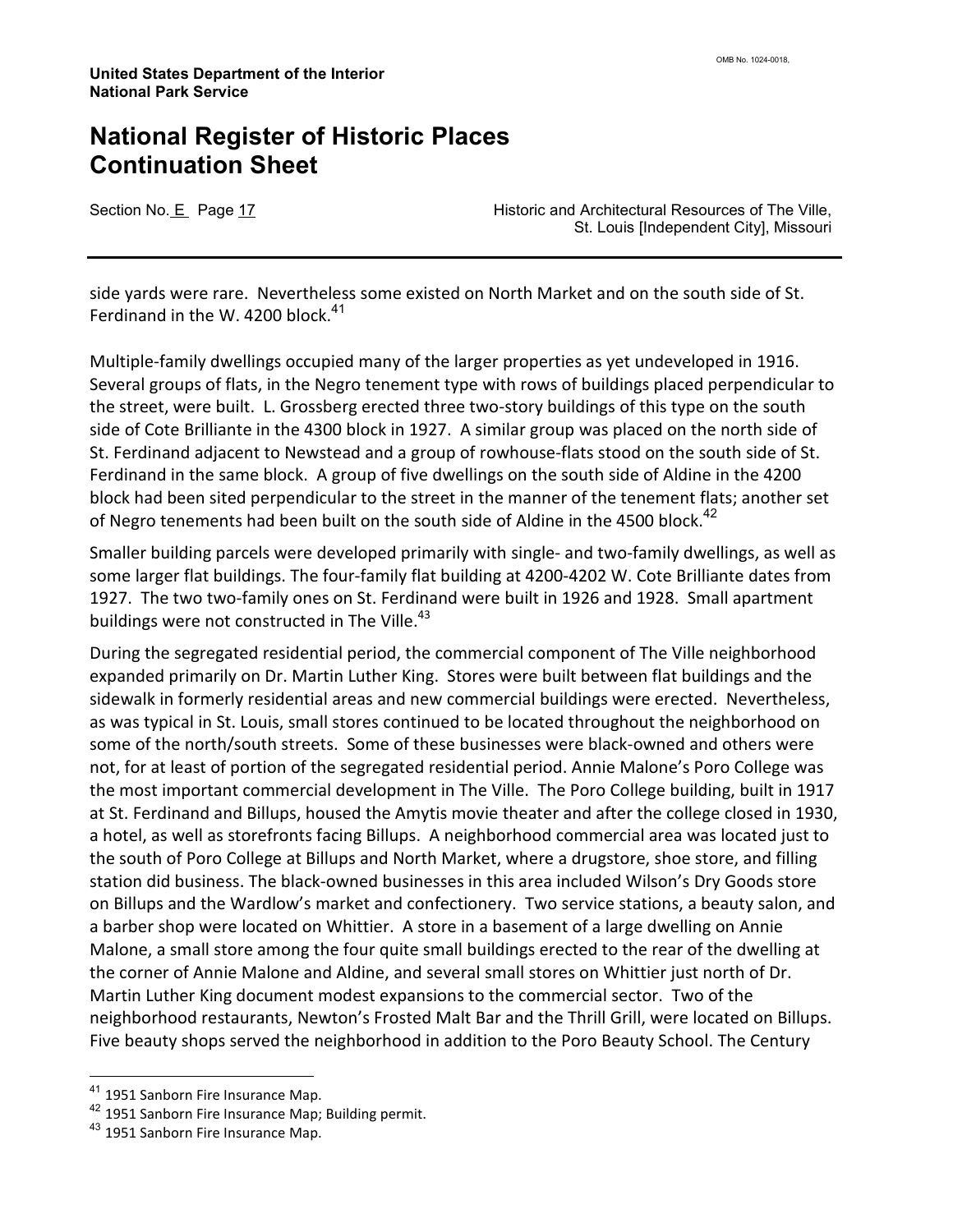Section No. E Page 18 **Historic and Architectural Resources of The Ville**, St. Louis [Independent City], Missouri

Woodworking Company remained in operation and an auto parts warehouse was adjacent to the Poro College building. By 1950, the non-residential uses included three additional churches in the neighborhood.<sup>44</sup>

#### Segregated Community Life

As Contexts I and II describe, the residents of The Ville were part of a community with its own schools, churches, hospital, and other institutions. The black community was multi-faceted by the time that the Great Migration brought waves of new residents into St. Louis and The Ville. Black community leaders responded to the expansion of their community in several ways. The Urban League of Metropolitan St. Louis, established in 1918, coordinated the practical matters of life: employment, housing, education and health care services. Members of the leadership group, which historian Clarence Lang described as "heavily composed of struggling black capitalists and trained professionals," were active in local chapters of the National Negro Business League and the National Association for the Advancement of Colored People, as well as in many local organizations.<sup>45</sup>

Lang makes the point that leaders in the black community successfully negotiated for a share of public resources for The Ville and its residents. While a vast majority of blacks in St. Louis worked as skilled and unskilled laborers, a middle class expanded to provide services to an African American clientele. Schoolteachers, doctors, nurses, and lawyers, and also beauticians and barbers provided these services. In segregated communities like The Ville, racial and religious affiliations were often stronger than class differences; city directories and census records show that The Ville did have a varied population. Though The Ville had an enviable set of public institutions, and children were raised to "confident adulthood sheltered from white racism," the overcrowding of schools and housing, as well as other unequal conditions that existed, were due to the framework of racial segregation policies in The Ville.<sup>46</sup>

Home ownership was possible in The Ville neighborhood and therefore was an important physical symbol of the careful management of financial resources. What is known about leaders in The Ville community indicates that home ownership came at different times to the neighborhood residents. James T. and Bernice Bush purchased their home at 4243 W. Cote Brilliante in 1913, at the beginning of the time when he was a community leader. Dr. Herman S. and Mary Dreer rented at several locations before they purchased the lot at 4335 Cote Brilliante and built a house (NRHP

<sup>&</sup>lt;sup>44</sup> 1951 Sanborn Fire Insurance Map, St. Louis Chapter of National Negro Business League, Metropolitan St. Louis Negro Directory (1943). Grace and Herman Morgan interview, The Ville Interviews, Priscilla Dowden and Athinia Frazier, September 7, 1997, Cultural Resources Office The Ville files, 1, 2.

<sup>&</sup>lt;sup>45</sup> Clarence Lang, *Grassroots at the Gateway: Class Politics & Black Freedom Struggle in St. Louis, 1936-75* (Ann Arbor: University of Michigan Press, 2009), 17.

<sup>46</sup> Lang, 22.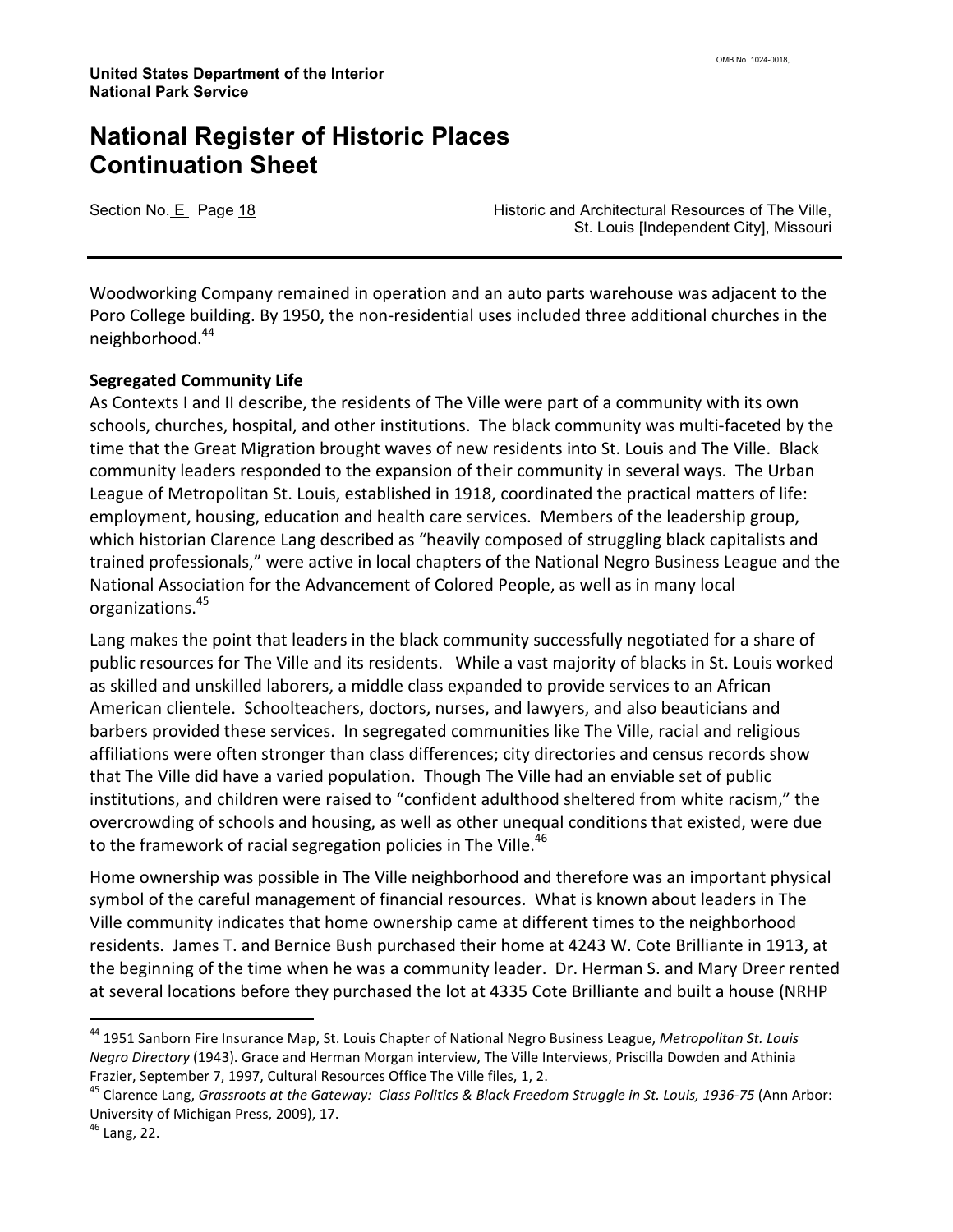Section No. E Page 19 **Historic and Architectural Resources of The Ville,** St. Louis [Independent City], Missouri

2008).<sup>47</sup> Several savings and loan entities were established by African-American businessmen to assist would-be homeowners. The New Age Federal Loan and Savings Association, founded in 1915, provided loans and mortgages for home construction and purchase. The Peoples Financial Corporation followed in 1923 to serve working class blacks who had trouble obtaining credit. The Elleardsville Financial Corporation was founded in 1926 to finance home ownership as well. Dreer and Bush, and other residents of The Ville, were involved in these local financial institutions. The tie between home ownership and a pride in the neighborhood was recognized by the Elleardsville Civic League, which awarded prizes for the best-kept yard.<sup>48</sup> The owners of small brick homes in The Ville had a status above that of those renting housing in the neighborhood, yet they lived quite close together on the same streets. Renting a house or part of a free-standing two-family dwelling represented a step up from renting space in the older, more crowded rowhouse-flats.

Residents in The Ville during the Depression were affected by the disproportionate unemployment rate of blacks in the city. Many of the residents worked in the building trades as carpenters, bricklayers, painters, electricians and roofers, and no doubt were often out of work during this period. The small black businessmen who served blacks suffered the secondary effects of this unemployment. Yet during this period, blacks became more influential in city politics and civil rights interests. Edwina Wright, a teacher at Sumner High School in The Ville, led the Housewives League members in a movement that protested the lack of black employees in white-owned retail stores. Activists also were responsible for reversing some decisions about the black schools and supported the establishment in 1934 of the Booker T. Washington Vocational Training School for Negroes in the 1911 Franklin School at 814 19<sup>th</sup> Street (NRHP 2005).<sup>49</sup> The St. Louis Federation of Block Units, a volunteer organization founded in 1932,<sup>50</sup> promoted improvements in the physical environment, including the creation of community gardens and playgrounds in the black neighborhoods. Clarence Lang summarizes this activity as benefiting blacks across class lines and contributing to the overall improvement in the quality of life in The Ville and other black neighborhoods.<sup>51</sup>

Many citizens in The Ville participated in professional organizations, unions, and many social groups. James T. Bush was one of the founders and the president of the black National Alliance of

<sup>&</sup>lt;sup>47</sup> Kathleen E. Shea, Andrea Gagen and Jan Cameron. Dr. Herman S. Dreer House National Register of Historic Places Nomination Form, St. Louis (Independent City), 2008, draft James T. Bush House National Register of Historic Places Nomination Form, 2006, City of St. Louis Cultural Resources Office, The Ville files.

<sup>&</sup>lt;sup>48</sup> Dr. Herman S. Dreer House National Register of Historic Places Nomination Form and Lang, 21.

<sup>&</sup>lt;sup>49</sup> Tom Duda and Matthew Bevins, Landmarks Association, "Franklin School," National Register of Historic Places Registration Form, St. Louis (Independent City), 2004.

 $50$  "Auxiliaries — Federation of Block Units," Urban League of St. Louis Metropolitan St. Louis web site (accessed 31 August 2011). http://www.ulstl.org/federation\_of\_block\_units.aspx.

<sup>&</sup>lt;sup>51</sup> Metropolitan St. Louis Negro Directory (1943), Lang, 38-41.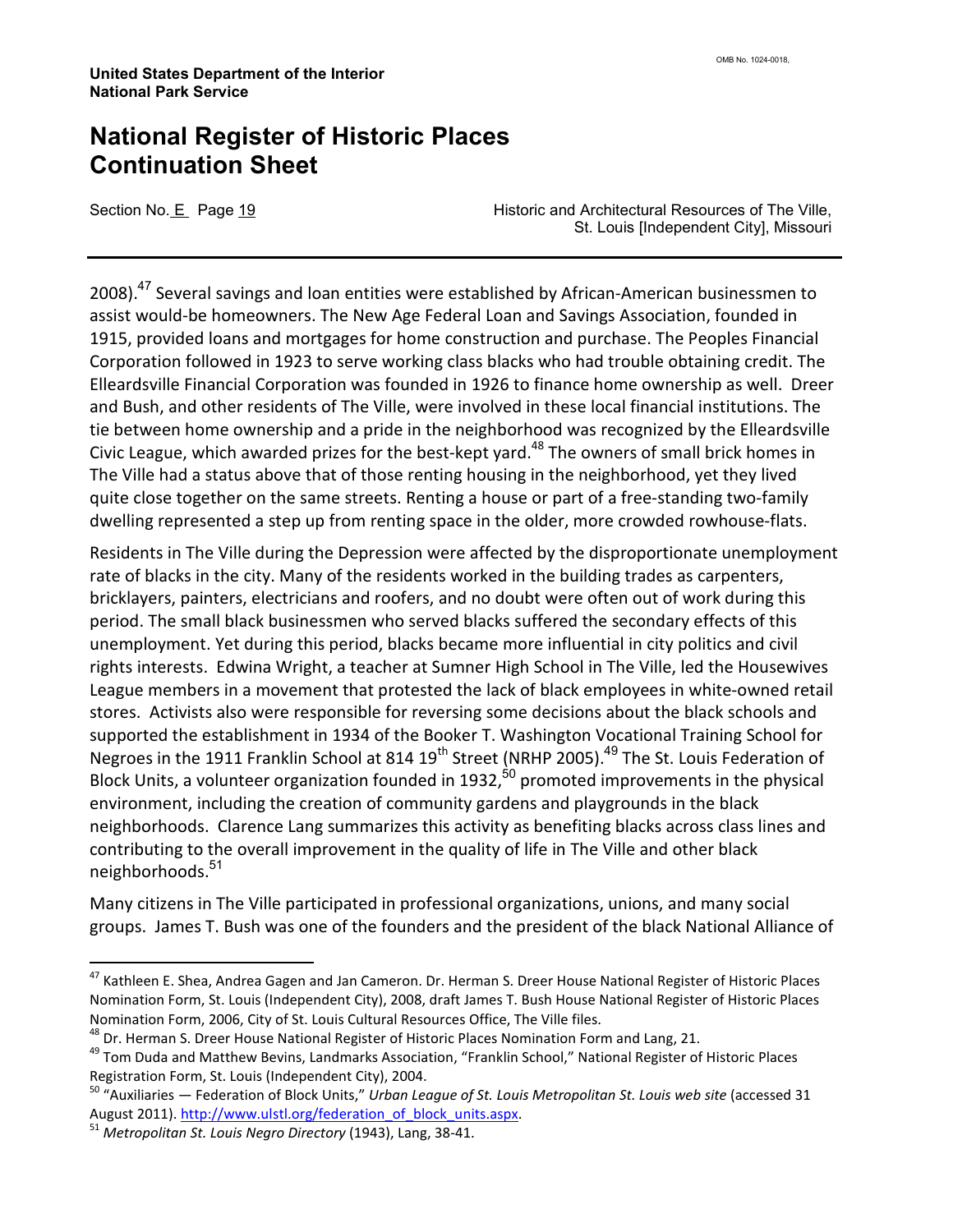Section No. E Page 20 **Historic and Architectural Resources of The Ville**, St. Louis [Independent City], Missouri

Postal Employees; two other officers of this group also resided in The Ville. Members of the St. Louis Beauticians Association Local 125 noted their affiliation in the Metropolitan St. Louis Negro Directory published by the St. Louis Chapter of National Negro Business League in 1943. Since women's groups tended to meet in homes, it is likely that many of the meetings of the Worthy Matrons of the Order of the Eastern Star, Alpha Kappa Alpha and Sigma Gamma Rho sororities, and the Firemen's Wives Auxiliary were held in residences throughout The Ville.<sup>52</sup>

#### Educators in The Ville

The provision of a complete school system for blacks in The Ville shaped life in the neighborhood in many ways. By 1920, black residents could complete their education from grade school through college within a few blocks. As the Marshall School National Register of Historic Places nomination points out, the schools were community gathering places for social events and were where neighborhood residents attended PTA meetings and enjoyed plays, festivals, lectures and fundraisers. The children spent time at the schools for scout and other club meetings.<sup>53</sup>

This concentration of schools was accompanied by a large group of black educators – teachers and administrators – many of whom lived in The Ville. Over two hundred teachers lived in The Ville in 1943. These teachers included those who taught in black schools outside The Ville, but many of them taught at schools within walking distance of their homes. The teachers' residences were clustered on some of the streets with Aldine (28), Cote Brilliante (36), Garfield (24), and Kennerly (18) having the largest numbers of teachers residing on them. Over fifty teachers lived in the blocks in the heart of The Ville described in this context. The occupancy patterns varied and some teachers appear to have been boarders or residents of houses converted to flats. Some groups of women teachers lived together. In some cases, husband and wife were both teachers.

As much as any other group, the teachers in The Ville linked residential life to the institutions that defined The Ville culture and community. Oral histories recount how teachers were expected to conduct themselves inside of and outside of the classroom in a manner that was above reproach. Grace and Herman Morgan, both teachers in The Ville, note that the teachers lived in the neighborhood and walked to school. They taught the children how to live by the "Village rules" and to respect all adults. Mrs. Morgan recalls that the graduates from Stowe Teachers College were told "Ladies, I don't care how young you are, you are a teacher. You are a teacher when you walk down the streets and you are a teacher at home." One indication of the regard in which educators were held was the renaming of Pendleton, now Billups Avenue, after Dr. Kenneth

<sup>&</sup>lt;sup>52</sup> Metropolitan St. Louis Negro Directory (1943).

<sup>53</sup> Cynthia Hill Longwisch and Steven E. Mitchell, Marshall School National Register of Historic Places Nomination Form, St. Louis (Independent City), 1999.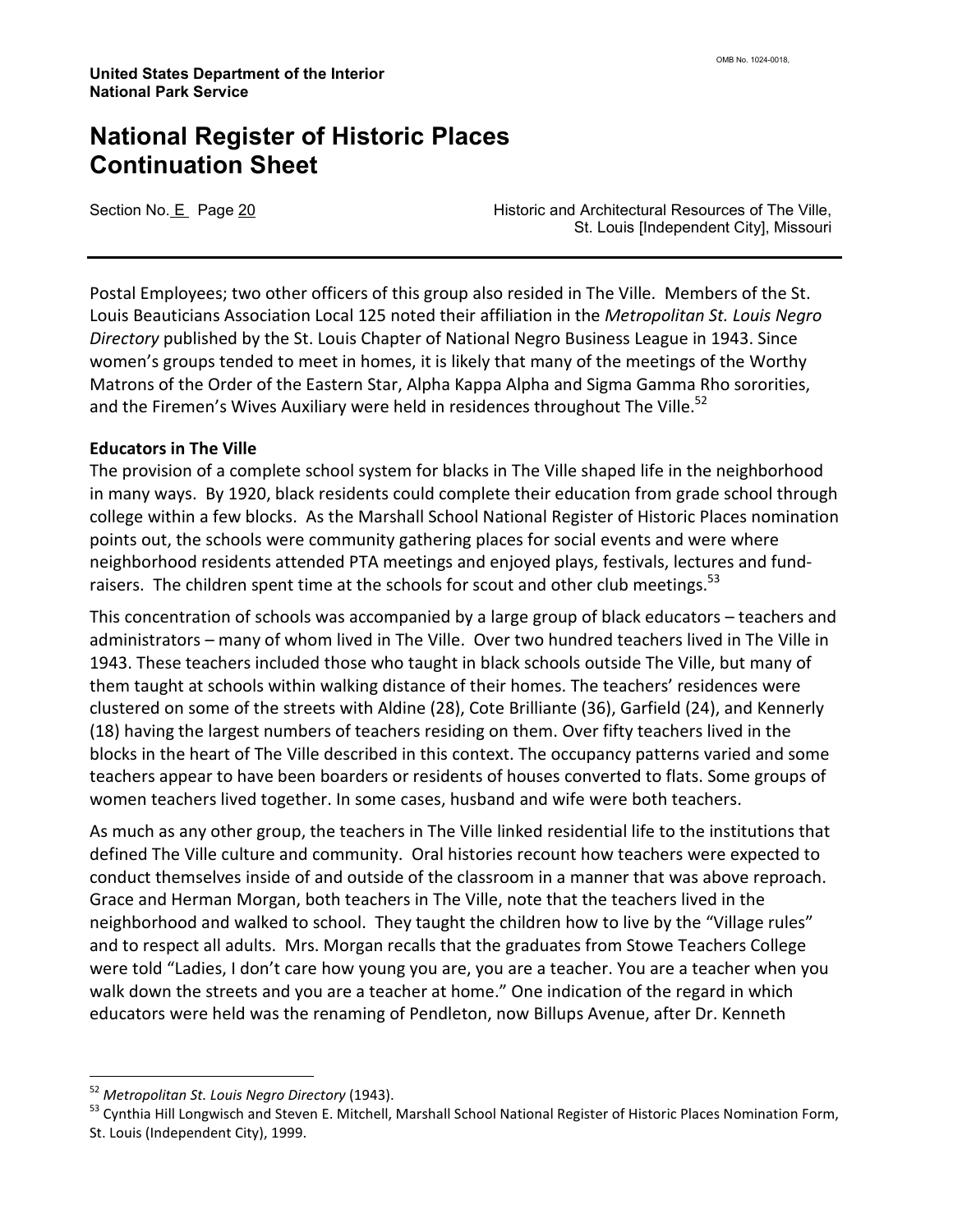Section No. E Page 21 **Historic and Architectural Resources of The Ville**, St. Louis [Independent City], Missouri

Billups, the music teacher at Sumner High School and later director of music for the St. Louis School system, in 1986. $54$ 

Towards the end of the segregated residential era, teachers were apprehensive about the changes to the close-knit community in The Ville that could result from school desegregation. These concerns ranged from questioning the effectiveness of desegregated education for black children to fears of losing their positions to white teachers. The teachers in The Ville shaped the future of the desegregated school system and of black teachers. After decades of separate state-wide professional teachers' organizations, the Missouri Teachers Association (the black group) and the Missouri State Teachers Association completed a merger in 1949. By the time that St. Louis schools were desegregated in 1954 and 1955, George D. Brantley and other black educators employed in the Superintendent's office had been involved with exchange programs and other initiatives that prepared the school system for this change. While desegregation of the schools was an important milestone, statistics show that demographics in the schools in The Ville did not alter significantly during the mid-1950s. The enrollment in Sumner High School decreased by nearly 300 in 1955 as students attended schools closer to where they lived, but no white students attended.<sup>55</sup>

#### POPULATION CHANGES AND PUBLIC POLICY

l

The 1930 U.S. Census documents that the non-white population in The Ville neighborhood was 86 percent. Of the ninety-eight blocks, sixty had some African-American occupancy. Eight city blocks were completely African-American, and another twenty-eight were over 50 percent black. The other twenty-four blocks, extending as far west as Cora Avenue and as far north as Ashland were occupied by a mix of black and white residents (see Figure 6). In 1930, the occupants of the north side of the 4200 block of Cote Brilliante included more white-collar workers than it had in 1920: two ministers, a teacher, a clerk for the railroad. A Pullman Porter, a saleslady in a clothing store, and business man who operated a driving service lived with many who had blue-collar occupations. 56

The housing shortage after World War II and related overcrowding in existing housing was especially acute for black residents of St. Louis, whose choices were exceptionally limited and

<sup>&</sup>lt;sup>54</sup> Grace and Herman Morgan interview, 9, 10; St. Louis Street Index, electronic version provided by the St. Louis Public Library, http://www.slpl.lib.mo.us/libsrc/b-street.htm (accessed September 6, 2011).

<sup>&</sup>lt;sup>55</sup> Jessica McCully, "Black Resistance to School Desegregation in St. Louis during the Brown Era," 2009, digital version available at University of Missouri St. Louis website: http://stlmre.umsl.edu/Data/McCulley-Desegregation.pdf (accessed 29 August 2011) George D. Brantley, "Present Status of Integration in the Public Schools of Missouri," Journal of Negro Education 24(3) (Summer 1955), 295, 305.

<sup>&</sup>lt;sup>56</sup> 1930 federal census enumeration sheets, compiled by Andrea Gagen, Cultural Resources Office.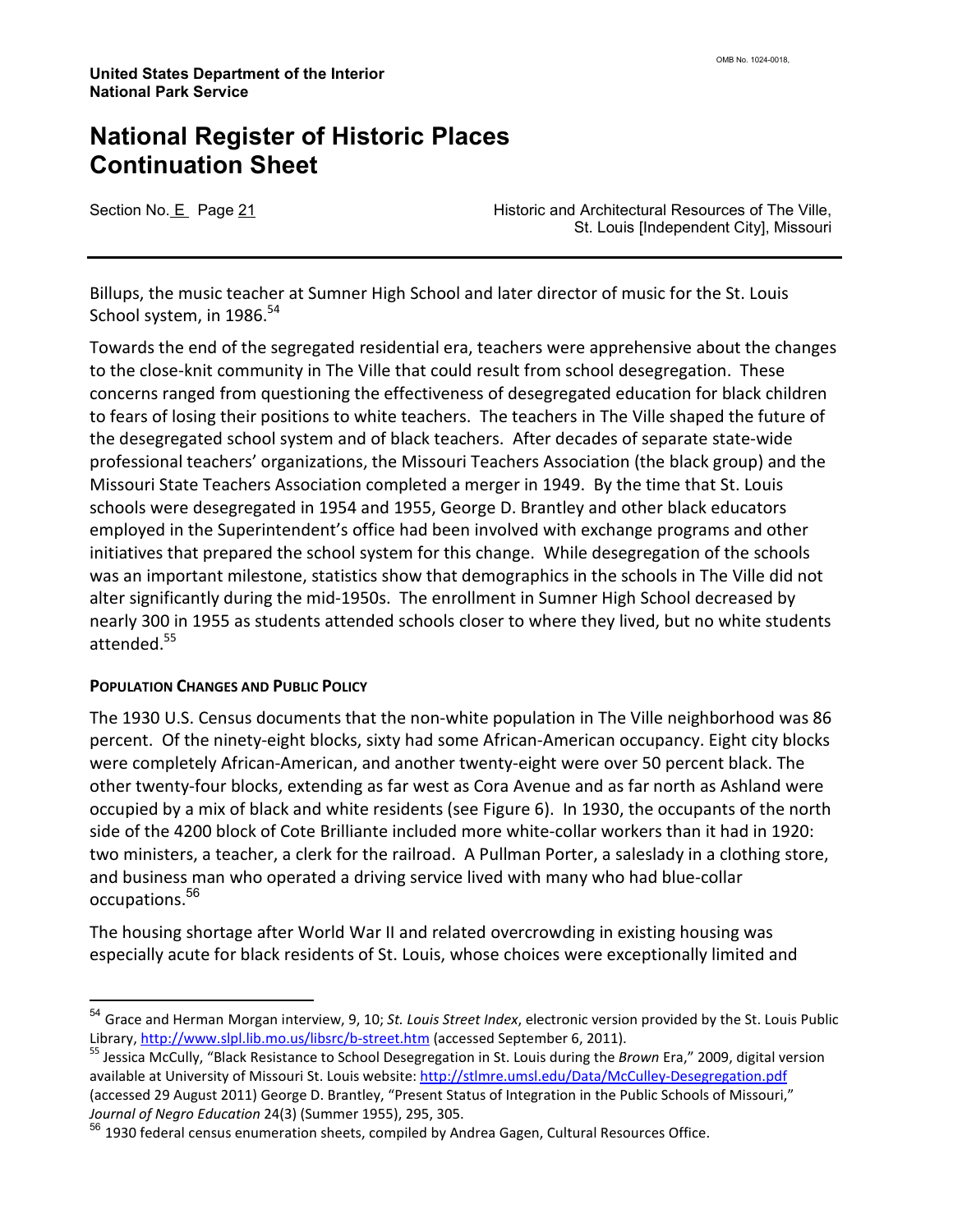Section No. E Page 22 **Historic and Architectural Resources of The Ville**, St. Louis [Independent City], Missouri

often substandard in condition. By 1940, all of the blocks in the heart of The Ville neighborhood were at least 76 percent black.<sup>57</sup> Once the 1940 census enumeration sheets are available, it will be possible to get a better understanding of the occupations of the residents.

The population of The Ville neighborhood in 1950 was nearly the same as it was in 1930. Then between 1950 and 1960 the population of The Ville decreased approximately 14 percent, or by 1,500 people. In 1960, The Ville was 99.5 percent non-white. Between 1950 and 1960, home ownership decreased by approximately 9.5 percent; during this same time period the total number of housing units also decreased by the same amount.<sup>58</sup>

During the 1930s new public policies began to affect housing segregation. Two "New Deal" programs, the Home Owners Loan Corporation (HOLC) and the Federal Housing Administration (FHA), supported a new framework for home ownership through the use of low down payments and private and public mortgage markets. In order to safeguard federally-backed loans and housing subsidies, the HOLC evaluated neighborhoods in terms of risks. These surveys highlighted who lived in neighborhoods as much as the age and quality of the housing stock; areas where residents were all white were rated higher than those with mixed residents. The 1937 HOLC/FHA map for St. Louis identified a large area where African Americans lived that included and surrounded The Ville as having the fourth or lowest residential security rating. The map color for this rating was red, and hence the term "redlining" began to be used to identify areas where investment opportunities were considered to be risky. This program had the effect of acknowledging and even supporting segregation in both existing and new suburban neighborhoods by refusing to make or guarantee mortgage loans in various areas. "Blight" was the additional negative category to emerge from this time period; blight is a poorly-defined term used to indicate areas that are substandard, undesirable and in need of elimination and redevelopment. In 1938, the City Plan Commission declared the Tandy neighborhood — the African-American area that included The Ville— blighted and recommended redevelopment with commercial and industrial uses. The 1947 St. Louis Comprehensive Plan mapped a much larger blighted area across the older residential neighborhoods in the city.<sup>59</sup>

 $\overline{a}$ 

<sup>&</sup>lt;sup>57</sup> Matthew S. Bivens, An Architectural and Historical Survey of Both Sides of Cora Avenue from Dr. Martin Luther King Drive to North Market Street in the city of St. Louis, Missouri Survey Report, (Regional Housing and Community Development Alliance [RHCDA], 2011), Exhibit 16.

<sup>&</sup>lt;sup>58</sup> Census tract summaries, 1920 to 1960, analyzed by Andrea Gagen.

<sup>&</sup>lt;sup>59</sup> Gordon, 88-89, map 2.6, 205; City of St. Louis, 1947 Comprehensive Plan, plate. 13. http://stlouismo.gov/archive/1947-comprehensive-plan/plates.shtml.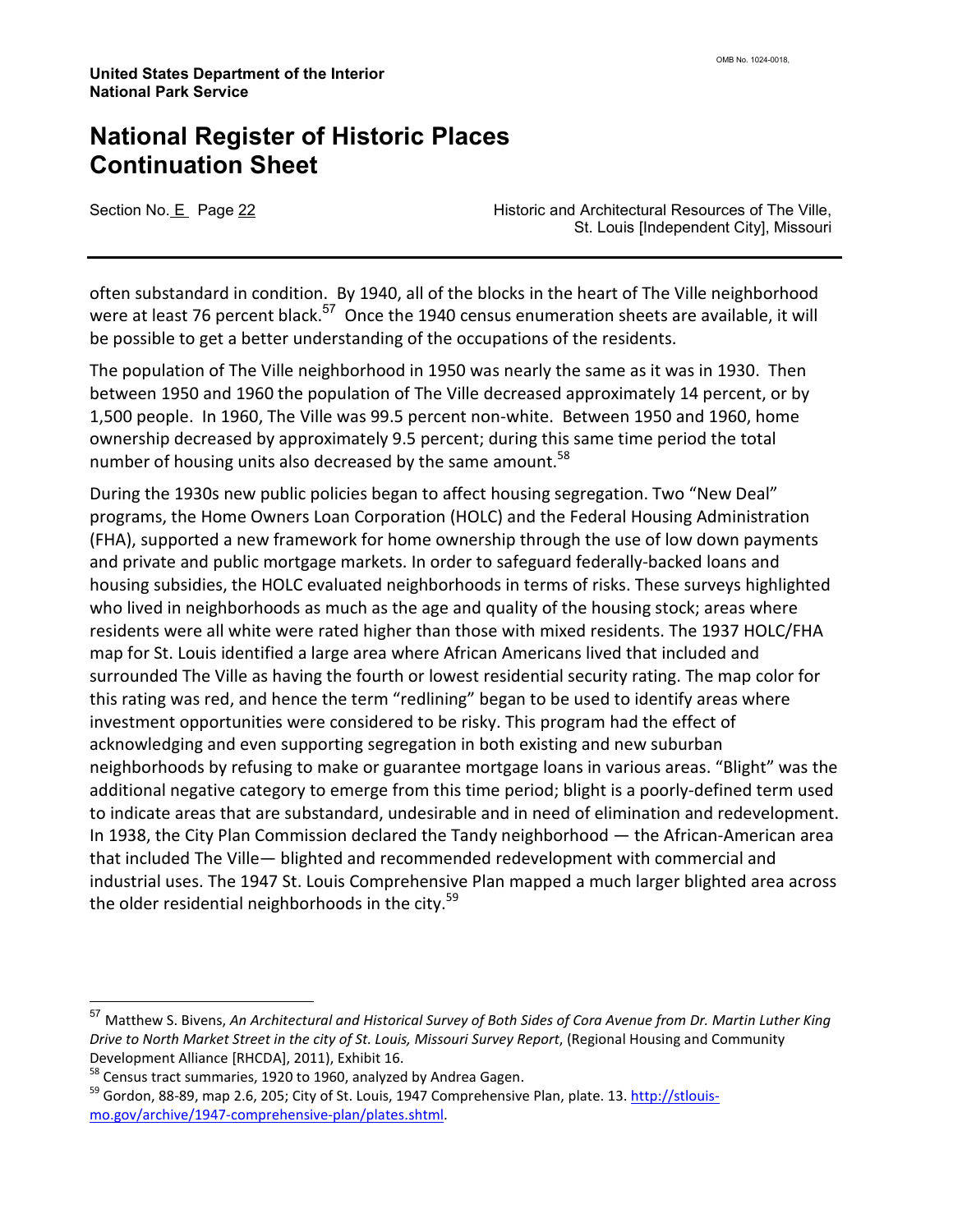l

Section No. E Page 23 **Historic and Architectural Resources of The Ville**, St. Louis [Independent City], Missouri

The prominent African-American attorney and activist, George L. Vaughn, who represented the Shelleys in the landmark case, Shelley v. Kraemer, characterized the segregated housing situation in The Ville during the 1940s:

Negroes have no desire to live among the white people. But we were a people forced into a ghetto, with a resultant artificial scarcity in housing. The Negro had to pay from \$2,000 to \$4,000 more for a home in this ghetto than he would have to pay for comparable housing outside it. His health and moral welfare suffered, and, above all, his dignity of person.<sup>60</sup>

Residents of The Ville were eager to accede to all the perquisites of middle class life that whites in comparable economic status took for granted, and tried various means to break out of the geographical confinement. Blacks participated in the practice known at the time as "flipping." A white or light-complexioned African-American would purchase a property from a white home owner, then transfer it with a quit-claim deed to the real purchaser of the property. The practice was also known as "block-busting," and by 1943 it was becoming more and more common as a proven way to force the integration of all-white blocks.  $61$ 

Black homeowners who had the means defied the boundaries of restricted areas in a variety of ways, attempting to purchase property on streets to the west: on Wagoner Place (NRHP 2008), and on Cora and Labadie Avenues and parts of Ashland and Marcus. Recent studies of Wagoner Place and Cora Avenue indicate that the first black residents moved to those streets during the last half of the 1930s and that flipping was used in many cases. These streets of larger residences were attractive to educators and physicians employed at Homer G. Phillips Hospital in particular. After World War II more blacks purchased houses directly and there is evidence that whites were moving out and ignoring the racial covenants that they had signed.<sup>62</sup> Blacks also began to file legal challenges to the enforcement of racial restrictive covenants, finally succeeding with Shelley v. Kraemer in 1948. The Shelley house (NRHP 1988; NHL 1990), located at 4600 Labadie in the northwestern portion of the Greater Ville, is just outside the area covered by this MPDF.

In 1947, the St. Louis Urban League published an extensive analysis of housing statistics (see Figure 7).<sup>63</sup> The data in this analysis was obtained by using black and white enrollment figures for public elementary schools for the years 1941, 1945 and 1947. The map produced by the Urban

 $60$  "417 Block Areas Here Affected by Supreme Court Racial Ruling," St. Louis Post-Dispatch, 4 May 1948.

<sup>&</sup>lt;sup>61</sup> John A. Wright, Sr., The Ville, Black American Series, (Chicago: Acadia Publishing, 2001), 113. See also "Restrictive Covenants", http://tlc.umsl.duc/dighistory/live-restrictive.cfm (accessed 22 December 2006).

<sup>&</sup>lt;sup>62</sup> Kathleen A. Shea and Jan Cameron, Wagoner Place Historic District National Register of Historic Places Nomination Form. St. Louis (Independent City), 2007.

 $63$  "Negro Area Trend Map." 1947. Urban League of St. Louis Files, 1920-1992, box sl 93, folder 5, Western Historical Manuscript Collection, University of Missouri-St. Louis.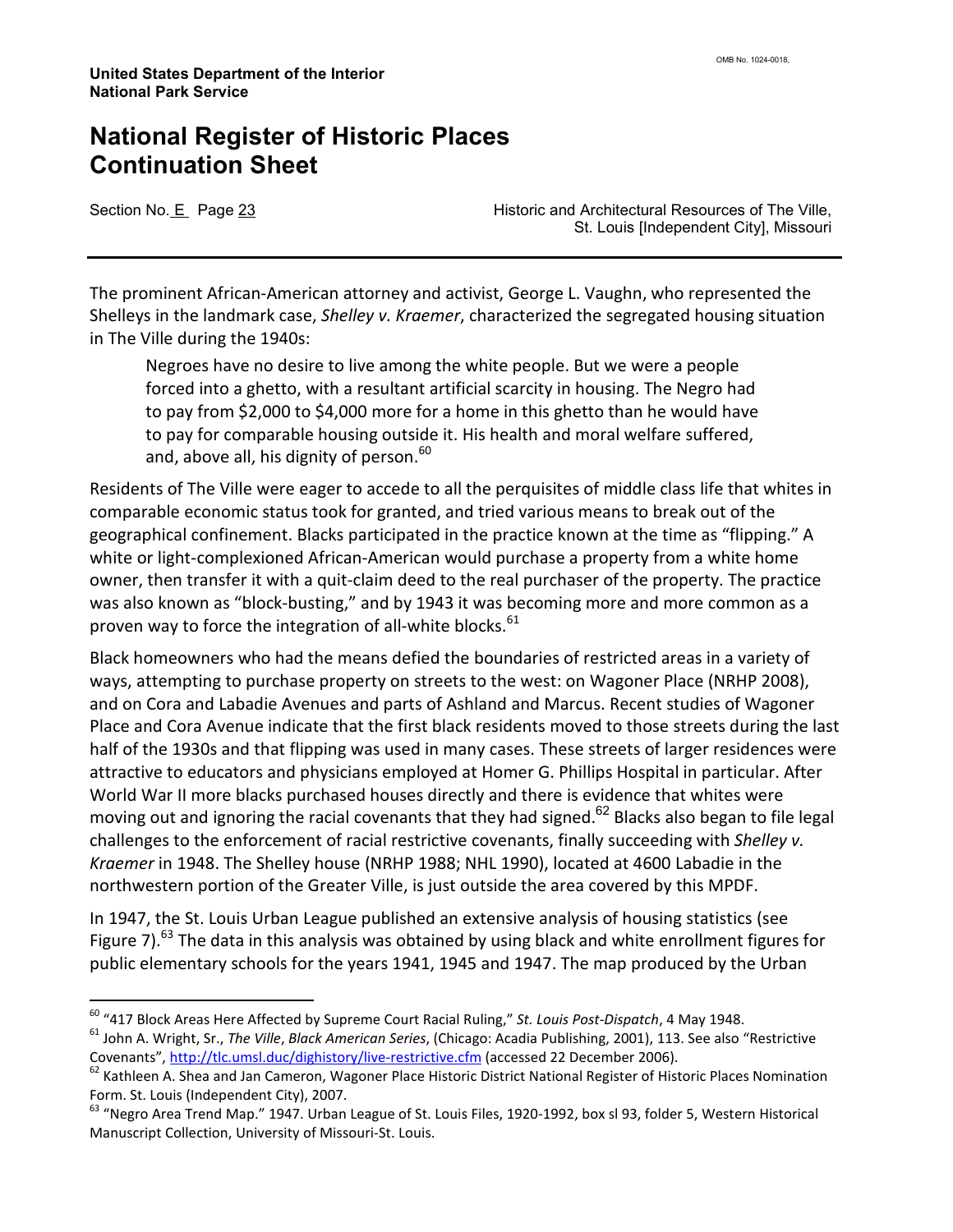Section No. E Page 24 **Historic and Architectural Resources of The Ville**, St. Louis [Independent City], Missouri

League shows seventy-six blocks for The Ville neighborhood as being predominately African-American.<sup>64</sup> 1950 census data coincides with these findings and documents the expansion of the predominantly black blocks to the west and south.<sup>65</sup> The Real Estate Exchange continued to attempt to limit where African-Americans could purchase property; it published a map in 1944 (see Figure 4) that delineated areas as "Negro settlements." During the early 1950s, real estate advertisements "for colored" defined a "Negro Community" bounded by Delmar on the south, Natural Bridge to the north, Grand on the east and Union on the west.<sup>66</sup>

The landmark Shelley v. Kraemer case opened the door to a period of change in housing segregation that extended much beyond the vicinity of The Ville and St. Louis. It also marked the end of legally sanctioned use of restrictive covenants that among the factors that so clearly defined the Ville as the concentrated center of African American residential and social life. While changes that started in the 1940s continued after 1950, that year is used as the end of the period of significance. The 1950s and the following decades constitute the next chapter in the history of The Ville and its residential patterns. While the city's schools were officially desegregated by the Supreme Court ruling in 1954, historians have noted how little the population of many schools changed due to the fact that the school district boundaries were not redrawn and there was no immediate large-scale relocation of black residents.<sup>67</sup> Soon thereafter, The Ville entered a period marked by disinvestment, a declining population, and the loss of buildings. The story of The Ville neighborhood is the story of the unrelenting struggle of African-American citizens for respect; and for equal opportunities in education, social services, civil rights and housing.

<sup>&</sup>lt;sup>64</sup> Negro Area Trend Map, 1947.

<sup>65</sup> Gordon, 3, 5, 88.

 $66$  Gordon, 86.

<sup>&</sup>lt;sup>67</sup> Freivogel. 211.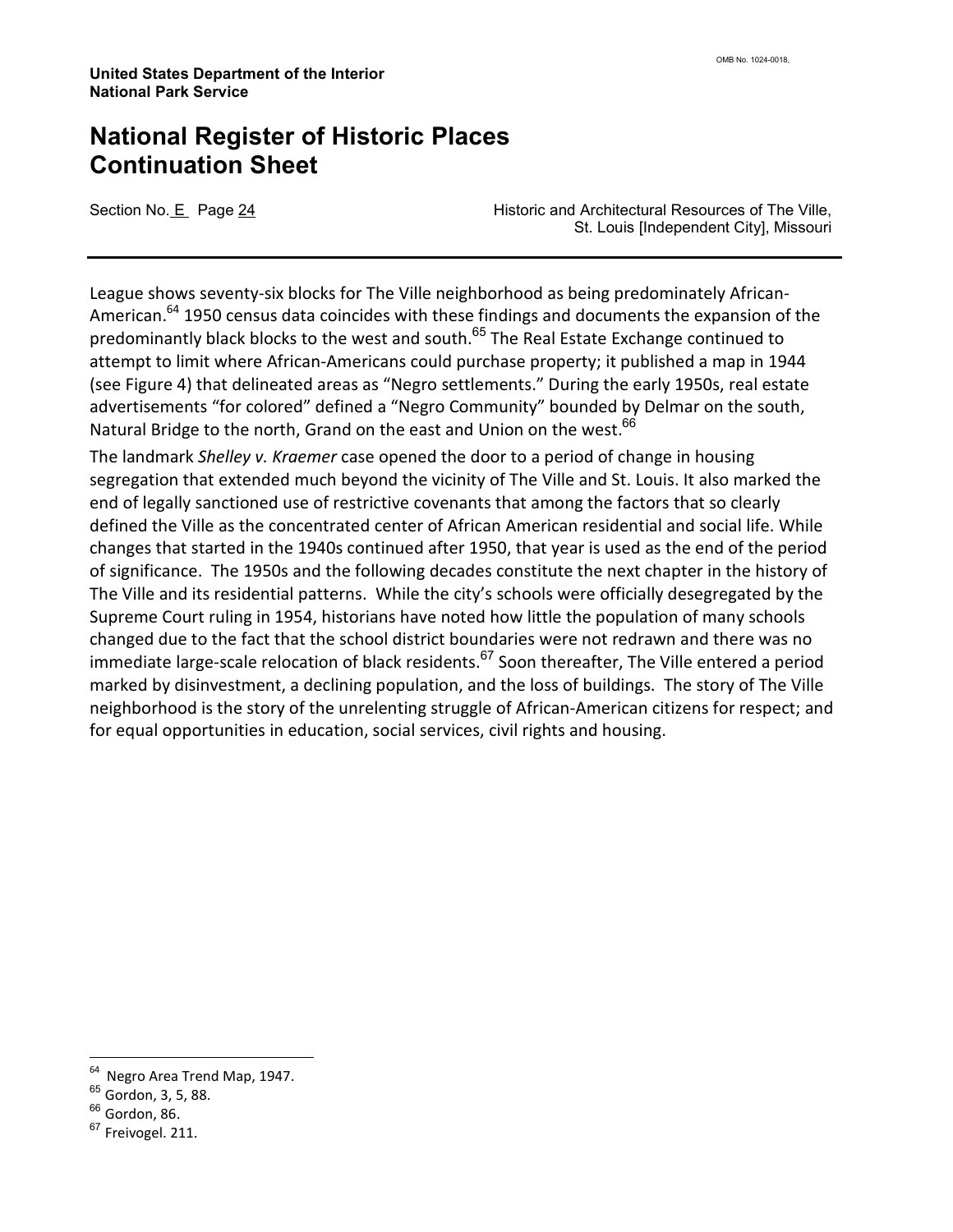l

Section No. E Page 25 **Historic and Architectural Resources of The Ville,** St. Louis [Independent City], Missouri



Fig.  $1$  — Location of early African-American Institutions in The Ville<sup>68</sup>

 $^{68}$  From John Fulmer; Jennifer Spence; and Joseph L. Harl, "The Ville: Transformations in an American Neighborhood." Research Report #11. Archaeological Research Center, St. Louis. April 1995. Copy in Missouri Cultural Resource Inventory, Missouri Department of Natural Resources, State Historic Preservation Office, Jefferson City, Missouri.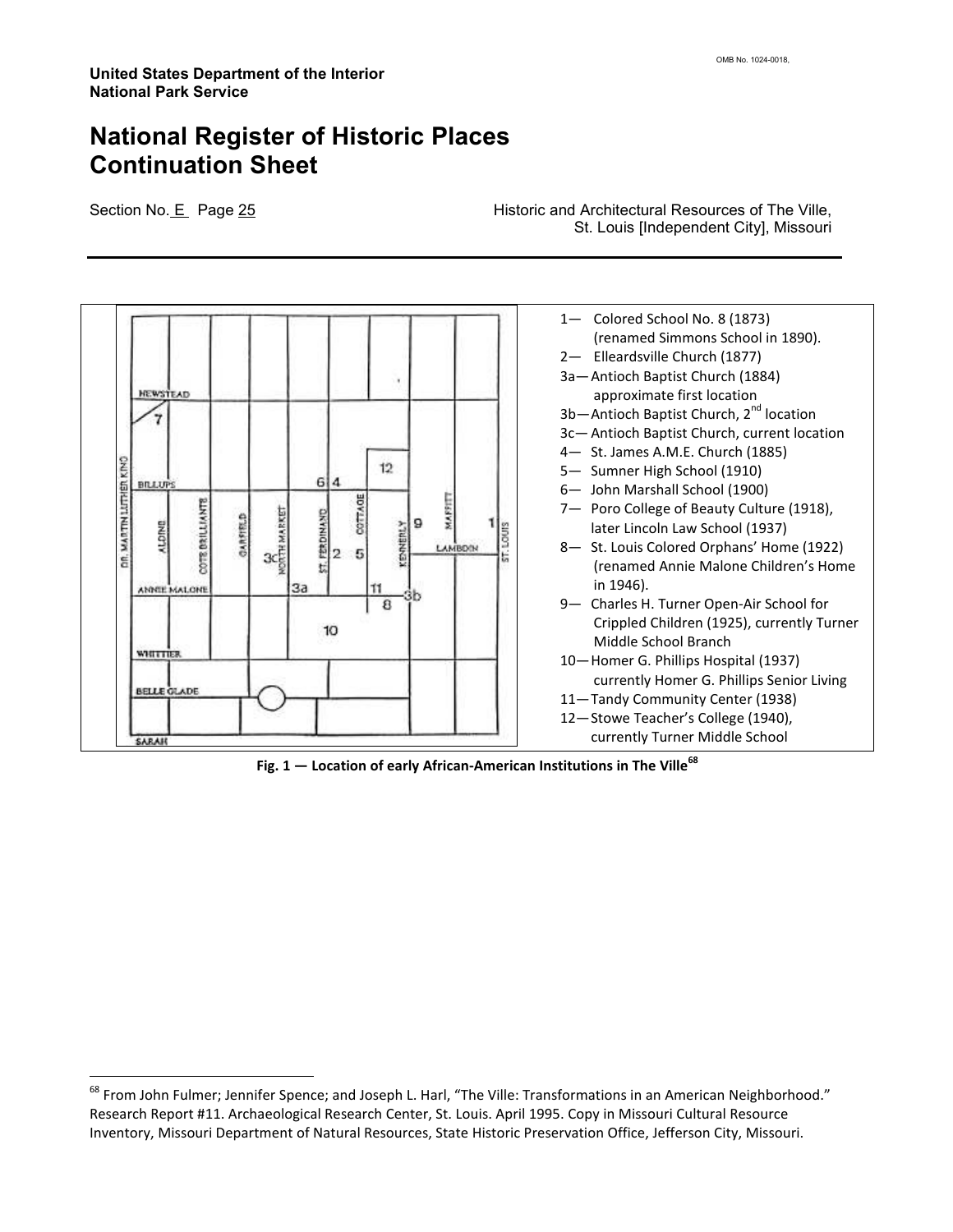Section No. E Page 26 **Historic and Architectural Resources of The Ville,** St. Louis [Independent City], Missouri



Fig. 2  $-$  Location of race-restricted covenants in St. Louis, 1945 $^{69}$ (Approximate boundaries of The Ville shown dotted)



Fig.  $3$  – Black settlement patterns in St. Louis, 1940<sup>70</sup> The Ville is the black square in the upper right; the Greater Ville is the L-shape adjacent to its top and left)

<sup>&</sup>lt;sup>69</sup> Long and Johnson, 24.

<sup>&</sup>lt;sup>70</sup> Long and Johnson, 28.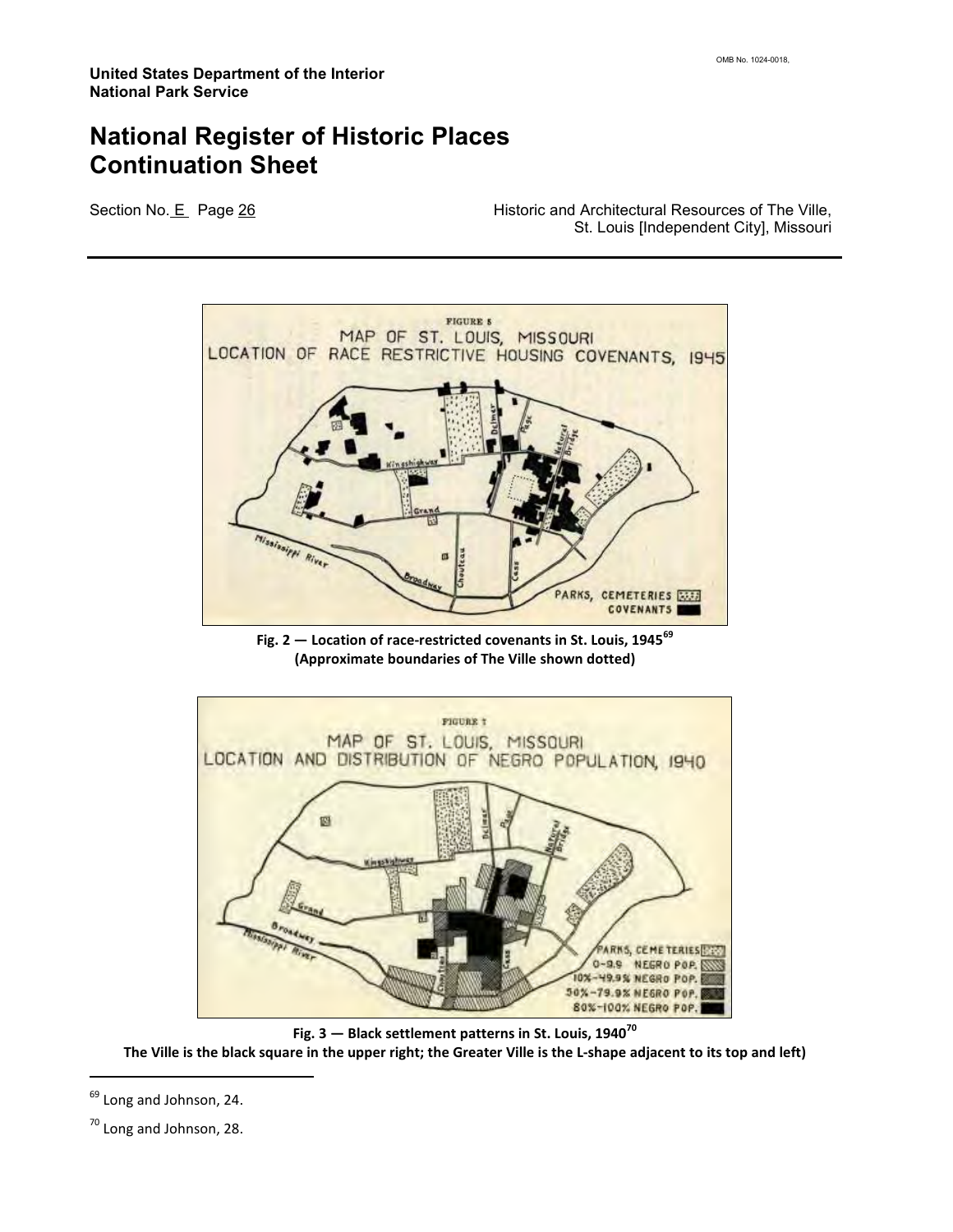Section No. E Page 27 **Historic and Architectural Resources of The Ville,** St. Louis [Independent City], Missouri



Fig. 4 — Location of areas designated by the St. Louis Real Estate Exchange for "negro settlement" in St. Louis,  $1944^{71}$ 

(Approximate boundaries of The Ville neighborhood shown in white)

 $71$  Long and Johnson, 60.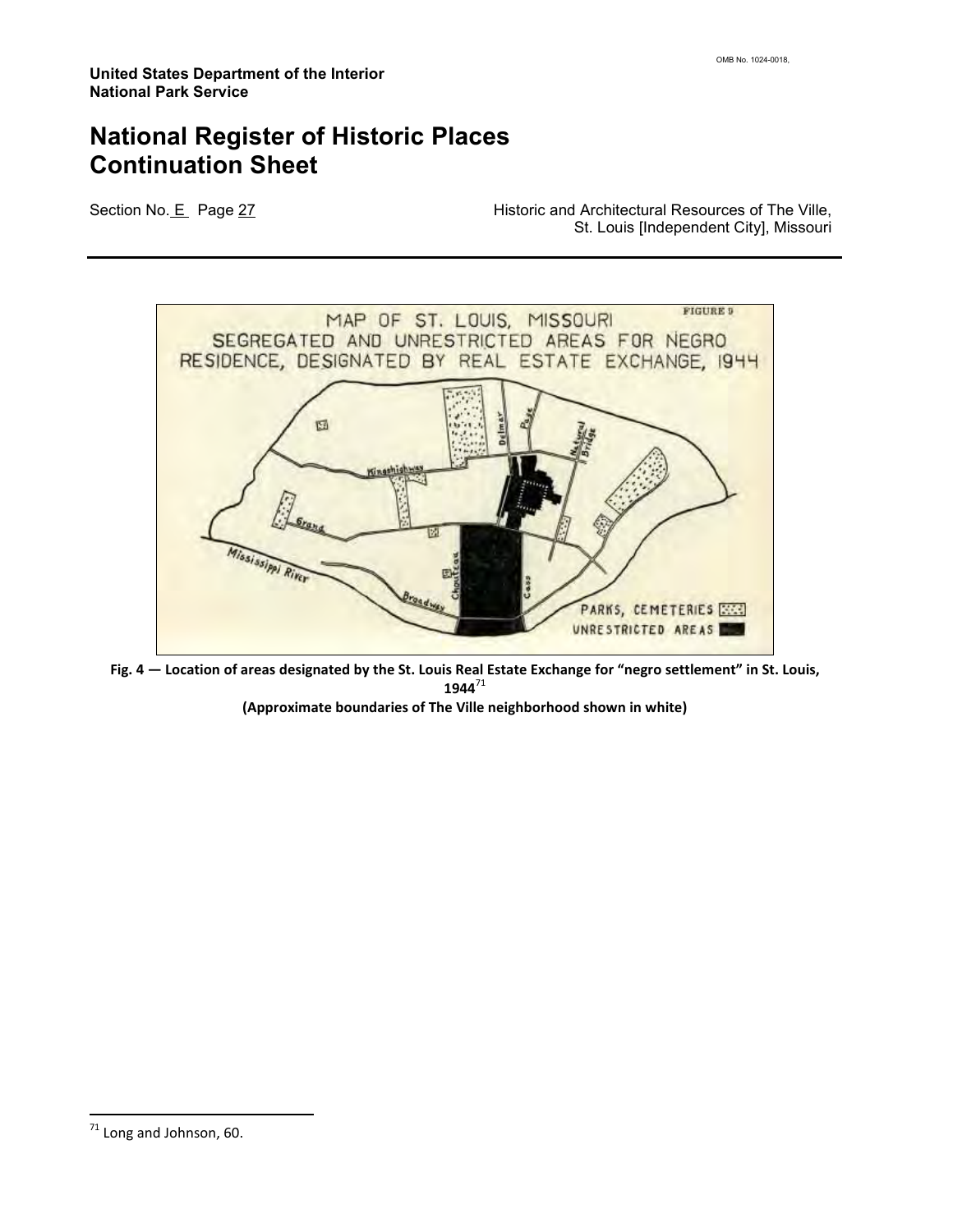Section No. E Page 28 **Historic and Architectural Resources of The Ville**, St. Louis [Independent City], Missouri



Fig. 5 — African-American Residents in The Ville in 1920 (per US Census Records)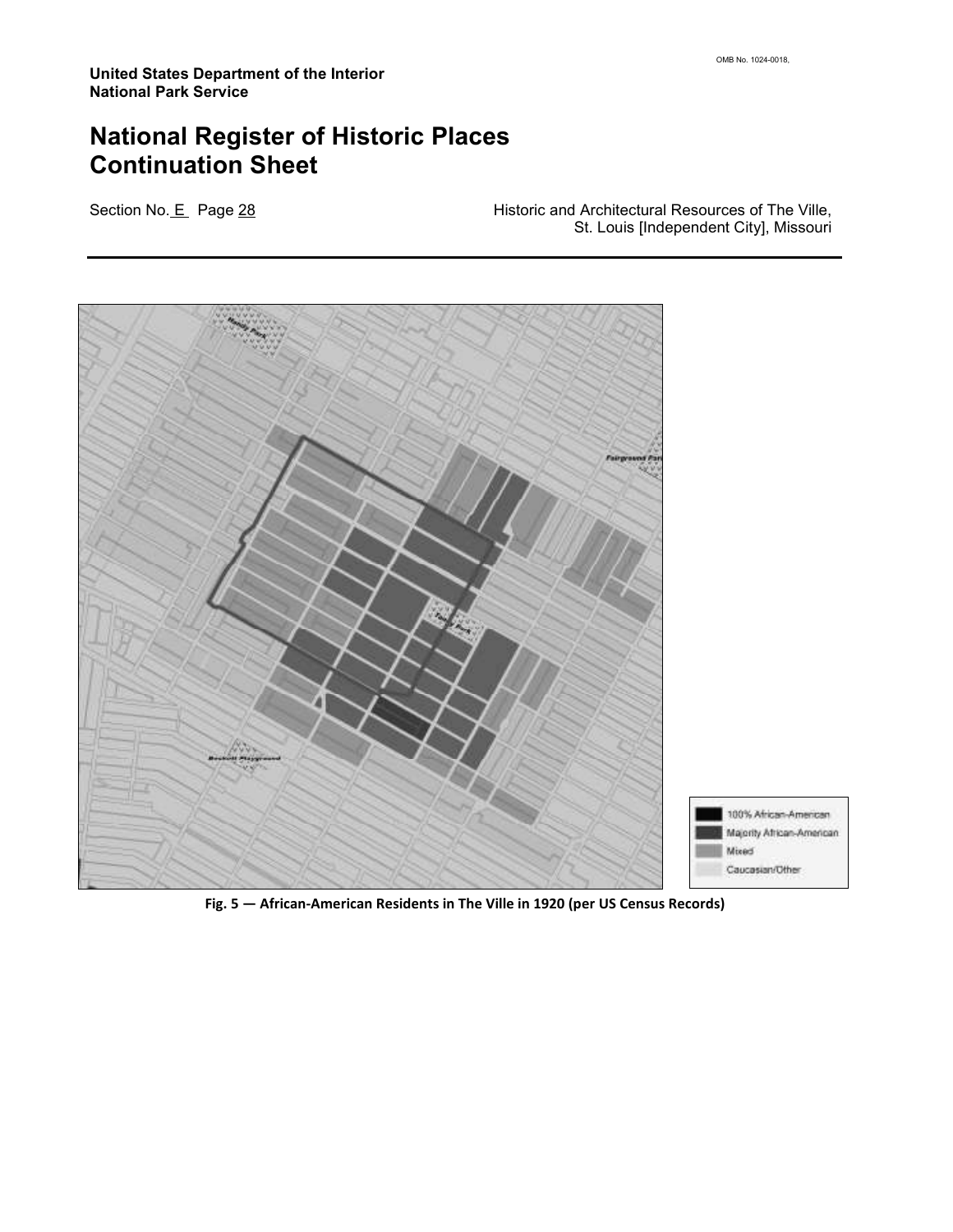Section No. E Page 29 **Historic and Architectural Resources of The Ville**, St. Louis [Independent City], Missouri



Fig. 6 — African-American Residents in The Ville in 1930 (per US Census Records)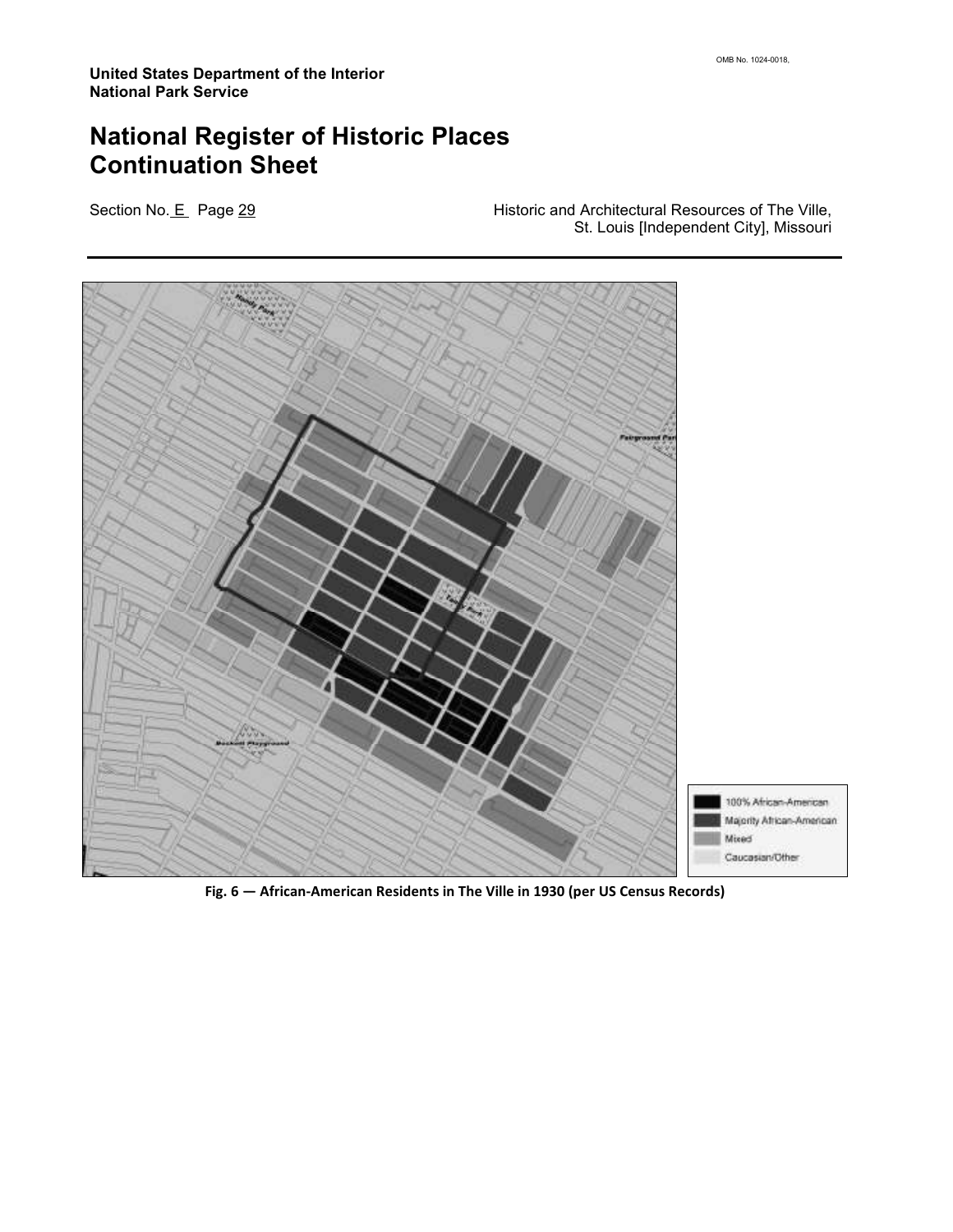l

Section No. E Page 30 **Historic and Architectural Resources of The Ville**, St. Louis [Independent City], Missouri

| NEGRO AREA TREND MAP                                                                                    |               |
|---------------------------------------------------------------------------------------------------------|---------------|
| Negro Ages Defined as Riccks with more than 40% of<br>Public Elementary School Enrollent Negro.         |               |
| Negro Area . 1947, 1945 and 1941                                                                        |               |
| 1947 and 1948, but not 1941.<br>Negro Area                                                              |               |
| 1947, but not 1985 or 1941<br>Sugra Area                                                                |               |
| Nun-residential blocks (sver 90% industrial,<br>commercial, institutional, park, streets, varant, etc.) |               |
|                                                                                                         |               |
|                                                                                                         |               |
|                                                                                                         |               |
|                                                                                                         |               |
|                                                                                                         |               |
| <b>CRIDGE</b>                                                                                           |               |
|                                                                                                         |               |
| <b>A</b> FIELDE VIA                                                                                     |               |
|                                                                                                         |               |
| п                                                                                                       |               |
|                                                                                                         |               |
|                                                                                                         |               |
|                                                                                                         |               |
|                                                                                                         | <b>SULLER</b> |
| 55347                                                                                                   | 豳             |
| <b>E 12 L</b>                                                                                           | œ             |
| tual<br>ti T<br>щ<br><b>NATION</b>                                                                      | ш<br>п        |
| $\sigma$ in<br><b>MARKET AL STRAIGHT</b><br><b>Marie Company</b>                                        | ×             |
| ■ 西 西瓜 4-1 前                                                                                            |               |
| BAR MBALANG                                                                                             |               |
| 美观测器                                                                                                    |               |
|                                                                                                         |               |
| araman<br>1953 - Partis<br>1953 - Partis                                                                |               |
| 859                                                                                                     |               |
| alat al superiori<br>3 september 2011                                                                   |               |
| 日语电视日语                                                                                                  |               |
|                                                                                                         |               |

Fig. 7  $-$  Detail of black settlement patterns in St. Louis, 1941-47 $^{72}$ 

<sup>72</sup> "Negro Area Trend Map" 1947. Urban League of St. Louis Files, 1920-1992, box sl 93, folder 5, Western Historical Manuscript Collection, University of Missouri-St. Louis.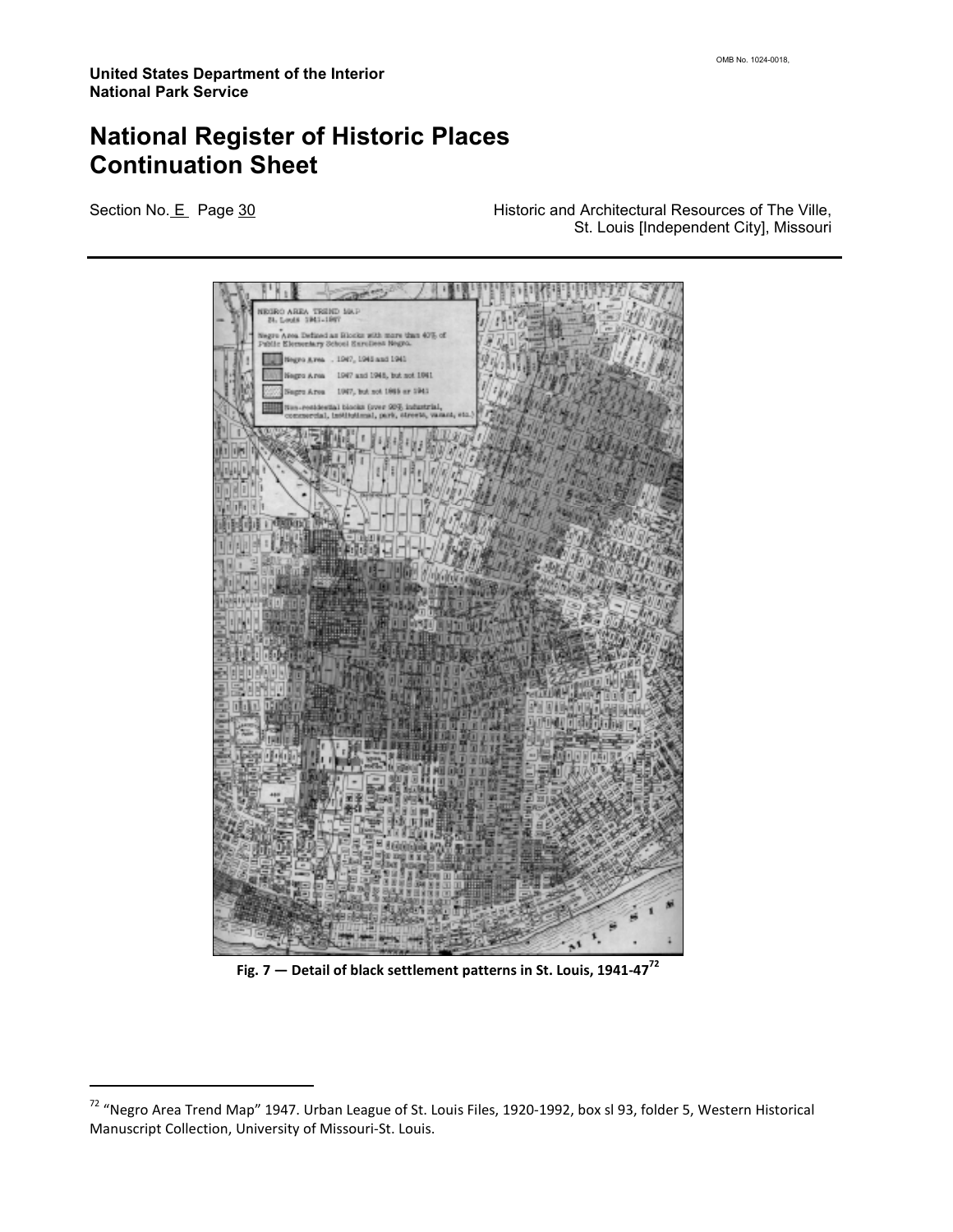Section No. F Page 1 **Historic and Architectural Resources of The Ville,** St. Louis [Independent City], Missouri

#### F. ASSOCIATED PROPERTY TYPES

#### **Associated Property Type No. 1**

- I. Name of Property Type: Institutional Buildings
- II. Description: The buildings in institutional use in The Ville vary in size, appearance, degree of monumentality, and use, although a few common qualities may be noted. Institutional buildings are defined as those buildings which were public or semi-public in nature and which served a function designed to promote or enhance the social welfare of the residents of The Ville. Through most of the period covered in this Multiple Property Submission, the buildings were segregated racially.

Twelve institutional-use buildings identified in The Ville to date include five schools, one hospital, one orphans' home, one community center, a firehouse and three churches. They are:

- McPheeters Memorial Presbyterian Church (constructed in 1888 as St. James Episcopal Church, but significant for its black Presbyterian congregation from 1910-c. 1960)
- Simmons Colored School (1898)
- Marshall School (1900)
- St. Matthew's Church (constructed 1906 as part of St. Matthew's Parish Complex, NRHP 1986)
- Sumner High School (1908-1909; NRHP 1988)
- Antioch Baptist Church (1921)
- St. Louis Colored Orphans' Home (1922; now known as the Annie Malone Children and Family Service Center)
- Charles Turner Open Air School (1924)
- Homer G. Phillips Hospital (1932-1936; now Homer G. Phillips Dignity House/Senior Living Community)
- Stowe Teachers College (1938-1954; known now as Turner Middle School, 1955 present)
- Tandy Community Center (1938)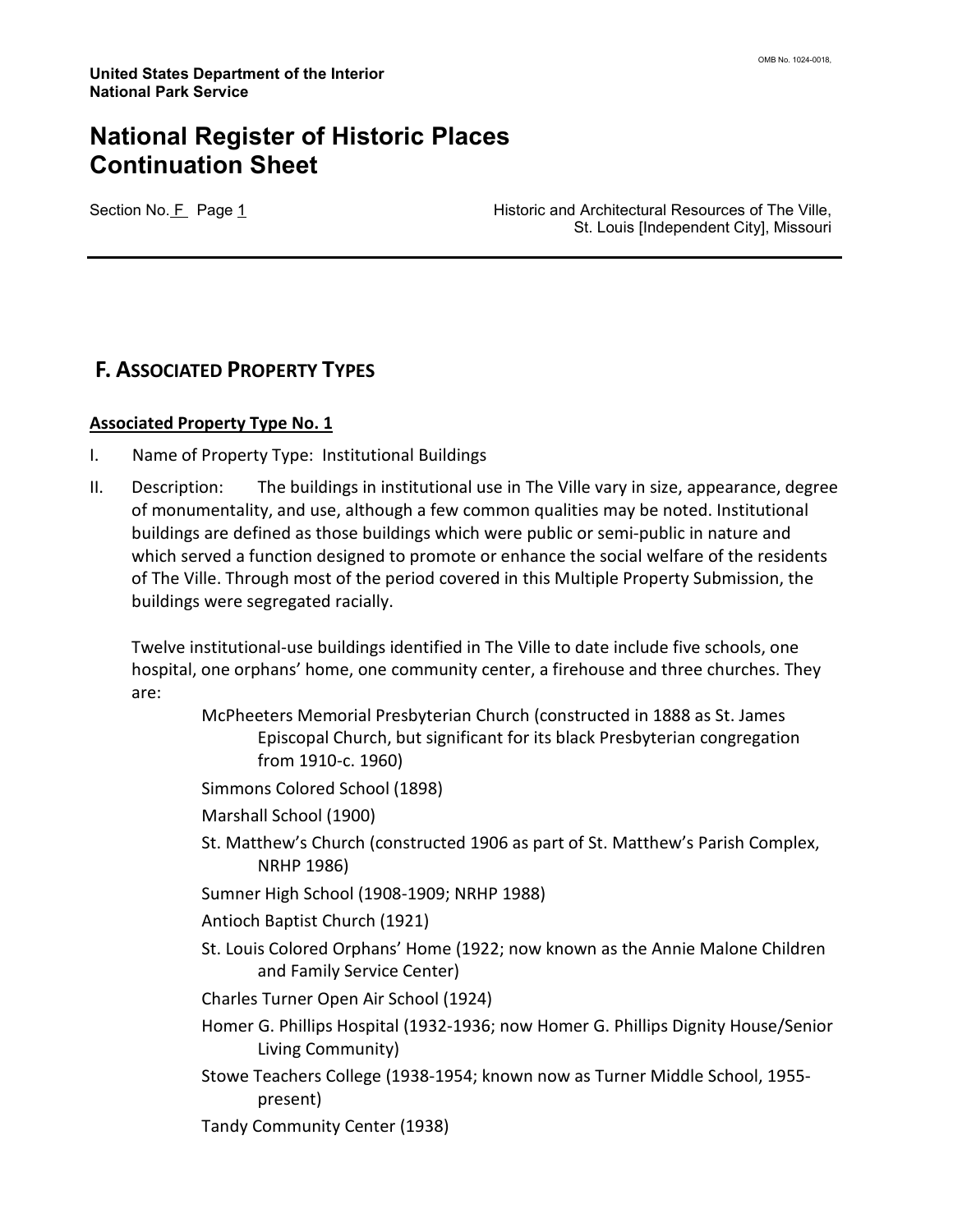Section No. F Page 2 **Historic and Architectural Resources of The Ville**, St. Louis [Independent City], Missouri

Engine House No. 10 (no building permit available: still in use as a firehouse)

These institutional buildings were constructed of brick and conform to the residential scale of the neighborhood, with the exception of three previously-listed properties: the Homer G. Phillips Hospital, Sumner High School, and St. Matthews Church. Each building reflects the purpose for which it was built. For example, the Charles Turner Open Air School was constructed with only a minimal door sill for the wheelchair-bound students to cross. Tandy primarily houses a gym and swimming pool, functions expressed simply in large, square exterior proportions. The St. Louis Colored Orphans' Home was designed in a Colonial Revival style that belies strongly with surrounding residential architecture that was deemed an appropriate expression for an original institutional function of housing more than fifty children at any given time. With the exception of Tandy Community Center and the St. Louis Colored Orphans' Home, all are sited at grade. The public buildings (the schools, hospital, orphans' home and community center) were built to withstand a great deal of use over a period of years, the smaller churches somewhat less so. Buff brick was used in the eligible properties constructed after 1930; those built before 1930 are red or brown brick. With the exceptions of Marshall School, the institutional buildings in The Ville were built specifically for and continue to be associated with the service of the black community. All have served the black community almost exclusively since about 1930.

III. Significance: The Ville's institutional buildings are significant under Criterion A in the area of Ethnic Heritage—Black since they represent notable African American accomplishment in an era of segregation. The Ville, like segregated communities in cities, towns and rural areas across Missouri and much of the nation, existed as an isolated world, separate and apart from the larger white community which surrounded it. Mobility was controlled by white political and economic conventions, de facto and de jure. Contact between the separate societies was permitted only to the extent it benefited the larger white society. The institutions of The Ville represented an effort to retain and exercise a measure of selfdetermination. As such, they preformed amore vital function than merely the social function they provided; they served to nurture and preserve African American identity and autonomy. They also provided the only access to many of the vital social and support service which were denied to African Americans by a racist society. In fact, man y of the institutions were founded specifically to serve the black community of The Ville at a time when such services were rare in St. Louis in general. These same institutions flourished during the heyday of black culture in The Ville from 1910 to 1950, drawing black professionals and members of the middle class to the neighborhood. During the same period institutions such as Marshall School and St. Matthew's Church, although constructed for the use of white residents, gradually assumed roles as integral parts of The Ville's African American community. That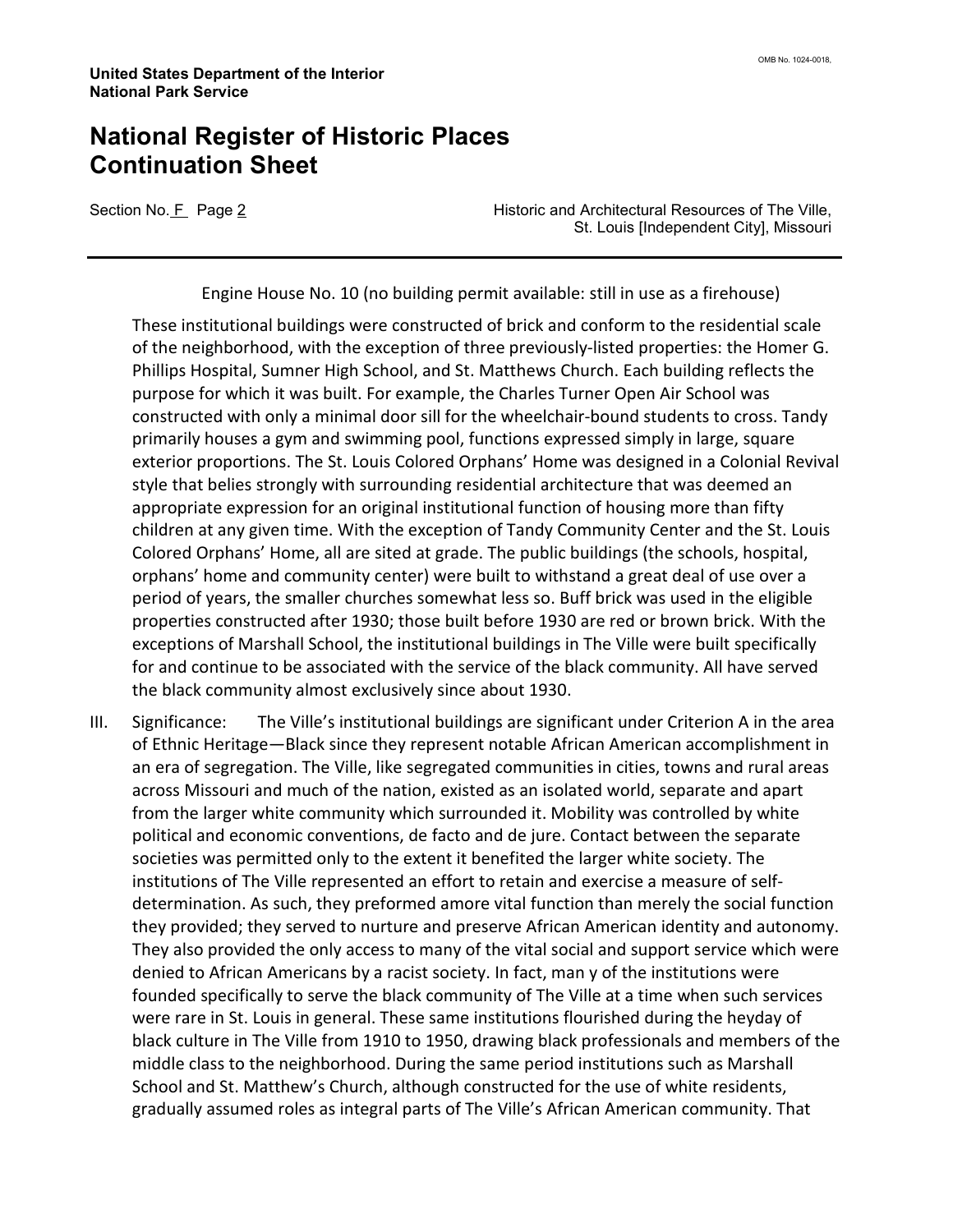Section No. F Page 3 **Historic and Architectural Resources of The Ville**, St. Louis [Independent City], Missouri

these institutions have endured through more recent, less prosperous times makes them all the more remarkable. That they remain today as reminders both of The Ville's initial importance to local black history and to its continuity in the city underscores their significance.

IV. Registration Requirements: To be eligible for individual listing in the area of ethnic heritage-black, institutional buildings must have played a significant role in African American culture and history in St. Louis. Although an original construction by and for African Americans is not a requirement, a property not originally connected to black history must have specifically served the African American community in St. Louis, either during the seminal stages of black settlement in The Ville prior to 1910 or during the "glory days" of black culture in The Ville from 1910 through the 1950s. Most importantly, and obviously, the building must have had and served a public, or institutional, function; it must have served the social needs of the African American community of The Ville. Buildings which might be included in this property type served educational, religious and social welfare functions, such as churches, schools, and some government or public works buildings. Under Criterion A, integrity of materials, design, location and association will be most important. Additions should appear in scale with the main building, on side or rear elevations only, and not detract from the context of the building. Alterations should not significantly detract from nor substantially alter the historic appearance of the primary elevations. The functions of these institutions may vary widely, and each will necessarily reflect a variety of uses. Buildings must also be located within the boundaries of The Ville as described in Section G.

In completing an intensive reconnaissance survey of the Ville and surrounding blocks in 2005, the prevalence of several additional property types not included in the original multiple property document became apparent. Three new property types and additional sub-types are delineated below.

#### Associated Property Type No. 2

- I Name of Property Type: Single-Family Dwellings
- II. Description:

There are several types of existing single-family dwellings with The Ville Neighborhood due to several decades of development. Many of the pre-1900 dwellings are vernacular buildings that display a variety of styles and types. These dwellings are generally recognized by their form as opposed to their architectural style. The Shotgun, Gabled-El, Narrow Front, One-Story Massed Plan, and One-Story with Raised Basement are the most common forms and types of vernacular single-family dwellings within the neighborhood. Italianate or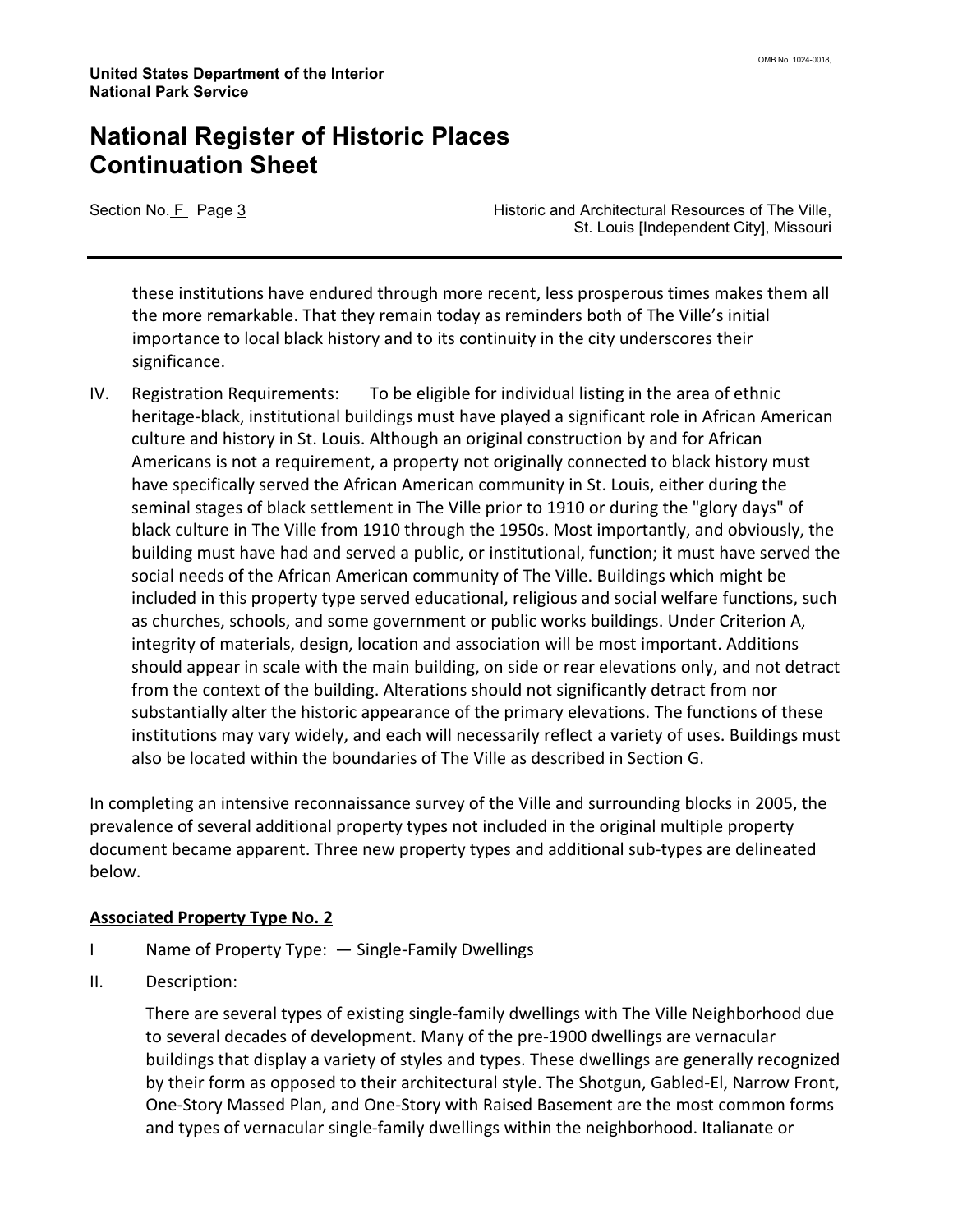Section No. F Page 4 **Historic and Architectural Resources of The Ville**, St. Louis [Independent City], Missouri

Second Empire styles appear on single family dwellings built within the Ville between 1870 and 1885. These houses are characterized by tall, narrow proportions, both of the building mass and individual elements, and are particularly known for their mansard roofs and bracketed cornices. Some may have plaster facades with incised detail.

After the turn-of-the-20<sup>th</sup> century, architectural styles and housing forms began to follow national trends. A dozen gambrel-roofed brick houses were erected in two groups in 1912 and 1913; one more was built during the late 1920s. These Dutch Colonial style houses were erected in many parts of St. Louis between 1910 and 1915, so it is not surprising to find them in The Ville. Nevertheless, this house type was erected at the time when The Ville was becoming a segregated black neighborhood. The two groups on Cote Brilliante were among the newer houses and had decorative entry porches, but were somewhat less expensive to build than two-story all-brick houses. The gambrel roof allowed for a greater ceiling height and therefore more living space on the second story. These factors, more than stylistic considerations, may account for their appearance. Several houses built during the 1920s and after were the Bungalow/Bungaloid type of dwelling. This one or one-and-ahalf story house characteristically had a full front porch and low-pitched front gable roof.

III. Significance — Property Type: Single Family Dwellings

The earliest residential development and extant building stock could be associated with Context I: Black Settlement in The Ville, 1865 to 1910, or be associated more closely with the development of Elleardsville. Like many neighborhoods developed for immigrant residents, the area that became The Ville offered a variety of residential property types that accommodated people who were brought together by common social and cultural bonds rather than economic ones. Consequently it was not an area with one predominate house size and type. Residences dating from this early period include both single and multifamily residential types, though single family houses and duplexes predominated. While nationally popular styles were constructed during the early period of development, most extant properties erected prior to 1910 in this neighborhood are best described by their form rather than by applied ornamentation. Though not all of the housing in the Ville was built of brick, the vast majority was and this building material predominates in the building stock that remains.

As residences of the city's black population during the period of residential segregation from 1910 to 1950, the single-family houses in The Ville document the living conditions and the opportunities for middle-class house occupancy and ownership. Extant residential properties in The Ville are associated primarily with Context III, The Ville as the Product of Residential Segregation Policies, 1910-1950. The significance of the single-family house is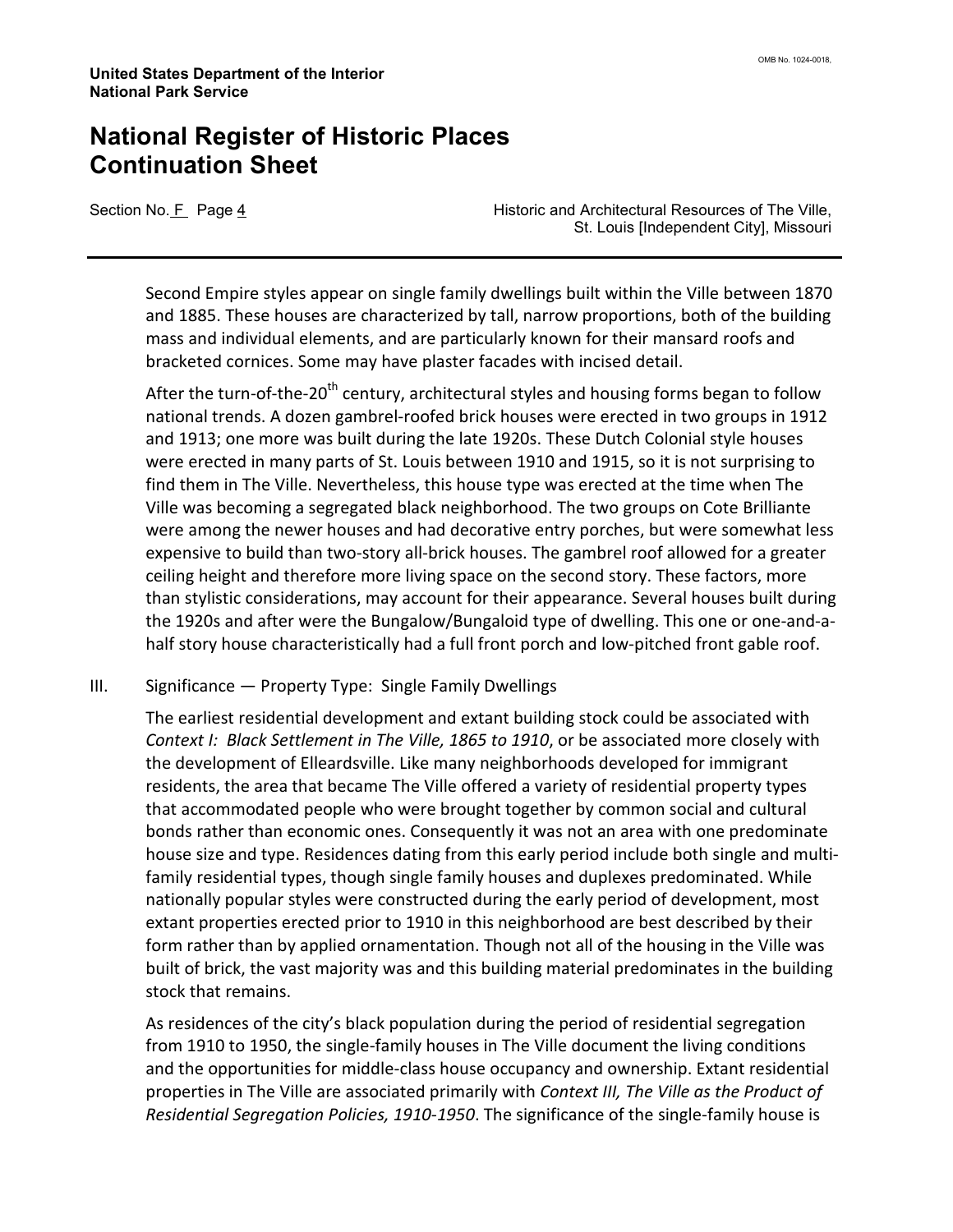Section No. F Page 5 **Historic and Architectural Resources of The Ville**, St. Louis [Independent City], Missouri

derived from its standing as middle-class housing in the neighborhood as it became the segregated neighborhood during the 1910s, and that was built in the neighborhood once it became more fully segregated. The Ville offered African Americans the freedom to purchase or construct housing appropriate to their rising incomes and social status. The limited supply of houses available for purchase drove up the cost of dwellings, making a purchase more of an accomplishment than it otherwise might have been.

Single-family homes convey the more desirable middle-class housing stock and neighborhood setting and represent the ideals of middle-class housing ownership and occupancy in The Ville in the area of black ethnic history. The absence of restrictive covenants on deeds in The Ville made the purchase of a house possible, just as the presence of significant institutions made it desirable for middle-class blacks to move to The Ville in the first place. Because of the restrictions on where blacks could own property and live in the city, a dwelling occupied by a black resident during this period contributes to the understanding of that person's life and position in the community, as well as to the broad pattern of segregated residential life in The Ville as part of black ethnic history.

IV. Registration Requirements:

Residential properties in The Ville derive their primary significance from their association with residents in the neighborhood and its role as the center of African American society and culture in St. Louis between 1910 and 1950. Buildings must also be located within the boundaries of The Ville as described in Section G.

Residential properties individually listed in association with this historic context will most commonly be significant under Criterion B (Ethnic Heritage/Black or other area of significance). Properties nominated under Criterion B will have a direct association with the lives of important persons. In order to meet the registration requirements under this criterion, the property must be associated with an individual whose specific contributions to history can be identified and documented to be important within a local, state, or national historic context and that illustrate that person's important achievements. The residences of community leaders in The Ville may be eligible under Criterion B if documentation shows that the residence was important in that person's life and leadership role, for example, if it were the location of informal or formal meetings. The period of significance would be defined by the leadership period of that person's life or the period during which she or he lived in the residence. The level of significance would be determined by the person's achievements.

It is also possible that a residence could be nominated under Criterion A in association with significant events associated with the neighborhood or the larger African American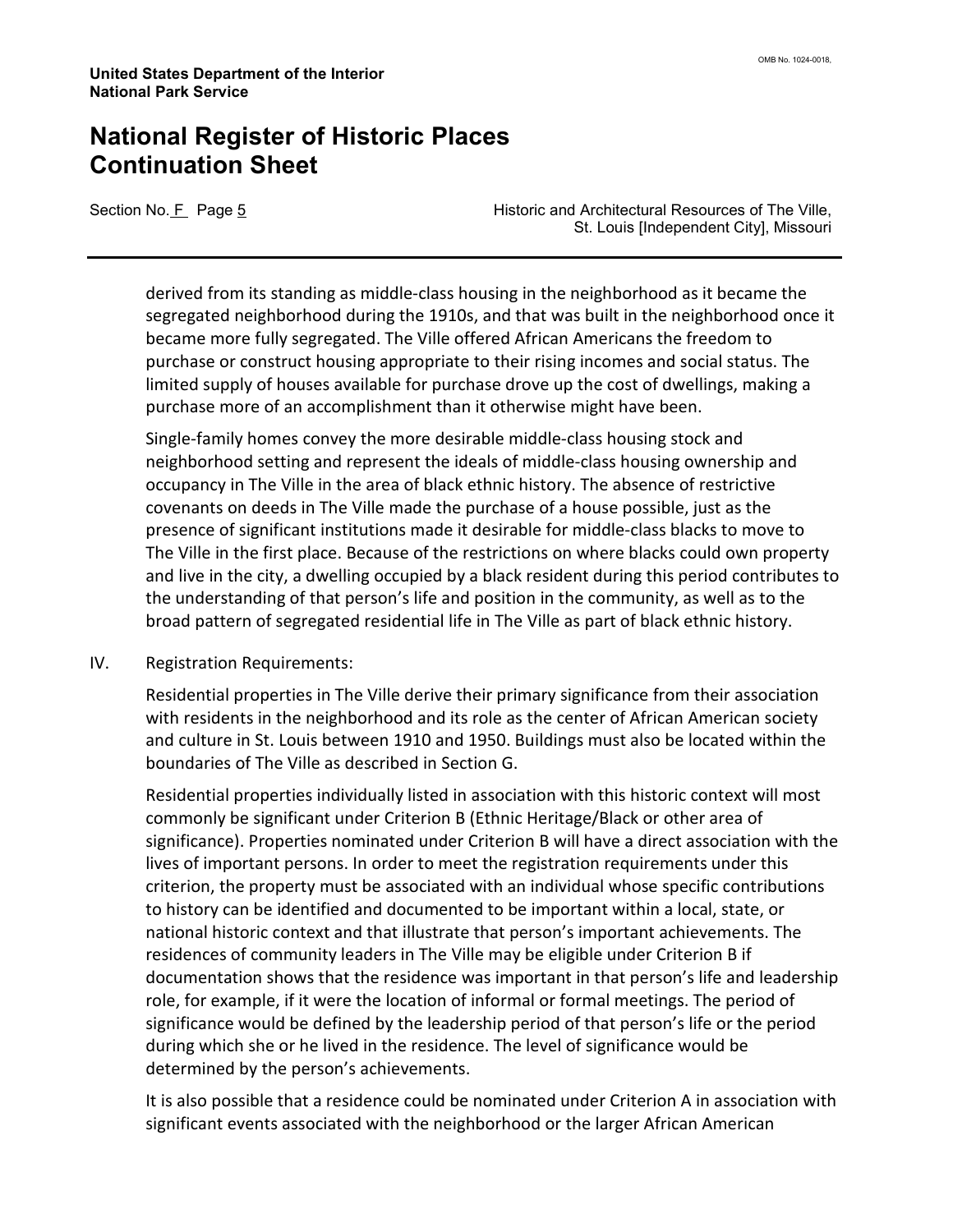Section No. F Page 6 **Historic and Architectural Resources of The Ville**, St. Louis [Independent City], Missouri

community. For example, the residence where a local ladies organization frequently met to discuss neighborhood improvements or the house where important civil rights activities were planned and organized might be significant under Criterion A. Properties individually listed under Criterion A will generally be significant at the local level because their impact is of neighborhood or possibly citywide significance. In some cases, individual residences may be significant at a statewide level if the outcome of the events occurring at the property had regional or statewide implications. The period of significance for these properties will be the date of the span of years in which the specific event or series of events occurred.

It is unlikely that any individual single-family residence will be eligible under Criterion C in the area of Ethnic Heritage/Black because most of the house types and architectural styles extant in The Ville are common throughout the city, and therefore are not especially characteristic of The Ville's historic and cultural significance. Documentation would be required to demonstrate that the architectural style of a residence had particular importance in the context of black history in The Ville.

#### Integrity.

The historic integrity of a single-family residence must be strong enough to convey its association with the significant persons or events with which it is associated. Replacement siding is acceptable provided that it generally replicates the pattern of original siding and does not obscure important character-defining features of the building style or property type. For example, replacing or covering historic clapboard siding with vinyl, asbestos, Masonite or aluminum/steel siding may be acceptable because it replicates the horizontal lines of the original material. Such re-siding that occurred during the period of significance does not adversely affect historic integrity. In contrast, replacement siding over stucco or masonry, or siding that alters the historic orientation of the original material (i.e. vertically oriented siding over clapboards) dramatically alters the exterior appearance of the building. Replacement windows may be acceptable provided that original exterior wall cladding and other historic features (i.e. porches, window trim, etc.) are intact. Porch alterations may be acceptable provided that historic exterior wall cladding and windows are intact. Additions are acceptable providing they do not obscure the primary elevation and are in scale with the original block of the building. In all cases, the cumulative effects of alterations will need to be assessed. Buildings that have experienced two or more of the above changes (i.e. window and siding replacement, or siding replacement combined with porch alterations) are too altered to reflect their period of significance and historic association.

Integrity of location, setting, feeling and association may vary in quality due to the extensive demolition that has occurred in The Ville. Nevertheless, some of these aspects of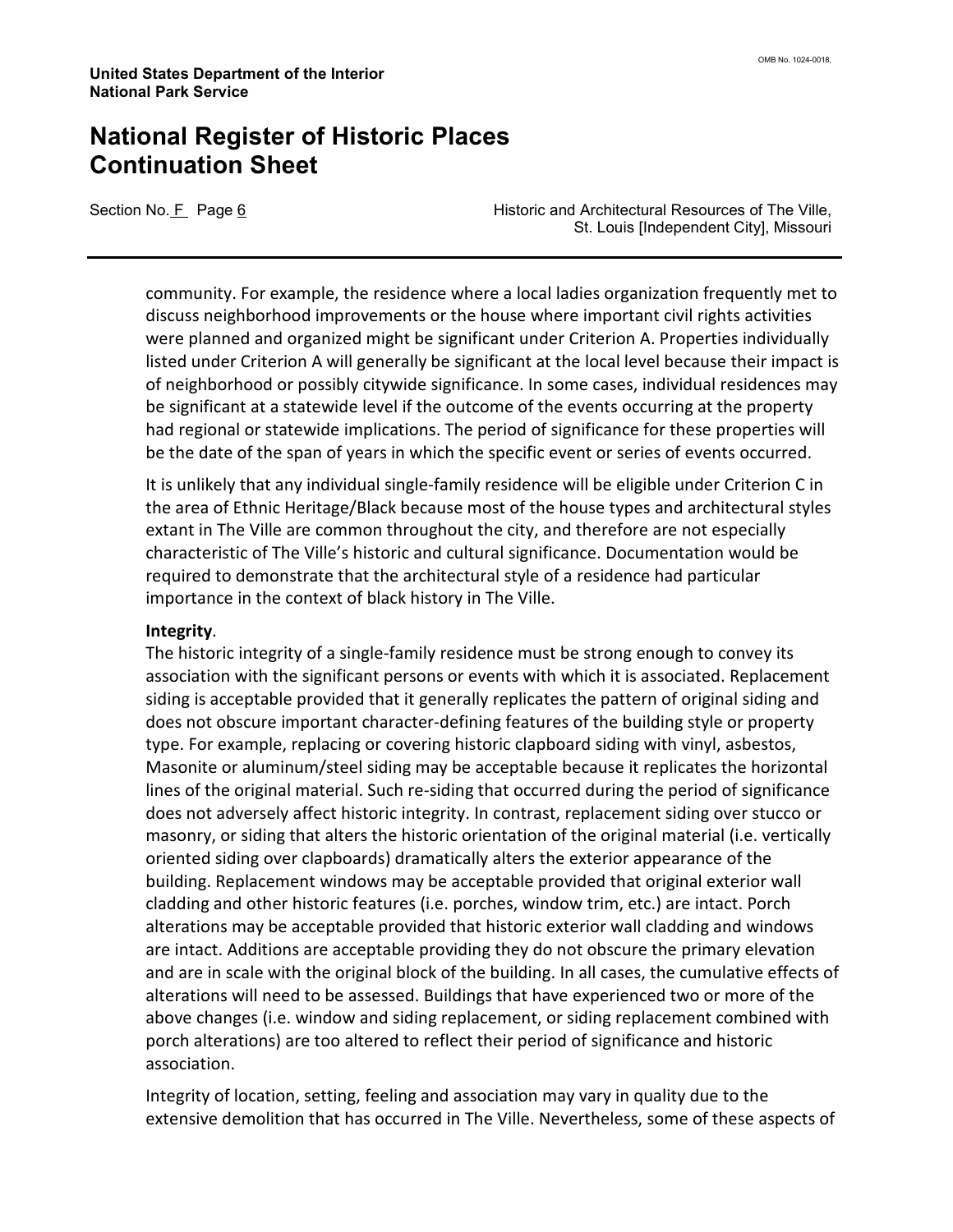Section No. F Page 7 **Historic and Architectural Resources of The Ville,** St. Louis [Independent City], Missouri

integrity must be present to enable the property to convey the historic condition of the property during the period of significance.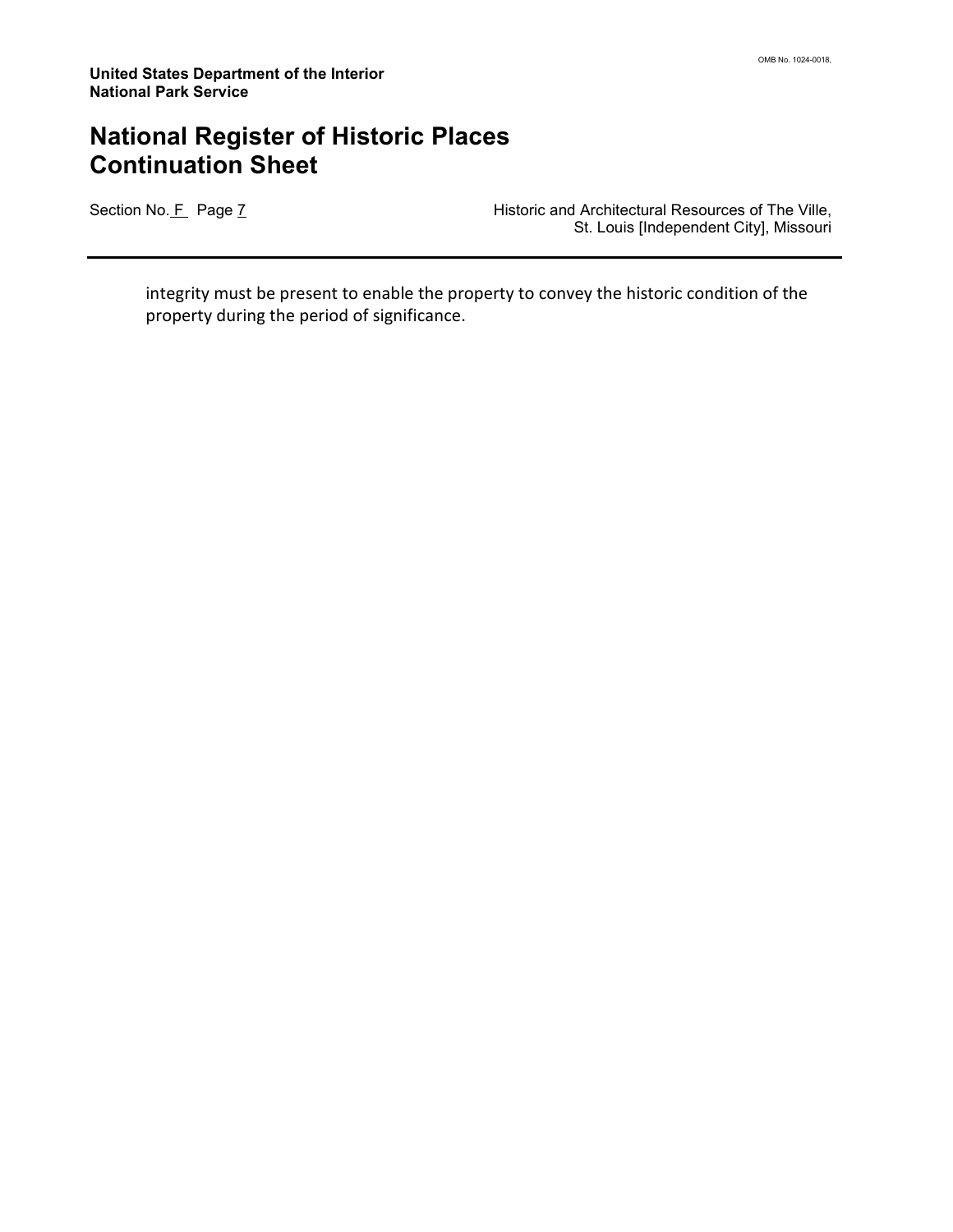Section No. F Page 8 **Historic and Architectural Resources of The Ville**, St. Louis [Independent City], Missouri

#### Associated Property Type No. 3

- I Name of Property Type: Multi-Family Dwellings
- II. Description: There were several types of existing multi-family dwellings within the Ville neighborhood due to its development over a period of time. However, many of the larger multi-family buildings have been demolished. Some building types have disappeared entirely from the neighborhood, such as the rowhouse-flats, the Negro tenements, and the Negro apartments. The flats in the two-story attached rowhouse configuration, as depicted on the Sanborn fire insurance maps, consisted of quite small units. The term "Negro tenement" appears on Sanborn fire insurance maps on some groups of attached houses set perpendicularly to the street to maximize the number of housing units on a site. The term "Negro apartment" appears on a small three-story brick apartment building on Cottage that was built by 1909. Therefore, the remaining multi-family buildings are a partial representation of what existed during the period of segregated residential practices.

The two-family flat is by far the most common multi-family building remaining in The Ville of the various housing types in this broad category. Sanborn fire insurance maps confirm that during the period of significance this housing type had a strong presence as well. Some of the two-family flats were large and stylish enough to be in the middle-class housing category; others were more modest. Built of brick, mainly between 1900 and 1930, these types of buildings display a variety of architectural styles including Vernacular, Craftsman, and Revival styles. Limited examples of four-family flat buildings and walk-up apartment buildings remain in The Ville neighborhood.

III. Significance :

In most cases, the two-family flats were built by developers at the turn-of-the-20<sup>th</sup>-century. As the black population of The Ville increased after 1910, successful blacks began to rent and purchase these homes, like they did single-family dwellings, as a desirable residential situation and as a sign of middle-class status. The absence of restrictive covenants on deeds in The Ville made the purchase of the two-family flats possible, just as the presence of significant institutions made it worthwhile for middle-class blacks to move to The Ville. Occupying one flat and renting the other one was no doubt a way to ease the burden of mortgage payments. The Shelley family's decision to purchase a two-family flat in an area with deed restrictions resulted in the landmark Shelley v. Kraemer Supreme Court decision. The Shelley's real estate transaction indicates the usefulness of this building type to black residents of St. Louis.

Larger multi-family dwellings other than two-family flats in The Ville did not have the same connection to middle-class status, but were located in better surroundings than the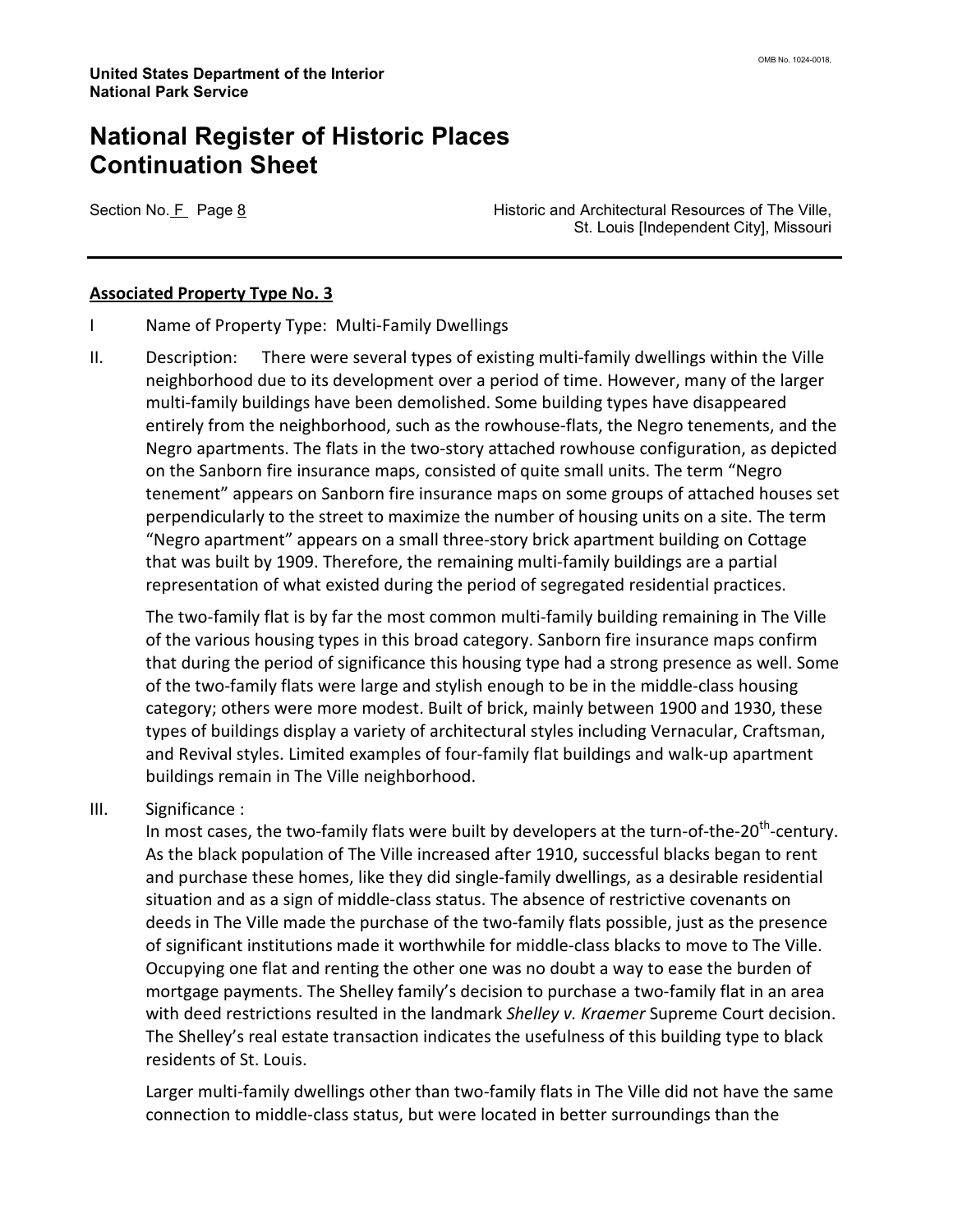Section No. F Page 9 **Historic and Architectural Resources of The Ville**, St. Louis [Independent City], Missouri

crowded tenements near downtown. The mix of the two-family flats and the less desirable multiple-family dwellings provided homes for blacks with various levels of income.

Like single-family dwellings, multi-family residential properties individually listed in association with this historic context will most commonly be significant under Criterion B in the black ethnic heritage area of significance, or perhaps under Criterion A. The significance discussed in that section above pertains to this similar property type as well.

#### IV. Registration Requirements:

Residential properties in The Ville derive their primary significance from their association with the segregated residential use of the neighborhood shaped by restrictive housing practices between c. 1910 and c. 1950. Two-family flat properties individually listed in association with this historic context will most commonly be significant under Criterion B (Ethnic Heritage/Black or other area of significance) or Criterion A: Ethnic Heritage/Black.

Properties nominated under Criterion B will have a direct association with the lives of important persons. In order to meet the registration requirements under this criterion, the property must be associated with an individual whose specific contributions to history can be identified and documented to be important within a local, state, or national historic context and that illustrate that person's important achievements. The residences of community leaders in The Ville may be eligible under Criterion B if documentation shows that the residence was important in that person's life and leadership role, as in the location of informal and formal meetings. The period of significance would be defined by the leadership period of that person's life or the period during which she or he lived in the residence. The level of significance would be determined by the person's achievements.

Two-family flats nominated under Criterion A may be sites of significant events associated with the neighborhood or larger African American community. For example, the residence where a local ladies organization frequently met to discuss neighborhood improvements or the house where important civil rights activities were planned and organized might be significant under Criterion A. Properties individually listed under Criterion A will generally be significant at the local level because their impact is of neighborhood or possibly citywide significance. In some cases, individual residences may be significant at a statewide level if the outcome of the events occurring at the property had regional or statewide implications. The period of significance for these properties will be the span of years in which the specific event or series of events occurred.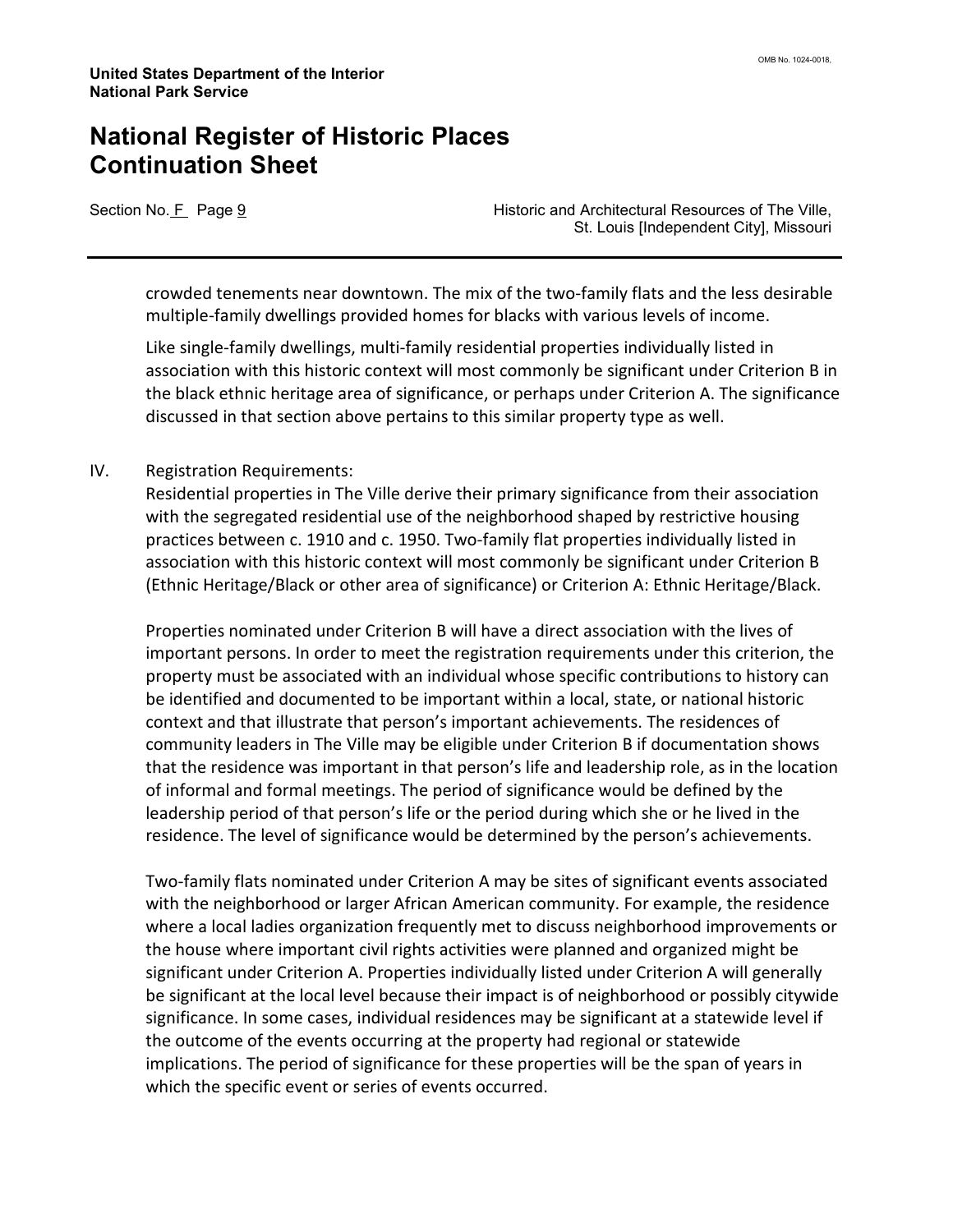Section No. F Page 10 **Historic and Architectural Resources of The Ville**, St. Louis [Independent City], Missouri

It is unlikely that any individual multi-family residence will be eligible under Criterion C in the area of Ethnic Heritage/Black because most of the house types and architectural styles extant in The Ville are common throughout the city, and therefore are not especially characteristic of The Ville's historic and cultural significance. Documentation would be required to demonstrate that the architectural style of the residence had particular importance in the context of black history in The Ville. Buildings must also be located within the boundaries of The Ville as described in Section G.

#### Integrity.

The historic integrity of a multi-family residence must be strong enough to convey its association with the significant persons or events with which it is associated. Replacement siding is acceptable provided that it generally replicates the pattern of original siding and does not obscure important character-defining features of the building style or property type. For example, replacing or covering historic clapboard siding with vinyl, asbestos, Masonite or aluminum/steel siding may be acceptable because it replicates the horizontal lines of the original material. Such re-siding that occurred during the period of significance does not adversely affect historic integrity. In contrast, replacement siding over stucco or masonry, or siding that alters the historic orientation of the original material (i.e. vertically oriented siding over clapboards) dramatically alters the exterior appearance of the building. Replacement windows may be acceptable provided that original exterior wall cladding and other historic features (i.e. porches, window trim, etc.) are intact. Porch alterations may be acceptable provided that historic exterior wall cladding and windows are intact. Additions are acceptable providing they do not obscure the primary elevation and are in scale with the original block of the building. In all cases, the cumulative effects of alterations will need to be assessed. Buildings that have experienced two or more of the above changes (i.e. window and siding replacement, or siding replacement combined with porch alterations) are considered too altered to reflect their period of significance and historic association.

Integrity of location, setting, feeling and association may vary in quality due to the extensive demolition that has occurred in The Ville. Nevertheless, some of these aspects of integrity must be present to enable the property to convey the historic condition of the property during the period of significance.

#### Associated Property Type No. 4

I. Name of Property Type: Groups of Residences/Districts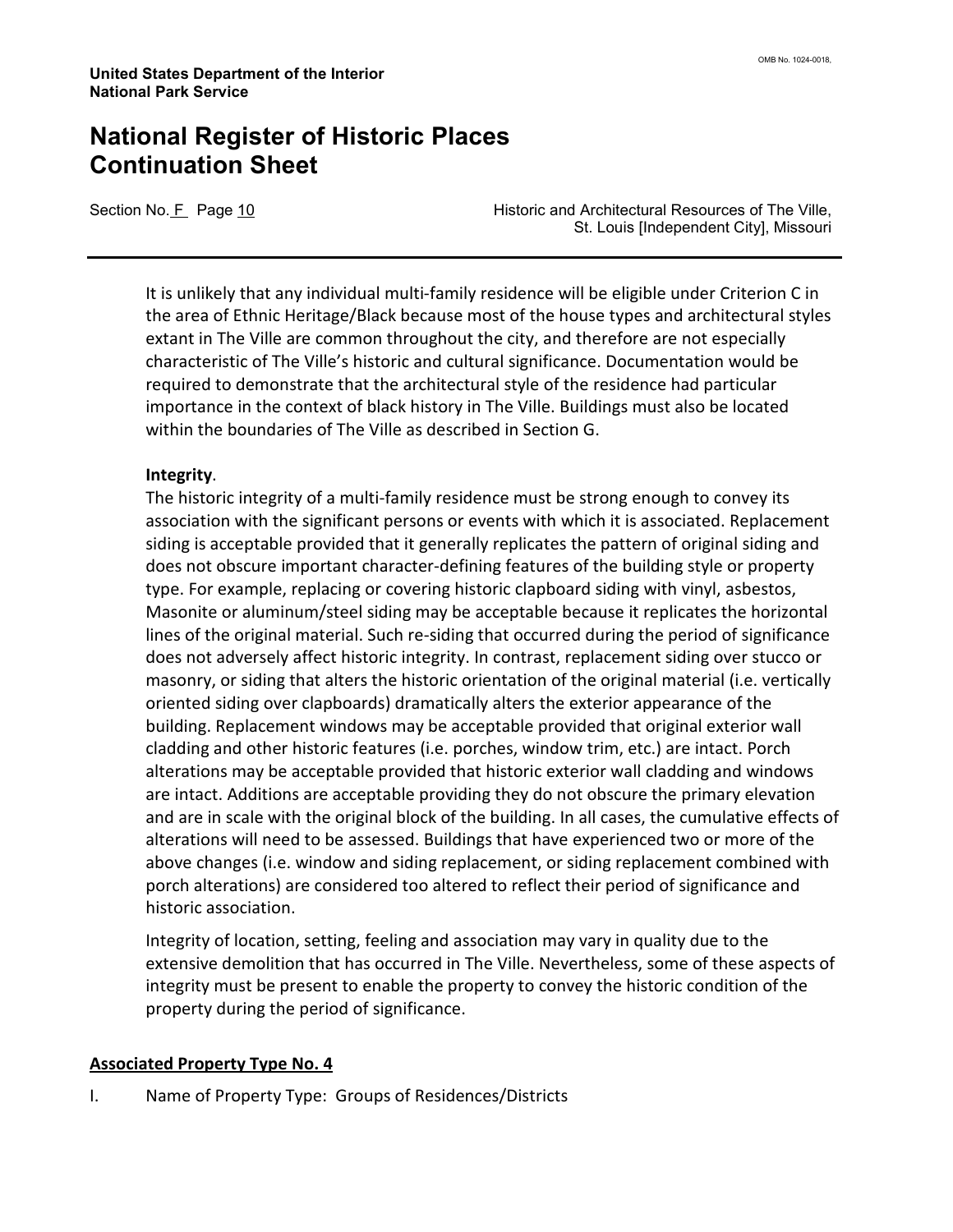Section No. F Page 11 **Historic and Architectural Resources of The Ville**, St. Louis [Independent City], Missouri

II. Description: A significant amount of building demolition has taken place in The Ville since the end of the segregated residential period covered by this MPDF. Nevertheless, a small number of areas of intact middle-class single and multiple-family housing units remain. These groups of single- and two-family residences can convey significant aspects of segregated black life in The Ville and hence are an important historic property type. Such properties are significant because of their association with the implementation of a historic movement in the northern United States to control and restrict the rapidly increasing numbers of blacks migrating from the rural south to the industrial north.

The strongest historic pattern in residential development in The Ville, as noted in Context III, is the neighborhood's dense development with a combination of residential building types housing a burgeoning population during the segregated housing era. As the black residents of The Ville replaced whites and their numbers increased during the decades of the Great Migration when there were few alternative residential areas open to them, this density remained a significant aspect of the residential component of The Ville history. With few vacant lots and side yards, the streets were lined with houses and two-family flats built in groups and areas with a more varied housing stock. Because this was a built environment largely constructed for the white residents of Elleardsville during the late nineteenth-century, and then further built-out during the early twentieth, it demonstrates residential construction patterns used widely in St. Louis and has houses in the typical building types and styles. Yet this physical environment also conveys a significant aspect of living in a racially segregated neighborhood in the area of black ethnic history: the possibility of middle-class residence occupancy and ownership in a neighborhood with a considerable amount of this type of housing.

The description and evaluation of the middle-class housing in The Ville must be considered in the context of the less desirable housing that was historically present, but has been demolished. The counterparts to the single-family and small flat buildings – rowhouse-flats and tenements – existed in close proximity. The Negro flats, or tenements, were the physical demonstration that many people who lived in the neighborhood had limited money for housing and few choices in where to live. The rowhouse-flats, perhaps a step up from the tenements due to their individual entrances, were more common. Both types of residences were extant in the late 1970's, but only one group stood into the 1990s.

III. Significance: The surviving housing stock in this neighborhood consists of the building types associated with middle-class flat and house occupancy and ownership. Both the houses and two-family flats that were built in The Ville prior to the segregated residential period, and those built once that period was underway, are directly associated with an important goal of middle class life – living in a single-family home or flat building and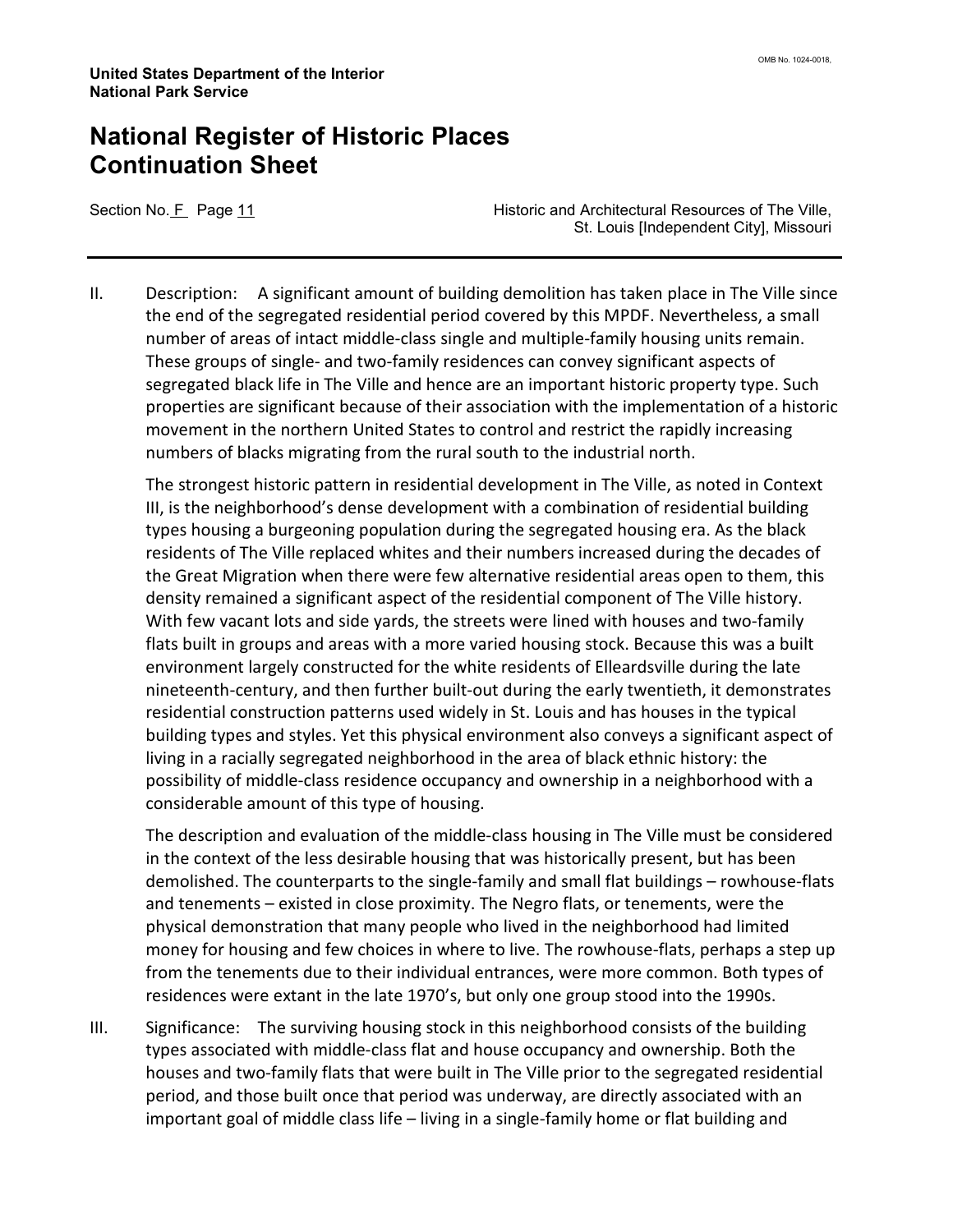Section No. F Page 12 **Historic and Architectural Resources of The Ville**, St. Louis [Independent City], Missouri

perhaps even owning it on a street of similar houses. The founding of three creditproviding entities in the black community to assist with black home ownership underscores the challenges and importance of this aspect of life. The Block Unit program and contests that encouraged maintaining a good-looking yard were additional evidence of the importance of a middle-class residential setting in The Ville. The areas of The Ville where the streets are still lined with single and two-family homes best represent one of the most important sectors of housing in the neighborhood.

Groups of houses can convey the more desirable middle-class housing stock and neighborhood setting that existed during the period of significance and segregated housing area in relationship to the Context III: The Ville as the Product of Residential Segregation Policies, 1910-1950. These groups of residences that can be listed as small historic districts have historic significance under Criterion A as the tangible representation of the ideals of middle-class housing ownership and occupancy in The Ville in the area of black ethnic history. Because of the restrictions on where blacks could own property and live in the city, the dwellings —coupled with information on their owners and residents — document and enhance understanding of significant historical residential patterns.

Groups of houses that can be considered districts are particularly significant because they best represent intact areas of what the larger neighborhood was like prior to the extensive amount of demolition that has taken place in recent decades. The varied housing stock that remains, the single and mainly two-family houses that were rented and owned, were important to middle-class residential life in The Ville. These groups of houses represent the neighborhood and home-ownership ideals that provided the physical and legal context for the landmark Shelley v. Kraemer Supreme Court decision. The two-family flat that the Shelleys chose to purchase was similar to dwellings they could have purchased in The Ville neighborhood, but represents the need to find housing beyond the confines of the area set aside for blacks.

Local lore relates that the businessman lived next to the manual laborer in The Ville. As information is gathered about the owners and residents of the housing in The Ville, this assumption can be verified or refuted. Community leaders James T. Bush and Herman Dreer lived on Cote Brilliante, as did many teachers. During the early 1940s, of the row of eight gambrel roof houses on the south side of the 4300 block of Cote Brilliante, teachers lived in six. The streets that have intact groups of houses, in particular those where many teachers resided, can document and convey how this large and influential group of residents functioned in the Ville as part of the larger community. Recent studies have revealed how small districts can contribute much to our understanding of residential patterns. The second period of significance, 1943 to 1948, of the recently listed Wagoner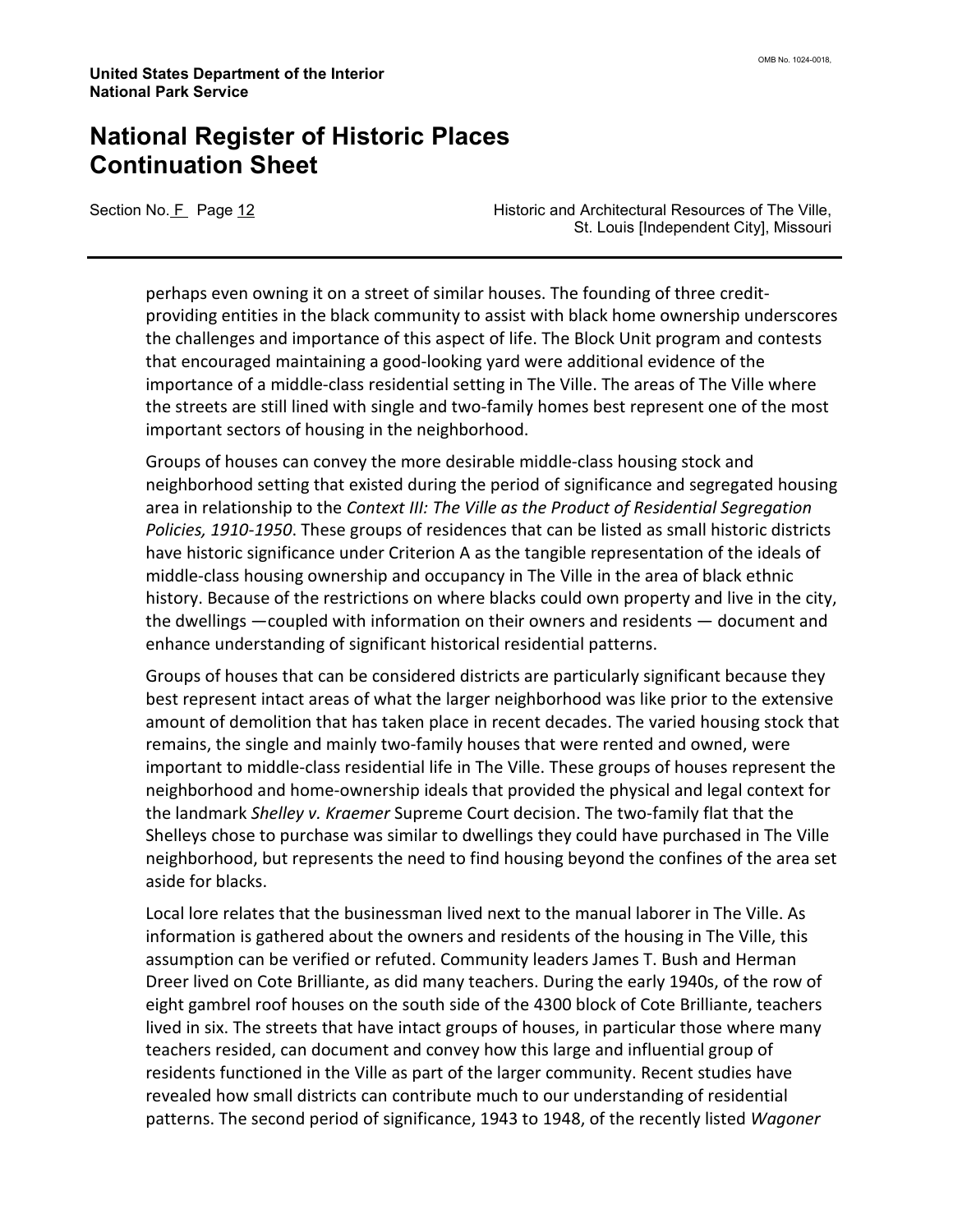Section No. F Page 13 **Historic and Architectural Resources of The Ville**, St. Louis [Independent City], Missouri

Place Historic District (NRHP 2007) is based on the integration of housing in the district as blacks moved west out of the heart of The Ville. The recent survey of Cora Avenue highlights this area as having a similar history and historic significance based on housing integration that began during the 1930s. Groupings of houses in The Ville have a similar potential to convey patterns in social history and residential patterns that relate to broad patterns of housing segregation and integration, important themes in black history.

IV. Registration Requirements: To be eligible for listing as a historic district, a group of dwellings must contain a high percentage of intact housing occupied by blacks during the segregated residential period. The group of residences must have the density to convey the built-up qualities of the neighborhood where residents lived in close proximity. Documentation must convey the history and occupancy of the properties during the period of significance and convey how the district is representative of the larger neighborhood. If the groups of houses had any particular identity other than part of the larger neighborhood, this must be documented and discussed. The size and type of dwellings, such as single-family and two-family, and their role in housing neighborhood residents, in most cases, is more important than architectural style in the discussion of individual properties.

Residential historic districts are almost exclusively eligible under Criterion A for association with home ownership and black culture in The Ville in the area of Ethnic History/Black. The period of significance for districts will be the period shaped by segregated residential housing policies, 1910 to 1950, as defined by Context III.

The groups of single-family and two-family housing built prior to and during the segregated residential period of The Ville, common in both building type and style, lack architectural significance in relationship to this area of significance. Moreover, the buildings erected by and for blacks in the neighborhood represent common building types and styles of the period and do not express any overt association with the area of significance. For these reasons, it is not expected that the residential historic districts would be eligible under Criterion C. Under this MPDF context, residential districts will not, as a matter of course, be eligible under Criteria B or D. Buildings must also be located within the boundaries of The Ville as described in Section G.

Integrity. The historic integrity of residential historic districts in The Ville rests strongly on the requirement for strong block fronts with few gaps; the presence of the dwellings is critical for conveying the setting, feeling and association with the period of segregated residential period of the Ville and will be the basis for district boundaries. Vacant sites where less desirable rowhouse-flat and tenement housing once stood convey somewhat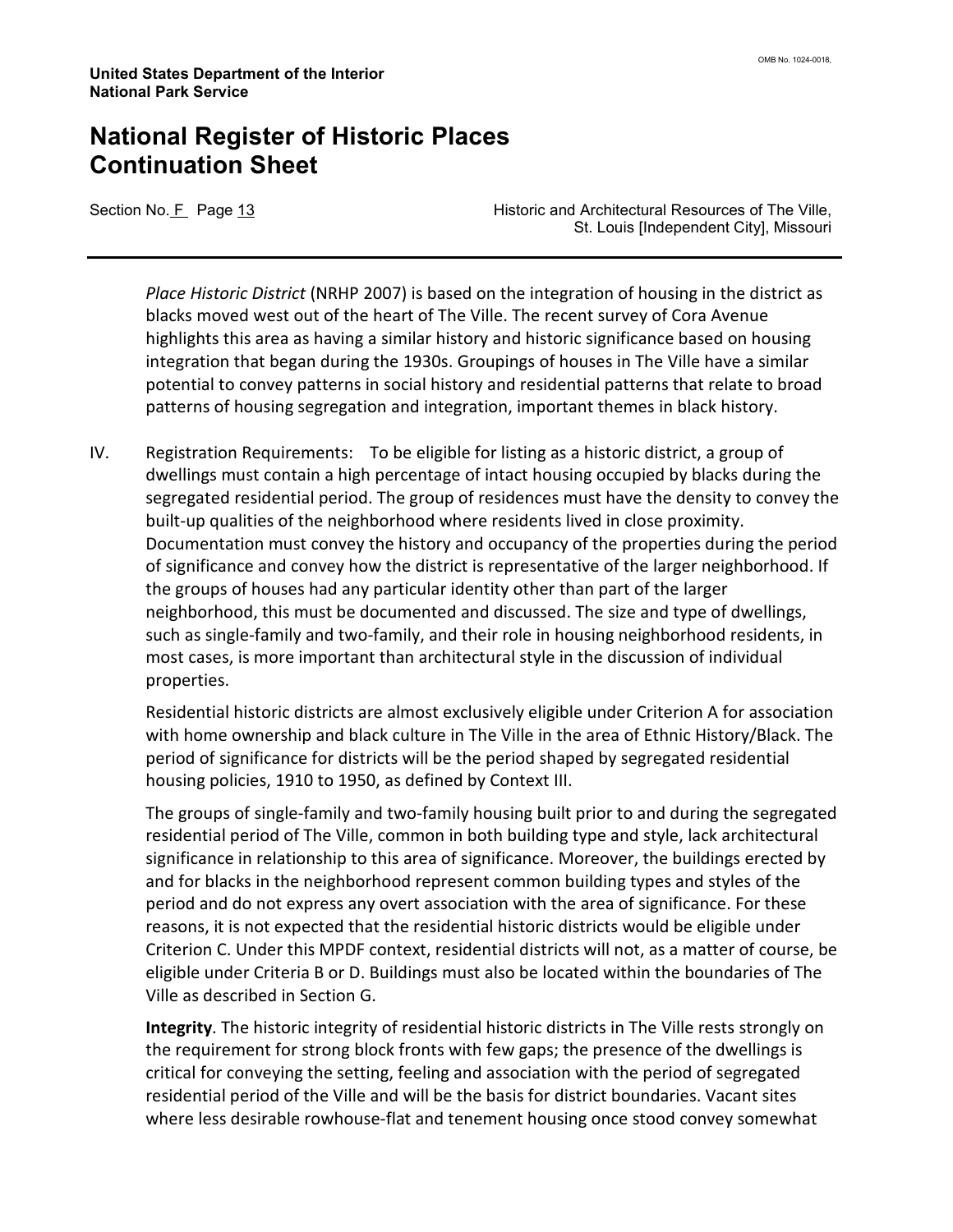Section No. F Page 14 **Historic and Architectural Resources of The Ville**, St. Louis [Independent City], Missouri

the historic mix of housing and represent a different type of loss of integrity than lots where middle-class housing has been demolished. The integrity of design and materials of the individual buildings must convey the appearance of the building during the period of significance. A significant concentration and majority must retain historic exterior materials (siding, windows, and porch configurations/materials). Infill building within district boundaries should be quite limited in scope and compatible with the size and scale of the historic resources in order to be a minor and not intrusive component of the district streetscape. Setting in historic districts is also important, so features such as road and sidewalk patterns, drives and alleys, historic retaining walls, etc. should also be considered when assessing the integrity of location, setting, feeling and association, as well as the material aspects of the property.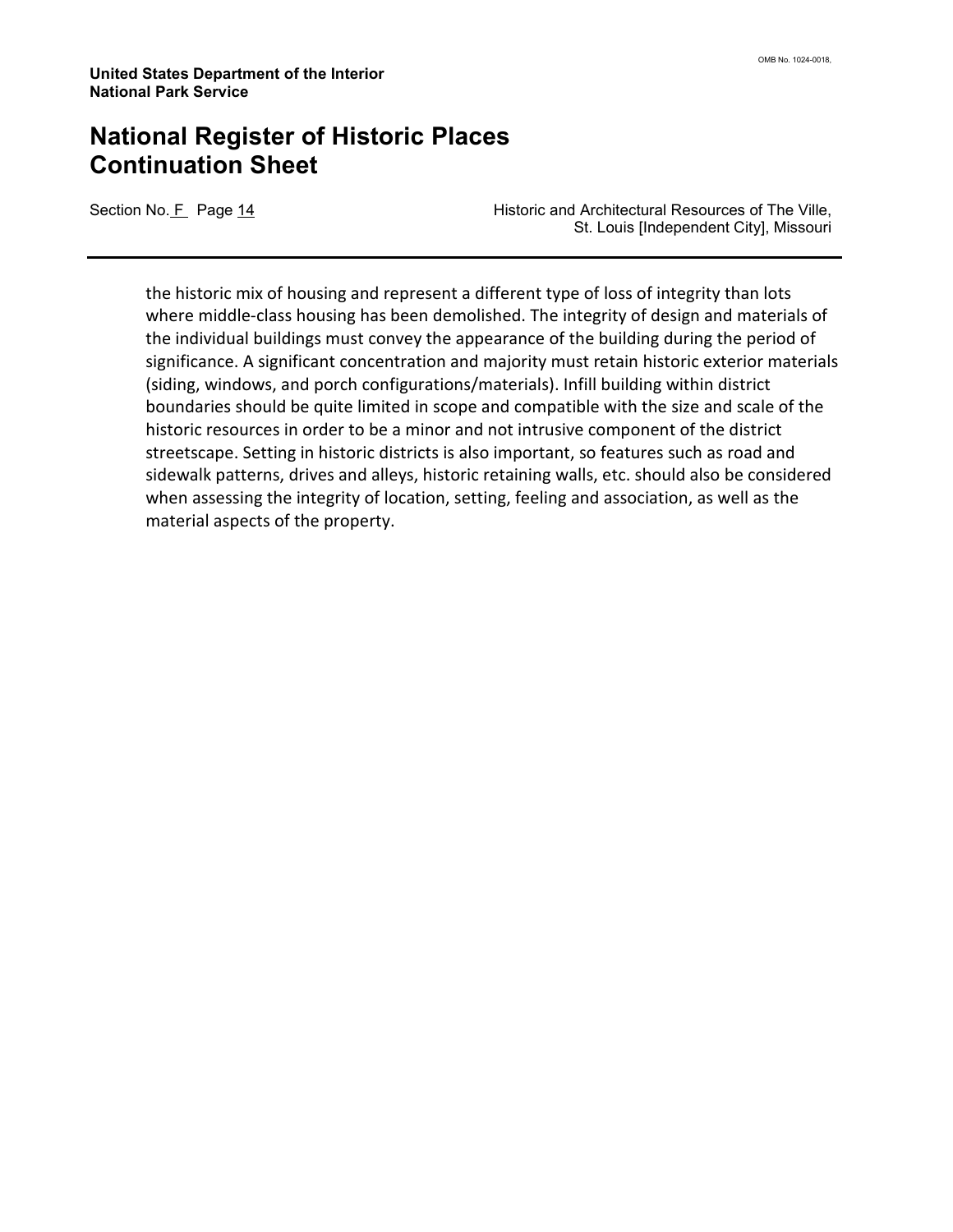Section No. G Page 1 **Historic and Architectural Resources of The Ville,** St. Louis [Independent City], Missouri

#### G. Geographical Data

The boundaries of The Ville in north St. Louis, Missouri were established in 1987, with the designation of The Ville local historic district, as the east-west alley south of Dr. Martin Luther King Drive on the south, the north-south alley east of Sarah Street on the east, the east-west alley north of St. Louis Avenue to the north, and the north-south alley west of Taylor Avenue to the west.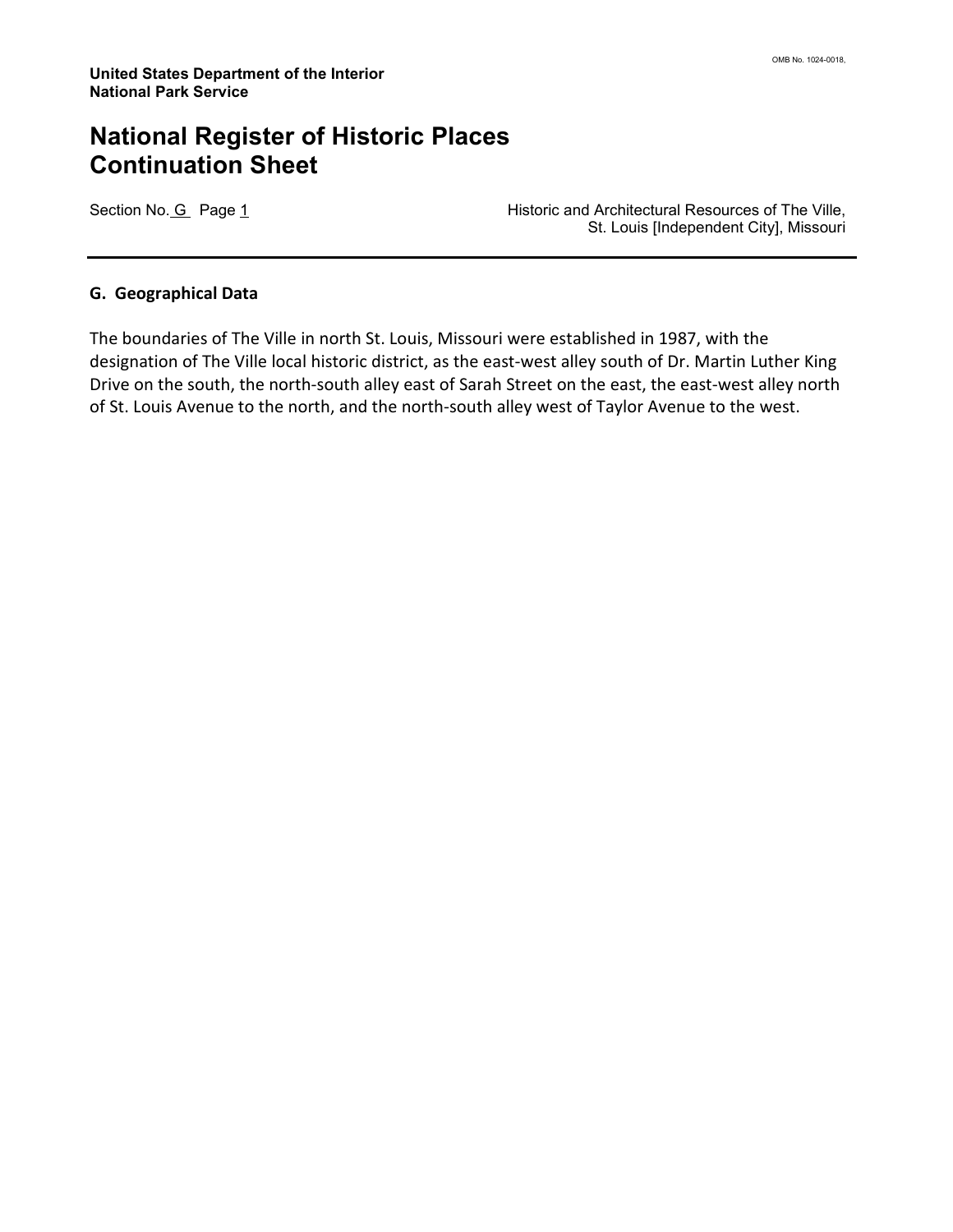Section No. H Page 1 **Historic and Architectural Resources of The Ville**, St. Louis [Independent City], Missouri

#### H. SUMMARY OF IDENTIFICATION AND EVALUATION METHODS

An initial survey of The Ville was conducted by Landmarks Association of St. Louis in 1983-84. The product, an architectural survey map, plotted the initial evaluation of architectural significance. Follow-up work conducted in 1995-96 sharpened the focus, pinning down builders and dates of construction for each building dating from the historic period.

Background research determined that the most significant contexts shaping The Ville neighborhood were those associated with the history of African American settlement and its status as the historic seat of black St. Louis culture. Properties were therefore evaluated in the light of the two chronological contexts of black settlement and the heyday of black culture in The Ville.

A survey of residential properties in The Ville is documented in Final Survey Report: Heart of the Ville completed by Lynn Josse and Michael Allen (August 10, 2010). The objective of this survey was to identify and evaluate residential properties for listing in the National Register of Historic Places within an expanded MPDF. Consultants and the Cultural Resources Office staff determined which blocks were to be included in the survey, an area that included 300 properties. The consultants used the city building permits and St. Louis Daily Record to determine building dates, and other primary sources of information, including the 1920 and 1930 federal census records and the 1943 Metropolitan St. Louis Negro Directory, and various years of Gould's Red-Blue Book "to fill in the historical picture." Important survey results include that after 1920, building permit records show construction of more multi-family units and fewer single-family homes, and that few examples of this building type remain in The Ville. The survey authors included a list of properties recommended for listing in the National Register and identified potential small historic districts of residential properties.

This submittal expands on that work and includes a third context that addresses a significant aspect of African American life in the Ville: The Ville as a Product of Residential Segregation Policies, 1910- 1950. This context identifies broad patterns in housing discrimination, segregation, residential and then the beginnings of de-segregation of housing opportunities, as well as residential building patterns, during the period of residential segregation in The Ville.

Registration requirements were determined by a study of property types located in The Ville and the knowledge of their general integrity and associations with relevant themes. Associations with important black themes such as home ownership and education were deemed particularly important.

The institutional properties submitted with the original Multiple Property Document were intended to be the first phase of a long-term project to evaluate and register properties in The Ville. The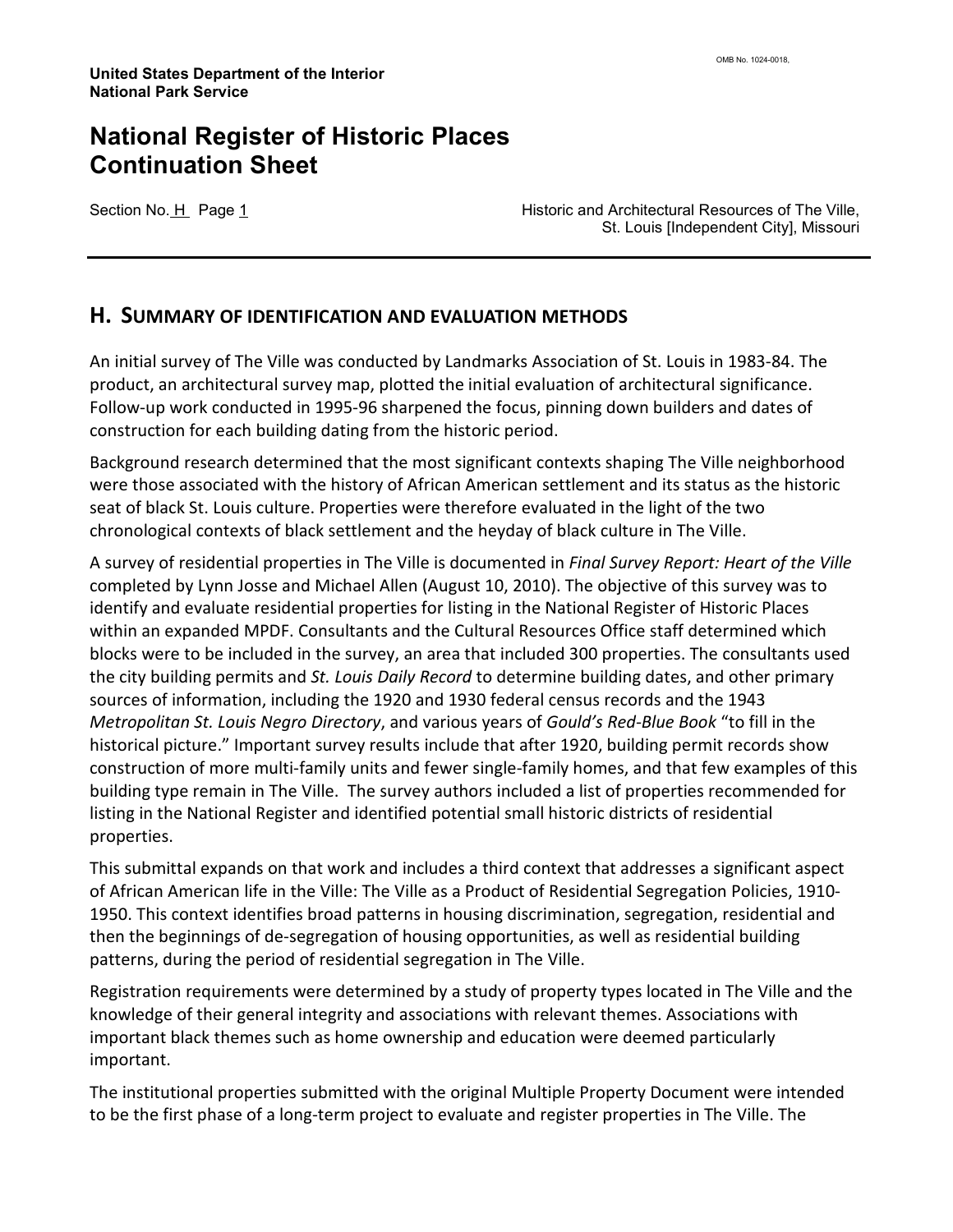Section No. H Page 2 **Historic and Architectural Resources of The Ville,** St. Louis [Independent City], Missouri

institutions were chosen first because they provided the framework of life in the neighborhood, and in many cases the impetus for settlement in The Ville. This amended submission adds other property types that have been identified in relation to the three historic contexts.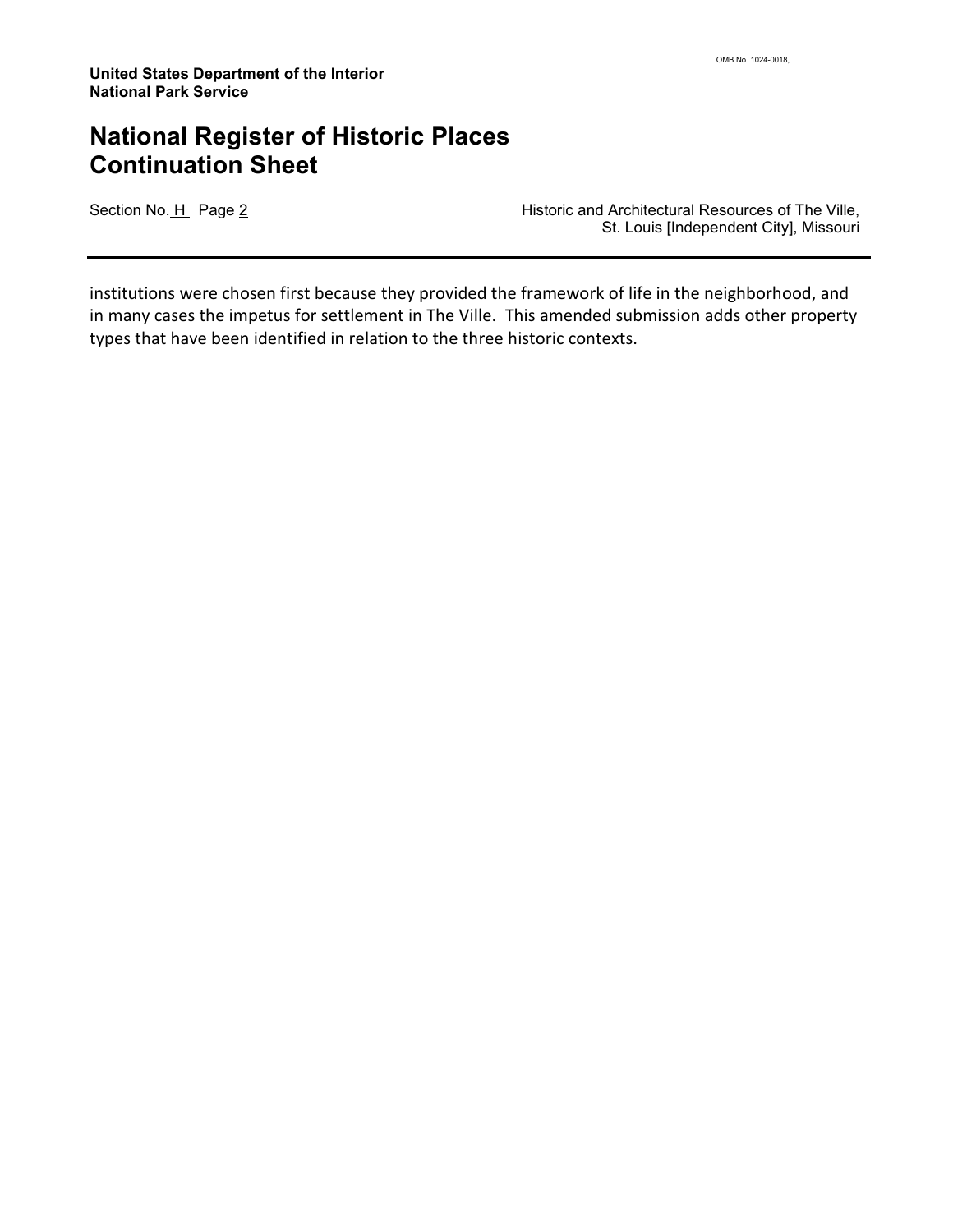Section No. I Page 1 **Historic and Architectural Resources of The Ville**, St. Louis [Independent City], Missouri

#### I. Major Bibliographic References

#### A. ARCHIVAL COLLECTIONS AND MANUSCRIPTS

- Afro-American Photograph Collection, 1065 images, 1882-1980. Black History Collection, Western Historical Manuscripts Collection, University of Missouri-St. Louis.
- Black History Project (1980-1983) Photographs, 709 images, 1904-1983. Black History Collection, Western Historical Manuscripts Collection, University of Missouri-St. Louis.
- Dreer, Herman (1889-1981) Papers, 1933-1976. Black History Collection, Western Historical Manuscripts Collection, University of Missouri-St. Louis.
- Lewis, Nina P. Collection, 1894-1926. Black History Collection, Western Historical Manuscripts Collection, University of Missouri-St. Louis.
- Lowe Family Papers, 1922-1970. Black History Collection, Western Historical Manuscripts Collection, University of Missouri-St. Louis.
- Morgan, Grace and Herman Interview. Oral History interview conducted by Priscilla Dowden and Athinia Frazier, September 7, 1997. Transcript, City of St. Louis Cultural Resources Office, The Ville files.
- PORO College Photographic Collection, 44 images, c. 1900-1945. Black History Collection, Western Historical Manuscripts Collection, University of Missouri-St. Louis.
- Tandy, Charlton H. (1836-1919), Papers, 1868-1967. Black History Collection, Western Historical Manuscripts Collection, University of Missouri-St. Louis.
- St. Louis Real Estate Exchange. 1927 Diary and Manual of the St. Louis Real Estate Exchange. Missouri Historic Society Library Collection, St. Louis, Missouri.
- UMSL Black History Project (1981-1983) Collection, Western Historical Manuscripts Collection, University of Missouri-St. Louis.
- Urban League Papers and MSSl, Washington University Department of Special Collections.
- The Ville Collection, 1975-1990. Black History Collection, Western Historical Manuscripts Collection, University of Missouri-St. Louis.
- The Ville Collection, 1974-1988. Black History Collection, Western Historical Manuscripts Collection, University of Missouri-St. Louis.
- White, Dr. Park J., Papers, 1911-1981. Black History Collection, Western Historical Manuscripts Collection, University of Missouri-St. Louis.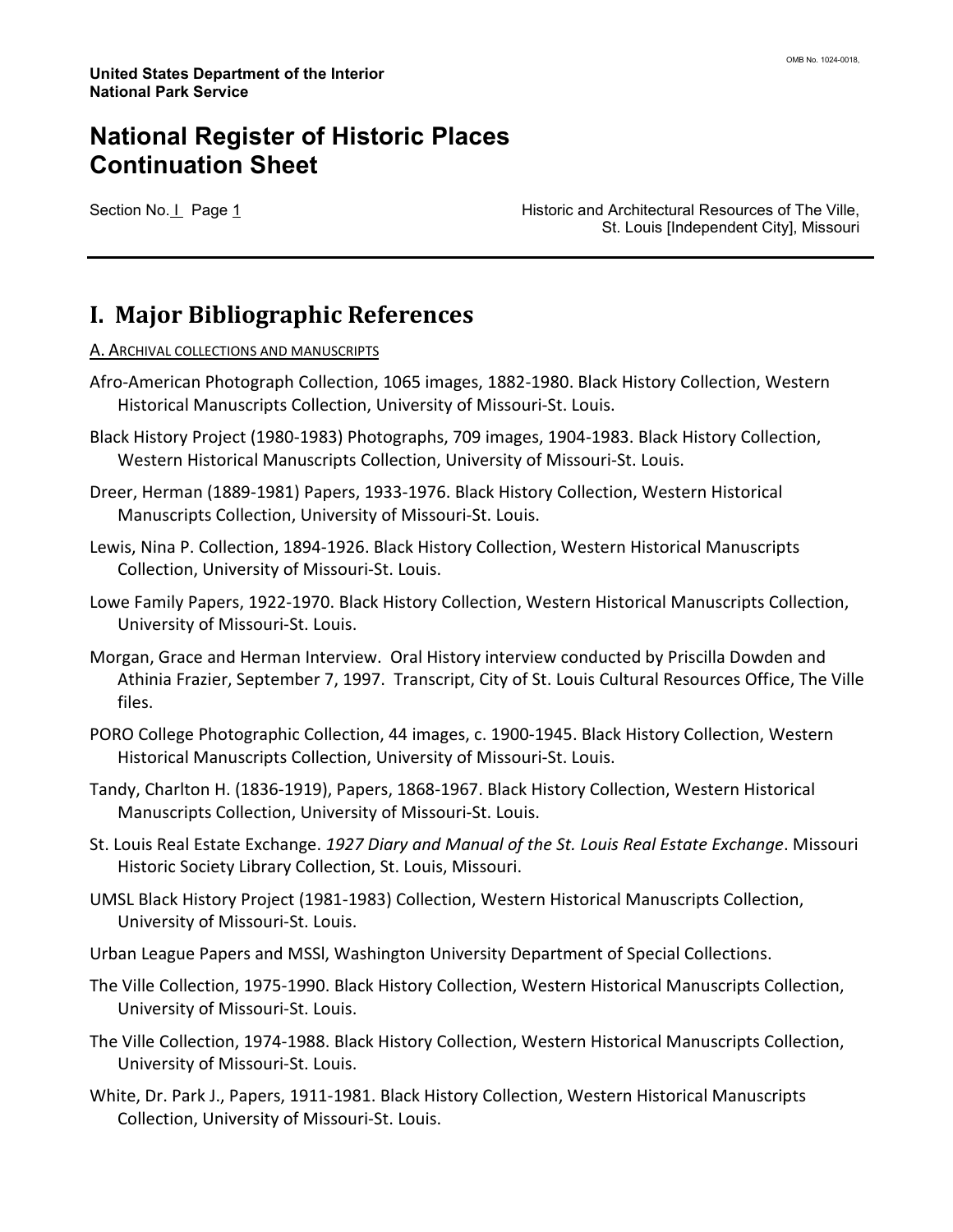Section No. I Page 2 **Historic and Architectural Resources of The Ville**, St. Louis [Independent City], Missouri

White, Pearl Schwartz, Papers, 1915-1980. Black History Collection, Western Historical Manuscripts Collection, University of Missouri-St. Louis.

#### B. SECONDARY SOURCES

"The 96<sup>th</sup> Anniversary of Antioch Baptist Church." Pamphlet, 1974.

- "100<sup>th</sup> Anniversarv Celebration of Antioch Baptist Church." Souvenir Program, 1979.
- Bailey, Charles. "The Ville: A Study of a Symbolic Community in St. Louis." Ph.D. dissertation, Washington University, 1978.
- Bivens, Matthew S. "An Architectural and Historical Survey of Both Sides of Cora Avenue from Dr. Martin Luther King Drive to North Market Street in the City of St. Louis, Missouri." Regional Housing and Community Development Alliance, 2011.
- Booker T. Washington Trading Stamp Association. Metropolitan St. Louis Negro Directory, 1943.
- Brantley, George D. "Present Status of Integration in the Public Schools of Missouri," Journal of Negro Education 24(3) (Summer 1955), 293-309.
- Brunn, Paul Dennis. "Black Workers and Social Movements of the 1930s in St. Louis," Ph.D. dissertation, Washington University, 1975.
- Clamorgan, Cyprian. "The Colored Aristocracy of St. Louis," (1858), reprinted in the Bulletin of the Missouri Historical Society (October, 1974), 8.
- Community Development Agency of the City of St. Louis. 1993 Neighborhood Demographic Profiles.
- Corbett, Katherine T. and Seematter, Mary E. "No Crystal Stair: Black St. Louis, 1920-1940," Gateway Heritage 8 (Fall 1987).
- Crossland, William August. "The Occupations of Negroes in St. Louis." M.A. Thesis, Washington University, 1915.
- Davis, Julia. Contributions of Blacks to St. Louis from A to Z. St. Louis: St. Louis Public Library, 1976.
- Day, Judy and Kedro, James. "Free Blacks in St. Louis: Antebellum Conditions, Emancipation and the Postwar Era." Bulletin of the Missouri Historical Society (January, 1974).
- Dowden, Priscilla A. "'Over This Point We are Determined to Fight': The Urban League of St. Louis in Historical Prospective," Gateway Heritage 13, no. 4 (Spring, 1993), 32-47.
- Dreer, Herman. "Negro Leadership in St. Louis." Ph.D. dissertation, University of Chicago, 1955.
- Fainsod, Merle. "The Influence of Racial and National Groups in St. Louis Politics, 1908-1928." M.A. Thesis, Washington University, 1929.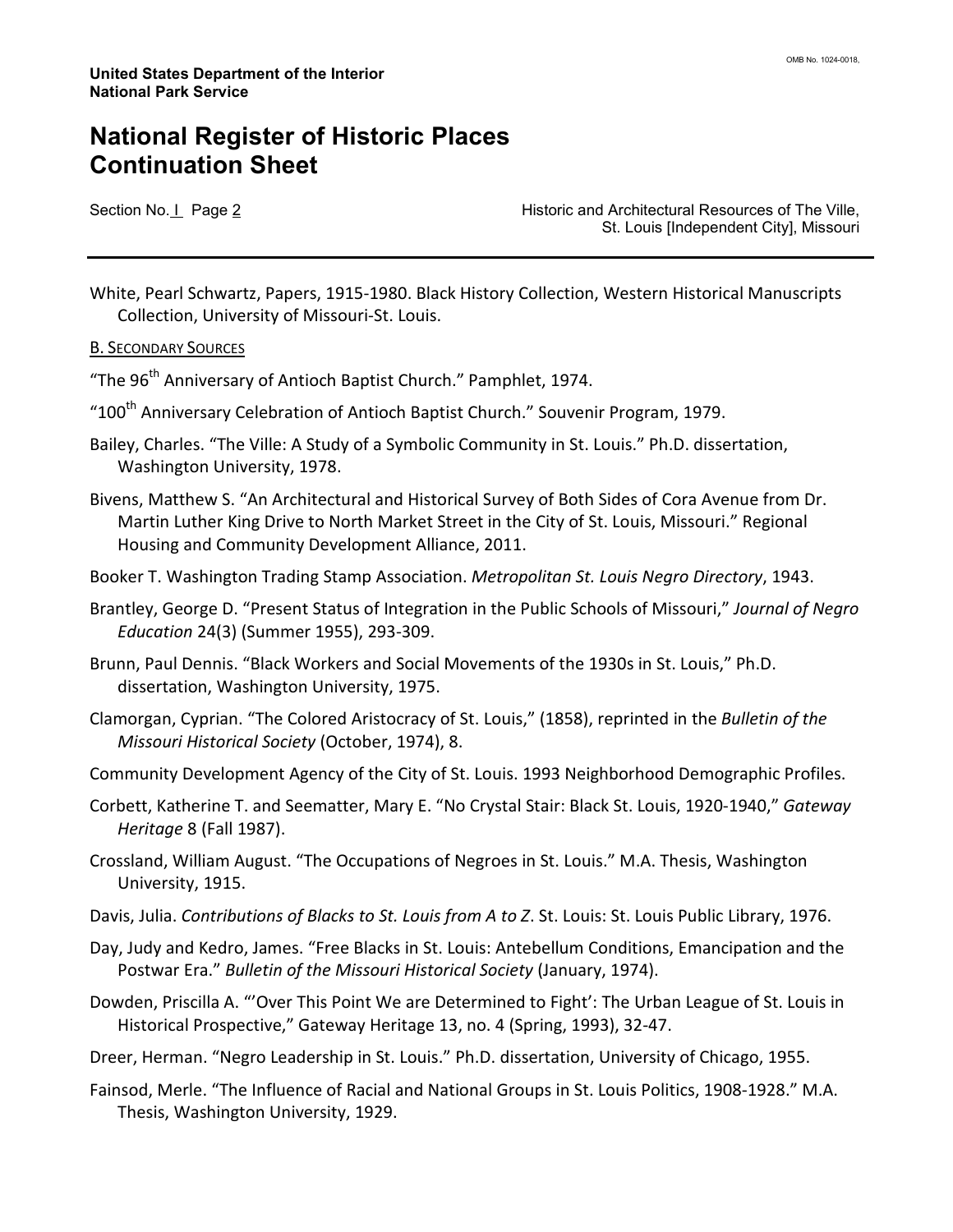Section No. I Page 3 **Historic and Architectural Resources of The Ville**, St. Louis [Independent City], Missouri

Freivogel, William H. "St. Louis: Desegregation and School Choice in the Land of Dred Scott." The Century Foundation website, http://tcf.org/publications/pdfs/pb377/freigovel.pdf, accessed August 15, 2011.

Fulmer, John; Spence, Jennifer and Harl, Joseph L. "The Ville: Transformations in an American Neighborhood." Research Report #11. Archaeological Research Center, St. Louis. April 1995. Copy in Missouri Cultural Resource Inventory, Missouri Department of Natural Resources, State Historic Preservation Office, Jefferson City, Missouri.

Gould's St. Louis City Directory. St. Louis: [Polk-] Gould Directory Company.

- Gordon, Colin. Mapping Decline: St. Louis and the Fate of the American City. Philadelphia: University of Pennsylvania Press, 2008.
- Greene, Lorenzo J.; Kremer, Gary and Holland, Anthony F. Missouri's Black Heritage. Columbia, MO: University of Missouri Press, 1993.
- Harrison, William J. "The New Deal in Black St. Louis: 1932-1940." Ph.D. dissertation, St. Louis University, 1976.
- Henderson, Donald. "The Negro Migration of 1916-1918." Journal of Negro History, VI (October, 1921), 373.
- Hilke, George C. "The Occupational Distribution of the Negroes in the City of St. Louis, 1910-1934." M.A. Thesis, St. Louis University, 1936.
- "History of the Charles Sumner High School." St. Louis, 1975.
- Hodes, Frederick. "The Urbanization of St. Louis: A Study in Urban Residential Patterns in the Nineteenth Century." Ph.D. dissertation, St. Louis University, 1973.
- Kelleher, Daniel T. "St. Louis' 1916 Residential Segregation Ordinance." Bulletin of the Missouri Historical Society, 26 (3), 239-248.
- Lang, Clarence. Grassroots at the Gateway: Class Politics & Black Freedom Struggle in St. Louis, 1936- 75. Ann Arbor: University of Michigan Press, 2009.
- Long, Herman H. and Johnson, Charles S. People vs. Property? Race Restrictive Covenants in Housing. Nashville, TN: Fisk University Press, 1947.
- Longwisch, Cynthia Hill and Steven E. Mitchell, Marshall School National Register of Historic Places Nomination Form, 1999.
- McCully, Jessica. "Black Resistance to School Desegregation in St. Louis during the Brown Era," 2009, digital version available at University of Missouri St. Louis website: http://stlmre.umsl.edu/Data/McCulley-Desegregation.pdf;, accessed August 29, 2011.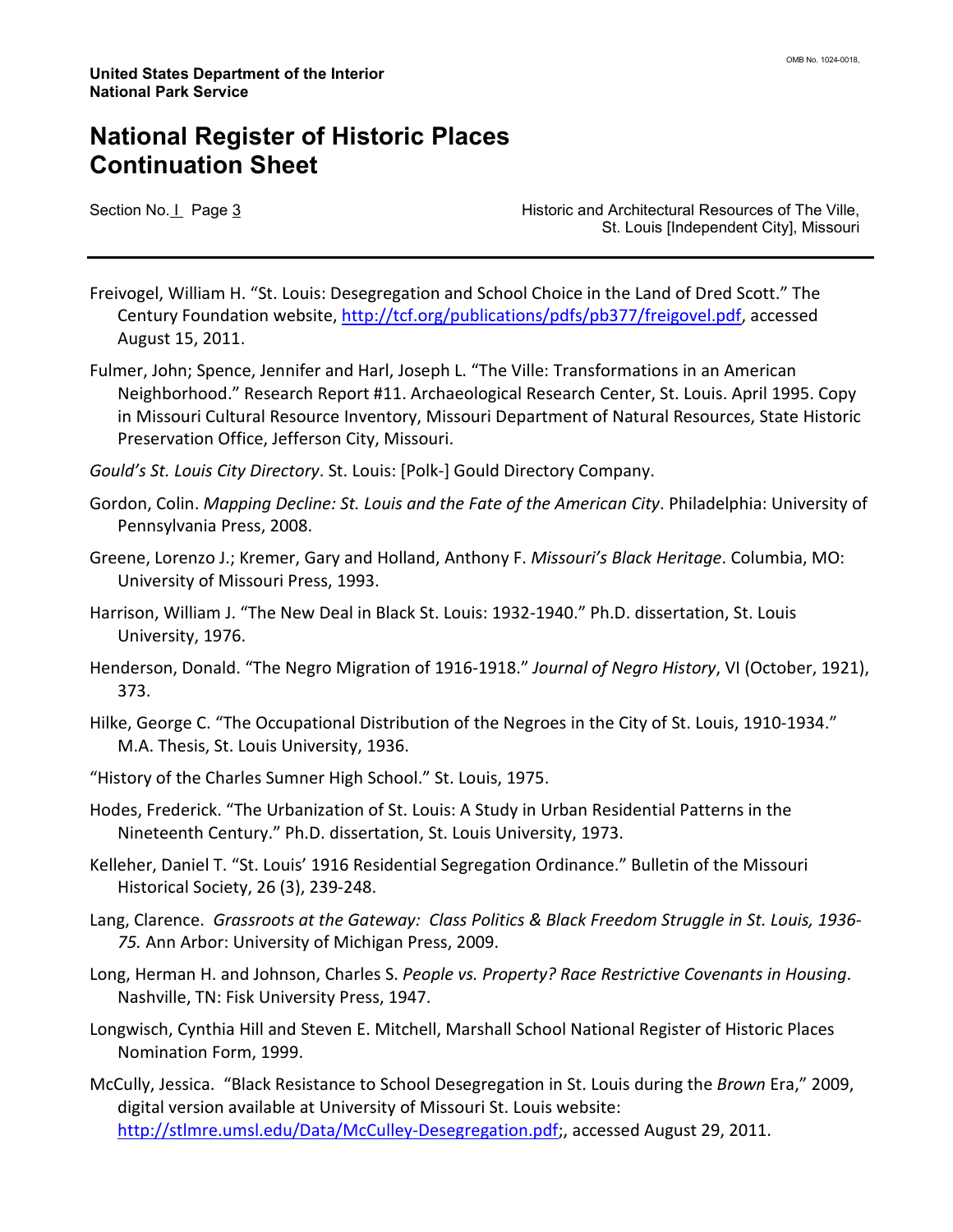Section No. I Page 4 **Historic and Architectural Resources of The Ville**, St. Louis [Independent City], Missouri

- Parks, Arnold. "The Negro Newspaper in St. Louis: A Media for Expressing the Negro's Sociocultural Objectives as Exemplified by its Editorial Content." M.A. thesis, St. Louis University, 1964.
- Primm, James Neal. Lion of the Valley: St. Louis, Missouri. Boulder, CO: Pruett Publishing Company, 1990.
- "Restrictive Covenants." <http://tlc.umsl.duc/dighistory/live-restrictive.cfm>, accessed 22 December 2006.
- Richardson, Stanford. "Homer G. Phillips: The Man and the Hospital." St. Louis Bar Journal, 30, no. 4 (Spring 1984), 26-34.
- St. Louis Argus, St. Louis, Missouri.
- Sanborn Fire Insurance Map Company. Fire insurance maps, St. Louis. 1909, 1916, and 1951.
- Schoenberg, Sandra and Bailey, Charles. "The Symbolic Meaning of an Elite Black Community: The Ville in St. Louis." Bulletin of the Missouri Historical Society, 23 (2), 94-102.
- Shea, Kathleen E. and Jan Cameron. Wagoner Place Historic District National Register of Historic Places Nomination Form, 2007.
- Shea, Kathleen E., Andrea Gagen and Jan Cameron. Dr. Herman S. Dreer House National Register of Historic Places Nomination Form, 2008.
- Smith, JoAnn Adams. Selected Neighbors and Neighborhoods of North St. Louis and Selected Related Events. St. Louis: Friends of Vaughn Cultural Center, 1988.
- Toft, Carolyn Hewes. St. Louis: Landmarks and Historic Districts. St. Louis: Landmarks Association of St. Louis, Inc., 1988.
- Toft, Carolyn Hewes, ed. The Ville: The Ethnic Heritage of an Urban Neighborhood. St. Louis: Social Science Institute, Washington University, 1975.
- Vexler, Robert I., ed. St. Louis, A Chronological and Documentary History, 1872-1970. Dobbs Ferry, NY: Oceana Publications, 1974.
- Vose, Clement E. Caucasians Only: The Supreme Court, the NAACP and the Restrictive Covenant Cases. Berkeley: University of California Press, 1959.
- Wilson, Margaret Bush and Beverly A. Fleming. "The Shelley House," National Register of Historic Places Registration Form, St. Louis (Independent City), 1990.
- Wright, John A. Discovering African-American St. Louis: A Guide to Historic Sites. St. Louis: Missouri Historical Society Press, 1994.